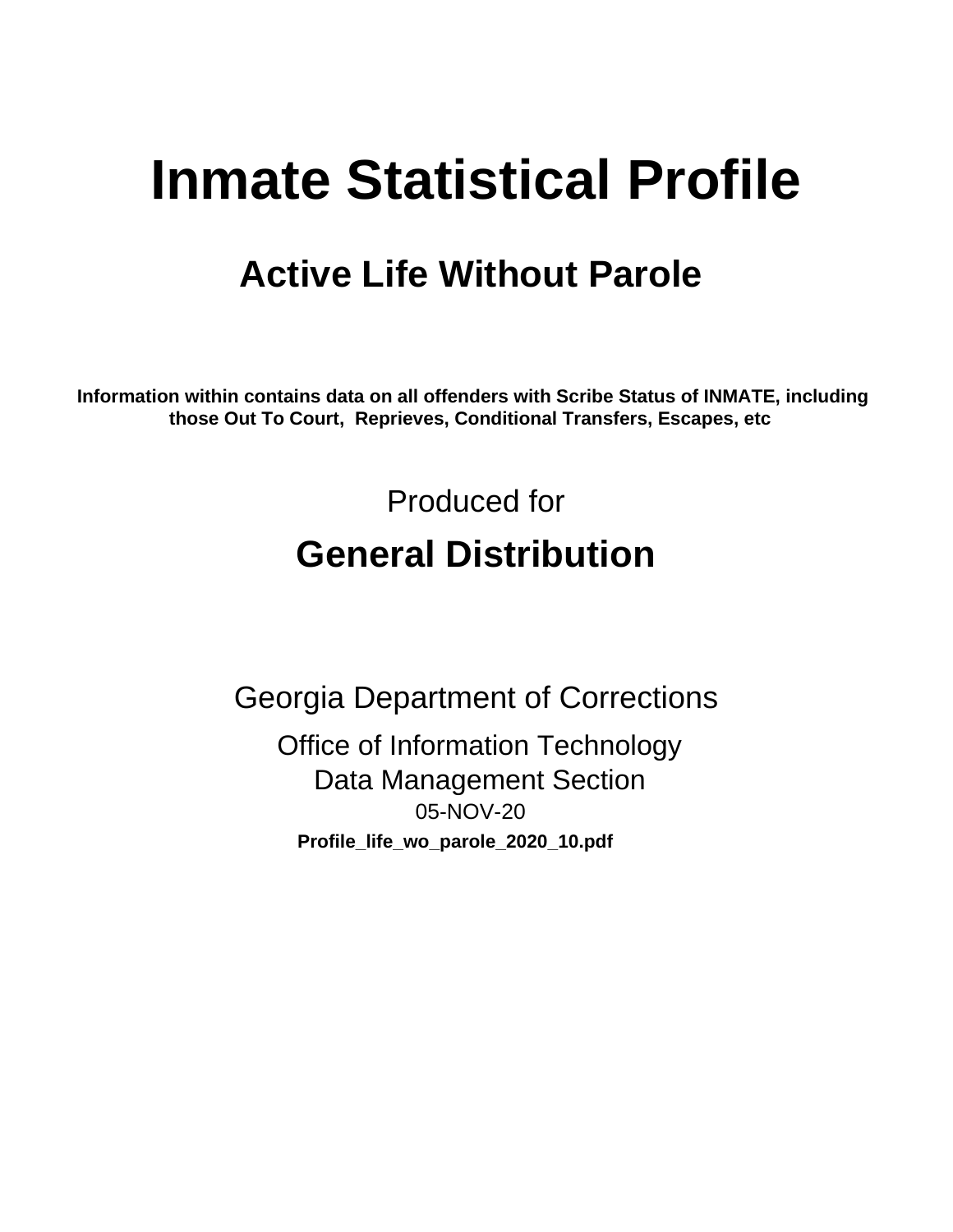## **Inmate Statistical Profile 05-NOV-20**

Contents

**Active Life Without Parole** 

Produced for General Distribution

## **Table of Contents**

| <b>Demographic information</b>                                        |  |  |  |  |  |
|-----------------------------------------------------------------------|--|--|--|--|--|
| 4 Current age, broken out in ten year age groups                      |  |  |  |  |  |
| 5 Race group                                                          |  |  |  |  |  |
| 6 Marital status, self-reported at entry to prison                    |  |  |  |  |  |
| 7 Number of Inmates with Dependents, self-reported at entry to prison |  |  |  |  |  |
| 8 Religious affiliation, self-reported at entry to prison             |  |  |  |  |  |
| 9 Home county - self-reported at entry to prison                      |  |  |  |  |  |
| 13 Employment status before prison, self-reported at entry to prison  |  |  |  |  |  |
| 14 Age at admission                                                   |  |  |  |  |  |
| 16 Height, measured at entry to prison                                |  |  |  |  |  |
| 17 Weight, measured at entry to prison                                |  |  |  |  |  |
| 18 Military service                                                   |  |  |  |  |  |
| <b>Correctional information</b>                                       |  |  |  |  |  |
| 19 Type of admission to prison                                        |  |  |  |  |  |
| 20 Current / last supervision level                                   |  |  |  |  |  |
| 21 Current / last institution type                                    |  |  |  |  |  |
| 22 Institution type - transitional centers                            |  |  |  |  |  |
| 23 Institution type - county prisons                                  |  |  |  |  |  |
| 24 Institution type - state prisons                                   |  |  |  |  |  |
| 25 Institution type - private prisons                                 |  |  |  |  |  |
| 26 Institution type - inmate boot camp                                |  |  |  |  |  |
| 27 Number of disciplinary reports                                     |  |  |  |  |  |
| 28 Number of transfers                                                |  |  |  |  |  |
| 29 Number of escapes                                                  |  |  |  |  |  |
| 30 Time served in current (or last) institution                       |  |  |  |  |  |
| Educational, psychological and physical information                   |  |  |  |  |  |
| 31 Highest grade level attained                                       |  |  |  |  |  |
| 32 Culture fair IQ scores                                             |  |  |  |  |  |
| 33 Wide Range Achievement Test (WRAT) reading score                   |  |  |  |  |  |
| 34 Wide Range Achievement Test (WRAT) math score                      |  |  |  |  |  |
| 35 Wide Range Achievement Test (WRAT) spelling score                  |  |  |  |  |  |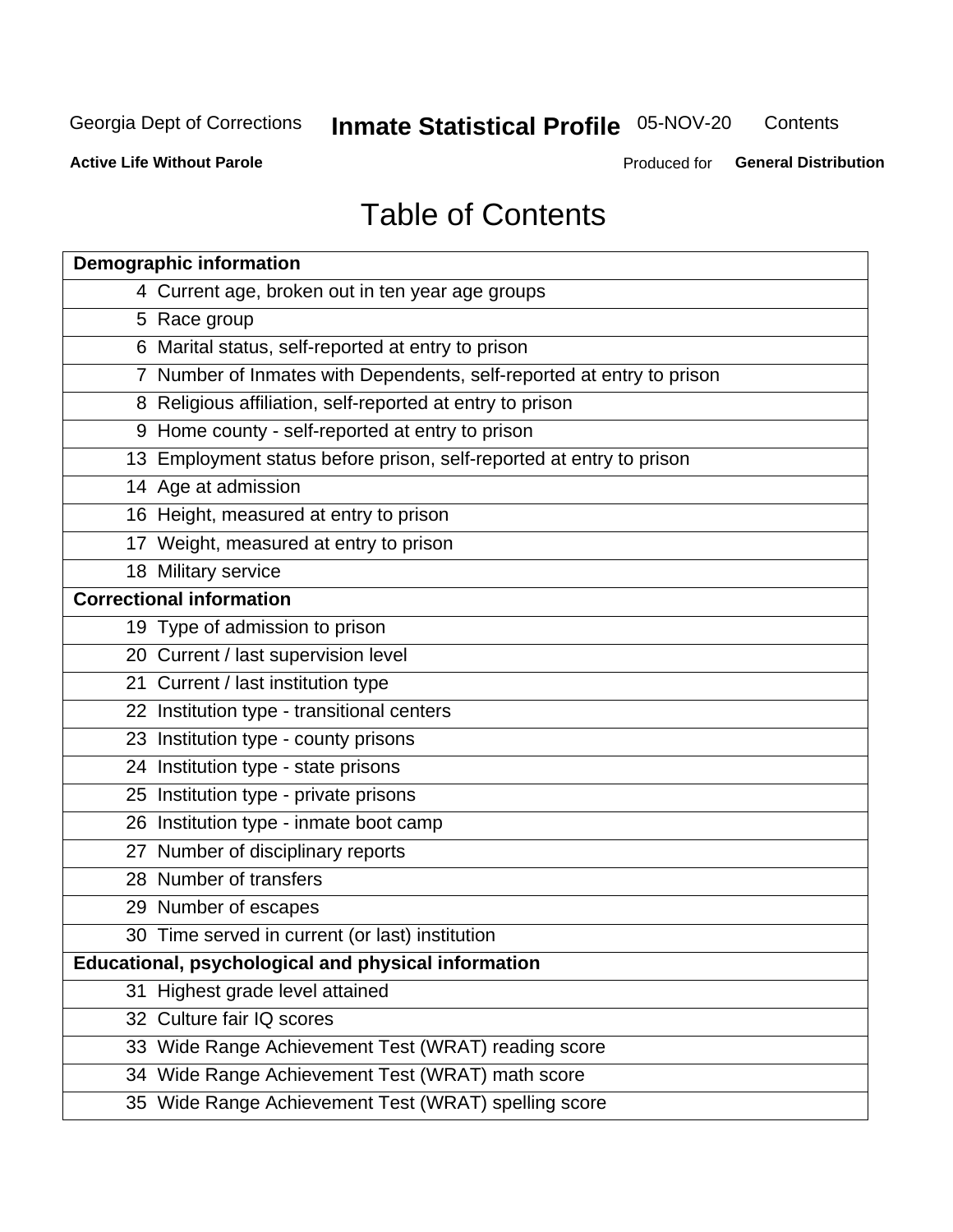## **Inmate Statistical Profile 05-NOV-20**

Contents

**Active Life Without Parole** 

Produced for General Distribution

## **Table of Contents**

| Educational, psychological and physical information              |
|------------------------------------------------------------------|
| 36 Current / last mental health treatment level                  |
| 37 PULHESDWIT medical scale - 'P' overall condition ('P'hysical) |
| 38 PULHESDWIT medical scale - 'U' upper body                     |
| 39 PULHESDWIT medical scale - 'L' lower body                     |
| 40 PULHESDWIT medical scale - 'H' hearing                        |
| 41 PULHESDWIT medical scale - 'E' vision                         |
| 42 PULHESDWIT medical scale -'S' psychiatric                     |
| 43 PULHESDWIT medical scale - 'D' dental                         |
| 44 PULHESDWIT medical scale - 'W' work ability                   |
| 45 PULHESDWIT medical scale - 'I' impairment                     |
| 46 PULHESDWIT medical scale - 'T' transportability               |
| <b>Crimes and criminal history information</b>                   |
| 47 Number of prior Georgia incarcerations                        |
| 48 Prison sentence in years                                      |
| 49 Primary offense, broken out into felonies vs misdemeanors     |
| 50 Primary offense, broken out into six broad crime categories   |
| 51 Primary offense, detailed offense code                        |
| 52 County of conviction of primary offense                       |
| 56 Circuit of conviction of primary offense                      |
| 58 Years served (jail + prison) in this incarceration            |
| <b>Medical information</b>                                       |
| 59 Results of most recent HIV test                               |
| 60 Results of most recent tuberculosis test                      |
| 61 Results of most recent syphilis test                          |
| 62 Results of most recent Hepatitis-C test                       |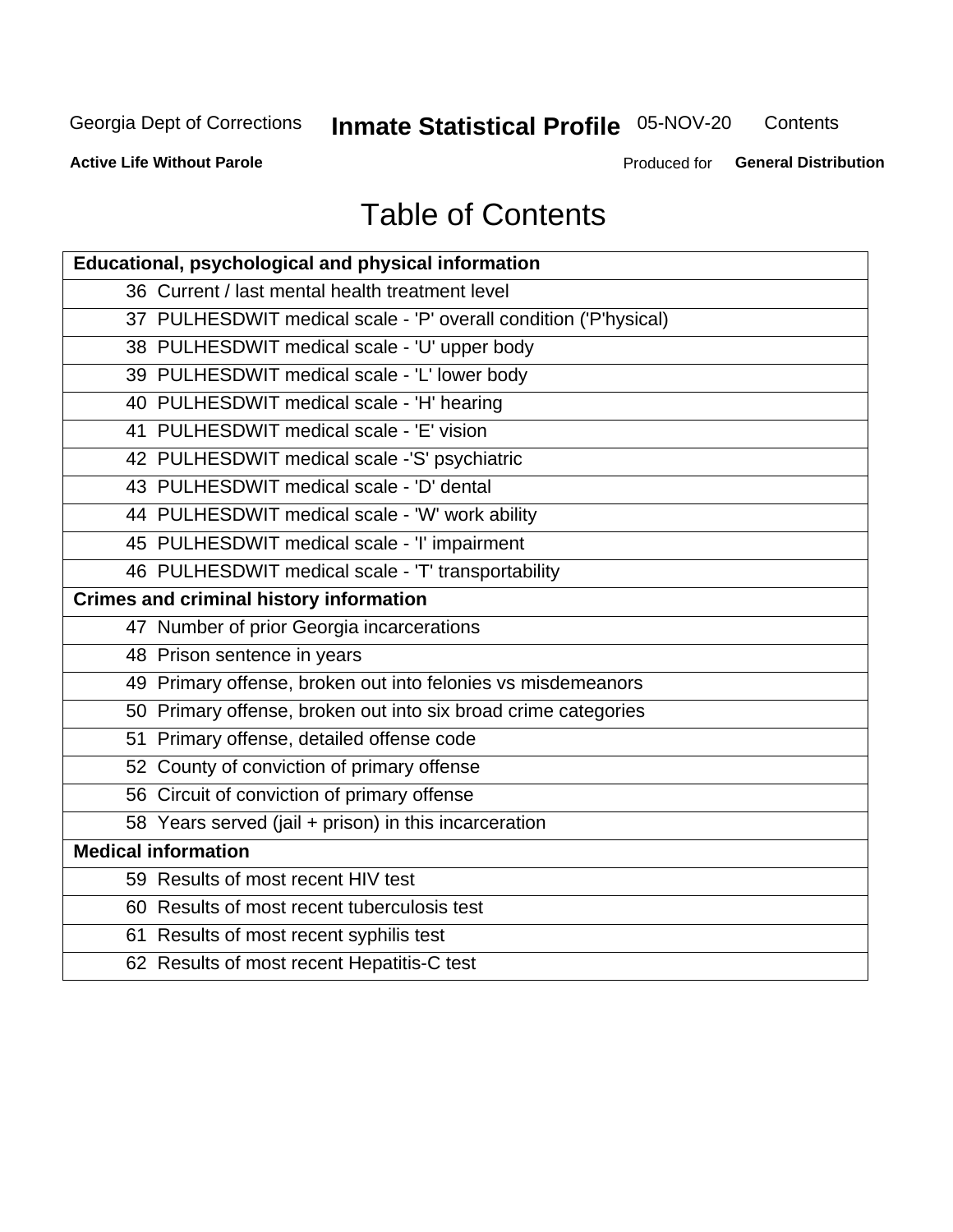### **Active Life Without Parole**

### Produced for General Distribution

## Current age, broken out in ten-year age groups

COL % - percent each COUNT is of its particular column

|                          | <b>Male</b>  |          |         | <b>Female</b>   |          |          | <b>Total</b> |        |
|--------------------------|--------------|----------|---------|-----------------|----------|----------|--------------|--------|
| <b>Current Age</b>       | <b>Count</b> | Col %    | Row %   | <b>Count</b>    | Col %    | Row %    | <b>Total</b> | Col %  |
| <b>Teens (1-19)</b>      |              | 0.13%    | 100.00% |                 |          |          |              | 0.12%  |
| <b>Twenties (20-29)</b>  | 222          | 13.99%   | 96.52%  | 8               | 13.79%   | 3.48%    | 230          | 13.98% |
| Thirties (30-39)         | 448          | 28.23%   | 95.73%  | 20 <sub>1</sub> | 34.48%   | 4.27%    | 468          | 28.45% |
| <b>Forties (40-49)</b>   | 401          | 25.27%   | 95.48%  | 19 <sup>1</sup> | 32.76%   | 4.52%    | 420          | 25.53% |
| <b>Fifties (50-59)</b>   | 328          | 20.67%   | 97.91%  |                 | 12.07%   | $2.09\%$ | 335          | 20.36% |
| <b>Sixties (60-69)</b>   | 154          | $9.70\%$ | 97.47%  | 4               | $6.90\%$ | 2.53%    | 158          | 9.60%  |
| Seventy + (70 and above) | 32           | $2.02\%$ | 100.00% |                 |          |          | 32           | 1.95%  |
| <b>Total Reported</b>    | 1,587        | 100%     | 96.47%  | 58              | 100%     | 3.53%    | 1,645        | 100%   |

| <b>Not Reported</b> |      |    |      |
|---------------------|------|----|------|
| <b>Total</b>        | ,587 | 58 | ,645 |

| Mean<br>(average)    | 43.58 | 41.09 | 43.49 |
|----------------------|-------|-------|-------|
| Median (middle)      |       |       |       |
| Mode (most frequent) | 39    | JJ    | 39    |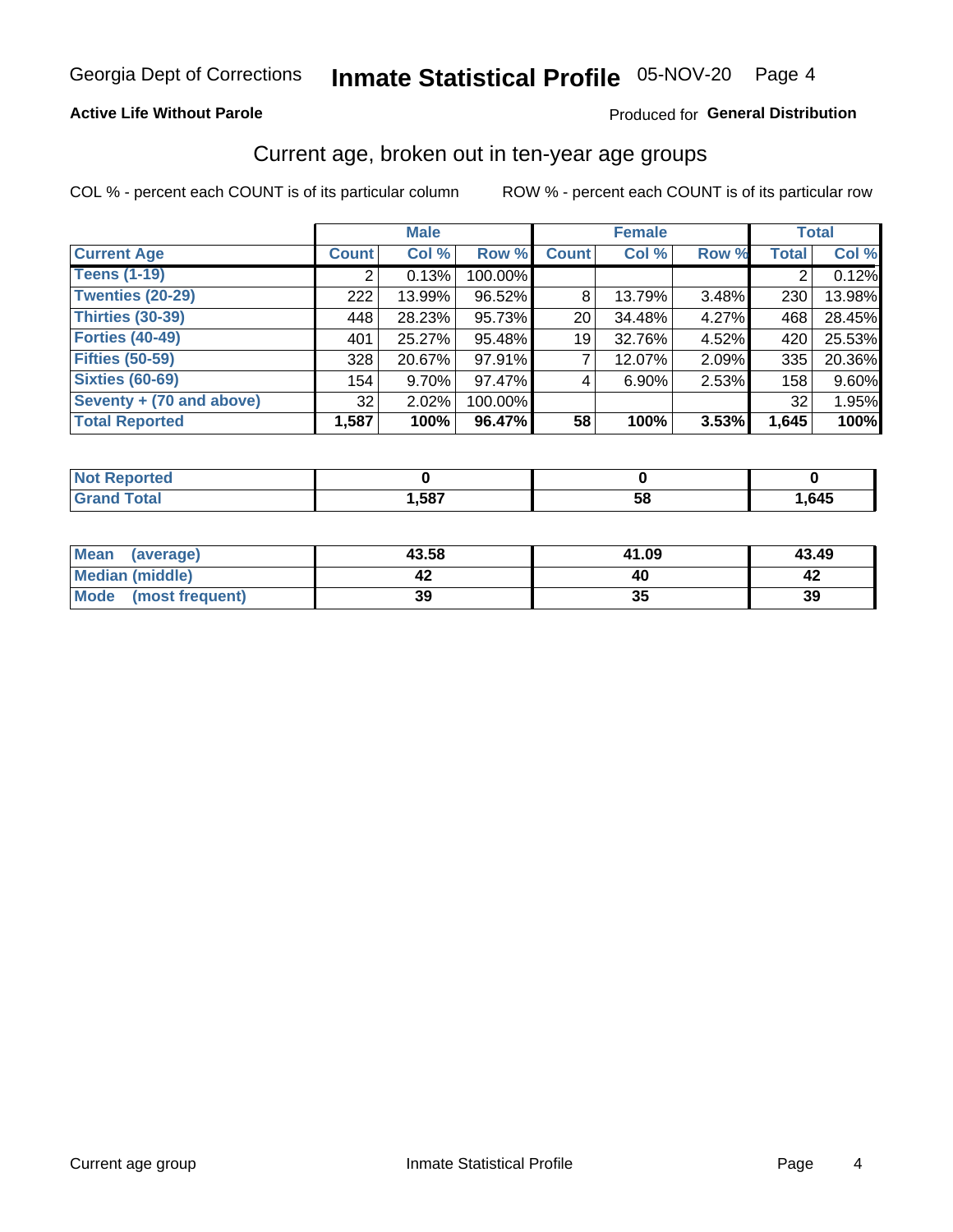#### Inmate Statistical Profile 05-NOV-20 Page 5

## **Active Life Without Parole**

**Produced for General Distribution** 

## Race group

COL % - percent each COUNT is of its particular column

|                       |                        |              | <b>Male</b> |         |                    | <b>Female</b> |       |              | <b>Total</b> |  |
|-----------------------|------------------------|--------------|-------------|---------|--------------------|---------------|-------|--------------|--------------|--|
| <b>Race Group</b>     |                        | <b>Count</b> | Col %       |         | <b>Row % Count</b> | Col %         | Row % | <b>Total</b> | Col %        |  |
|                       | <b>White</b>           | 332          | 20.92%      | 94.05%  | 21                 | 36.21%        | 5.95% | 353          | 21.46%       |  |
| $\mathbf{2}$          | <b>Black</b>           | 1,216        | 76.62%      | 97.20%  | 35                 | 60.34%        | 2.80% | 1,251        | 76.05%       |  |
| 6                     | <b>Asian</b>           | 6            | .38%        | 100.00% |                    |               |       | 6            | .36%         |  |
| 10                    | <b>Hispanic</b>        | 32           | 2.02%       | 94.12%  | ◠                  | 3.45%         | 5.88% | 34           | 2.07%        |  |
| $12 \,$               | <b>Native American</b> |              | .06%        | 100.00% |                    |               |       |              | .06%         |  |
| <b>Total Reported</b> |                        | 1,587        | 100%        | 96.47%  | 58                 | 100%          | 3.53% | 1,645        | 100%         |  |

| тео |      |    |      |
|-----|------|----|------|
|     | .587 | 58 | .645 |

| M | - - - |  |
|---|-------|--|
|   |       |  |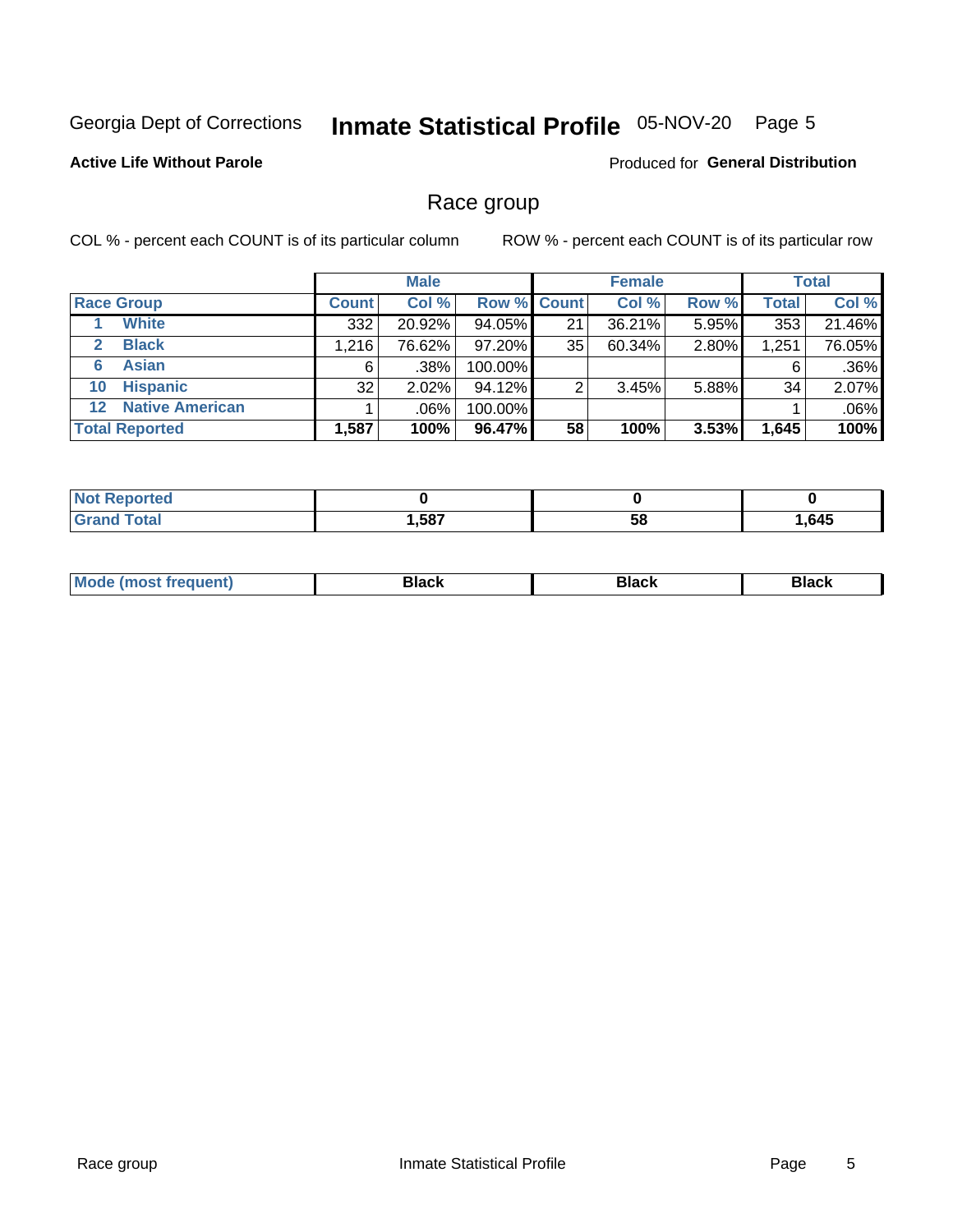## Inmate Statistical Profile 05-NOV-20 Page 6

### **Active Life Without Parole**

### Produced for General Distribution

## Marital status, self-reported at entry to prison

COL % - percent each COUNT is of its particular column

|                            | <b>Male</b>  |          |        | <b>Female</b> |          |        | <b>Total</b> |        |
|----------------------------|--------------|----------|--------|---------------|----------|--------|--------------|--------|
| <b>Marital Status</b>      | <b>Count</b> | Col %    | Row %  | <b>Count</b>  | Col %    | Row %  | <b>Total</b> | Col %  |
| <b>Unknown</b><br>$\bf{0}$ | 16           | 1.01%    | 94.12% |               | 1.72%    | 5.88%  | 17           | 1.03%  |
| <b>Divorced</b><br>D       | 121          | 7.62%    | 96.80% | 4             | $6.90\%$ | 3.20%  | 125          | 7.60%  |
| <b>Married</b><br>М        | 210          | 13.23%   | 95.02% | 11            | 18.97%   | 4.98%  | 221          | 13.43% |
| <b>S</b> Separated         | 47           | 2.96%    | 88.68% | 6             | 10.34%   | 11.32% | 53           | 3.22%  |
| <b>Unmarried</b><br>U      | 1,154        | 72.72%   | 97.47% | 30            | 51.72%   | 2.53%  | 1,184        | 71.98% |
| <b>Widow</b><br>W          | 39           | $2.46\%$ | 86.67% | 6             | 10.34%   | 13.33% | 45           | 2.74%  |
| <b>Total Reported</b>      | 1,587        | 100%     | 96.47% | 58            | 100%     | 3.53%  | 1,645        | 100%   |

| "teu<br>NOT |      |    |      |
|-------------|------|----|------|
|             | ,587 | ວດ | .645 |

|  | M | . | Unmarried | າmarried<br>______ |
|--|---|---|-----------|--------------------|
|--|---|---|-----------|--------------------|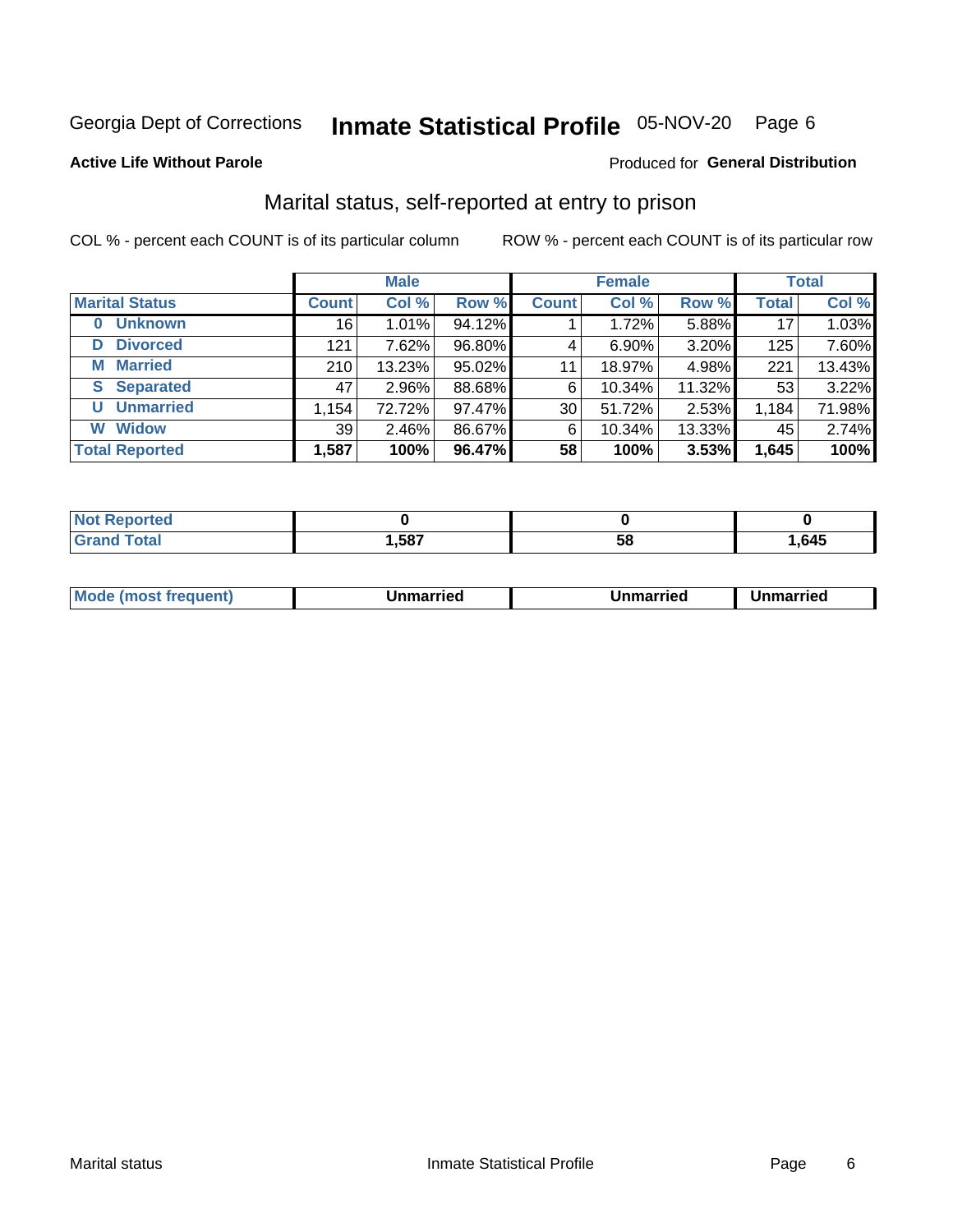#### Inmate Statistical Profile 05-NOV-20 Page 7

## **Active Life Without Parole**

### Produced for General Distribution

## Number of Inmates with Dependents, Self-Reported at Entry to Prison

COL % - percent each COUNT is of its particular column

|                             |              | <b>Male</b> |         |              | <b>Female</b> |       |              | <b>Total</b> |
|-----------------------------|--------------|-------------|---------|--------------|---------------|-------|--------------|--------------|
| <b>Number of dependents</b> | <b>Count</b> | Col %       | Row %   | <b>Count</b> | Col %         | Row % | <b>Total</b> | Col %        |
| $\bf{0}$                    | 387          | 31.88%      | 95.09%  | 20           | 38.46%        | 4.91% | 407          | 32.15%       |
|                             | 286          | 23.56%      | 96.95%  | 9            | 17.31%        | 3.05% | 295          | 23.30%       |
| $\overline{2}$              | 215          | 17.71%      | 96.85%  |              | 13.46%        | 3.15% | 222          | 17.54%       |
| 3                           | 142          | 11.70%      | 94.04%  | 9            | 17.31%        | 5.96% | 151          | 11.93%       |
| 4                           | 91           | 7.50%       | 96.81%  | 3            | 5.77%         | 3.19% | 94           | 7.42%        |
| 5                           | 39           | 3.21%       | 92.86%  | 3            | 5.77%         | 7.14% | 42           | 3.32%        |
| $6\phantom{1}6$             | 24           | 1.98%       | 96.00%  |              | 1.92%         | 4.00% | 25           | 1.97%        |
| 7                           | 13           | 1.07%       | 100.00% |              |               |       | 13           | 1.03%        |
| 8                           | 7            | 0.58%       | 100.00% |              |               |       | 7            | 0.55%        |
| 9                           | 3            | 0.25%       | 100.00% |              |               |       | 3            | 0.24%        |
| Over 10                     | 7            | 0.58%       | 100.00% |              |               |       | 7            | 0.55%        |
| <b>Total Reported</b>       | 1,214        | 100%        | 95.89%  | 52           | 100%          | 4.11% | 1,266        | 100%         |

| ^7^<br>J I J<br>$ -$ |          | 270<br>১। খ |
|----------------------|----------|-------------|
| .587                 | . .<br>◡ | ,645        |

| Mean<br>(average)    | 1.60 | l.73 |
|----------------------|------|------|
| Median (middle)      |      |      |
| Mode (most frequent) |      |      |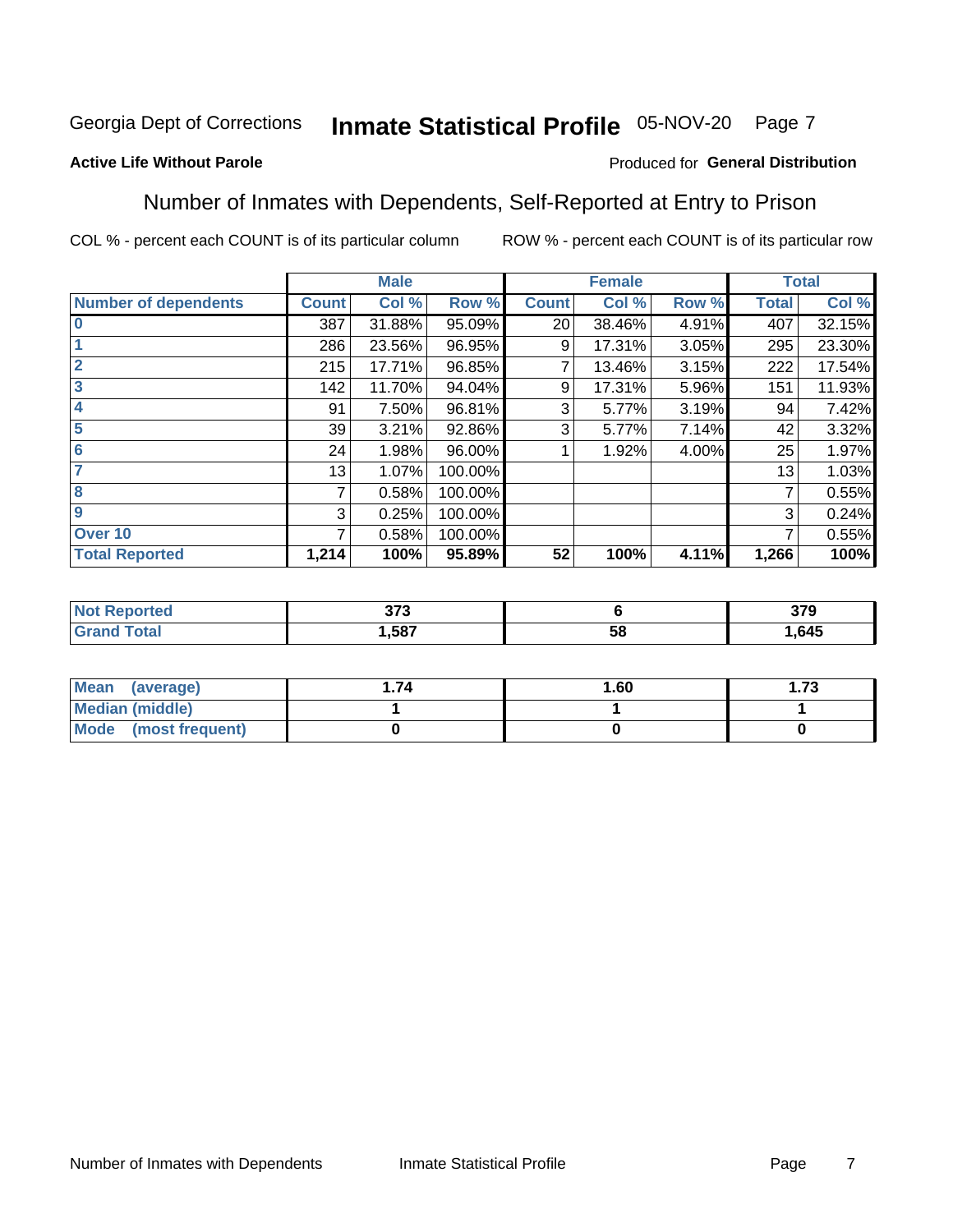## Inmate Statistical Profile 05-NOV-20 Page 8

### **Active Life Without Parole**

### Produced for General Distribution

## Religious affiliation, self-reported at entry to prison

COL % - percent each COUNT is of its particular column

|                 |                              |                | <b>Male</b> |         |                | <b>Female</b>             |         |                | <b>Total</b> |
|-----------------|------------------------------|----------------|-------------|---------|----------------|---------------------------|---------|----------------|--------------|
|                 | <b>Religious Affiliation</b> | <b>Count</b>   | Col %       | Row %   | <b>Count</b>   | $\overline{\text{Col}}$ % | Row %   | <b>Total</b>   | Col %        |
| 1               | <b>Islam</b>                 | 91             | 10.99%      | 96.81%  | 3              | 6.52%                     | 3.19%   | 94             | 10.76%       |
| $\overline{2}$  | <b>Catholic</b>              | 23             | 2.78%       | 88.46%  | 3              | 6.52%                     | 11.54%  | 26             | 2.97%        |
| 3               | <b>Baptist</b>               | 394            | 47.58%      | 94.26%  | 24             | 52.17%                    | 5.74%   | 418            | 47.83%       |
| 4               | <b>Methodist</b>             | 12             | 1.45%       | 92.31%  |                | 2.17%                     | 7.69%   | 13             | 1.49%        |
| 7               | <b>Church Of God</b>         | 3              | .36%        | 100.00% |                |                           |         | 3              | .34%         |
| 8               | <b>Holiness</b>              | 15             | 1.81%       | 88.24%  | $\overline{2}$ | 4.35%                     | 11.76%  | 17             | 1.95%        |
| 9               | <b>Jewish</b>                | 3              | .36%        | 75.00%  | 1              | 2.17%                     | 25.00%  | 4              | .46%         |
| $\overline{12}$ | <b>Hindu</b>                 | $\overline{2}$ | .24%        | 100.00% |                |                           |         | $\overline{2}$ | .23%         |
| 13              | <b>Buddhist</b>              | 3              | .36%        | 100.00% |                |                           |         | 3              | .34%         |
| 16              | <b>Seventh Day Adventist</b> | 6              | .72%        | 100.00% |                |                           |         | 6              | .69%         |
| 17              | <b>Jehovah Witness</b>       | 12             | 1.45%       | 92.31%  | 1              | 2.17%                     | 7.69%   | 13             | 1.49%        |
| 18              | <b>Latter Day Saints</b>     | 1              | .12%        | 100.00% |                |                           |         | 1              | .11%         |
| 20              | <b>Other Prot</b>            | 72             | 8.70%       | 98.63%  | 1              | 2.17%                     | 1.37%   | 73             | 8.35%        |
| 21              | <b>Messianic Judaism</b>     |                |             |         | 6              | 13.04%                    | 100.00% | 6              | .69%         |
| 23              | <b>Hebrew Israelite</b>      | 1              | .12%        | 100.00% |                |                           |         |                | .11%         |
| 25              | <b>Native American</b>       |                | .12%        | 100.00% |                |                           |         |                | .11%         |
| 28              | <b>Rastafari</b>             |                | .12%        | 100.00% |                |                           |         |                | .11%         |
| 30              | <b>No Religion</b>           | 28             | 3.38%       | 96.55%  | 1              | 2.17%                     | 3.45%   | 29             | 3.32%        |
| 31              | Christian -                  | 61             | 7.37%       | 95.31%  | 3              | 6.52%                     | 4.69%   | 64             | 7.32%        |
|                 | <b>Unspecified</b>           |                |             |         |                |                           |         |                |              |
| 96              | <b>None</b>                  | 99             | 11.96%      | 100.00% |                |                           |         | 99             | 11.33%       |
|                 | <b>Total Reported</b>        | 828            | 100%        | 94.74%  | 46             | 100%                      | 5.26%   | 874            | 100%         |

| τeο | ---<br>7 სა | . . | --   |
|-----|-------------|-----|------|
|     | .587        | ິບເ | .645 |

| <b>Mode (most frequent)</b> | aptist | Baptist | Baptist |
|-----------------------------|--------|---------|---------|
|-----------------------------|--------|---------|---------|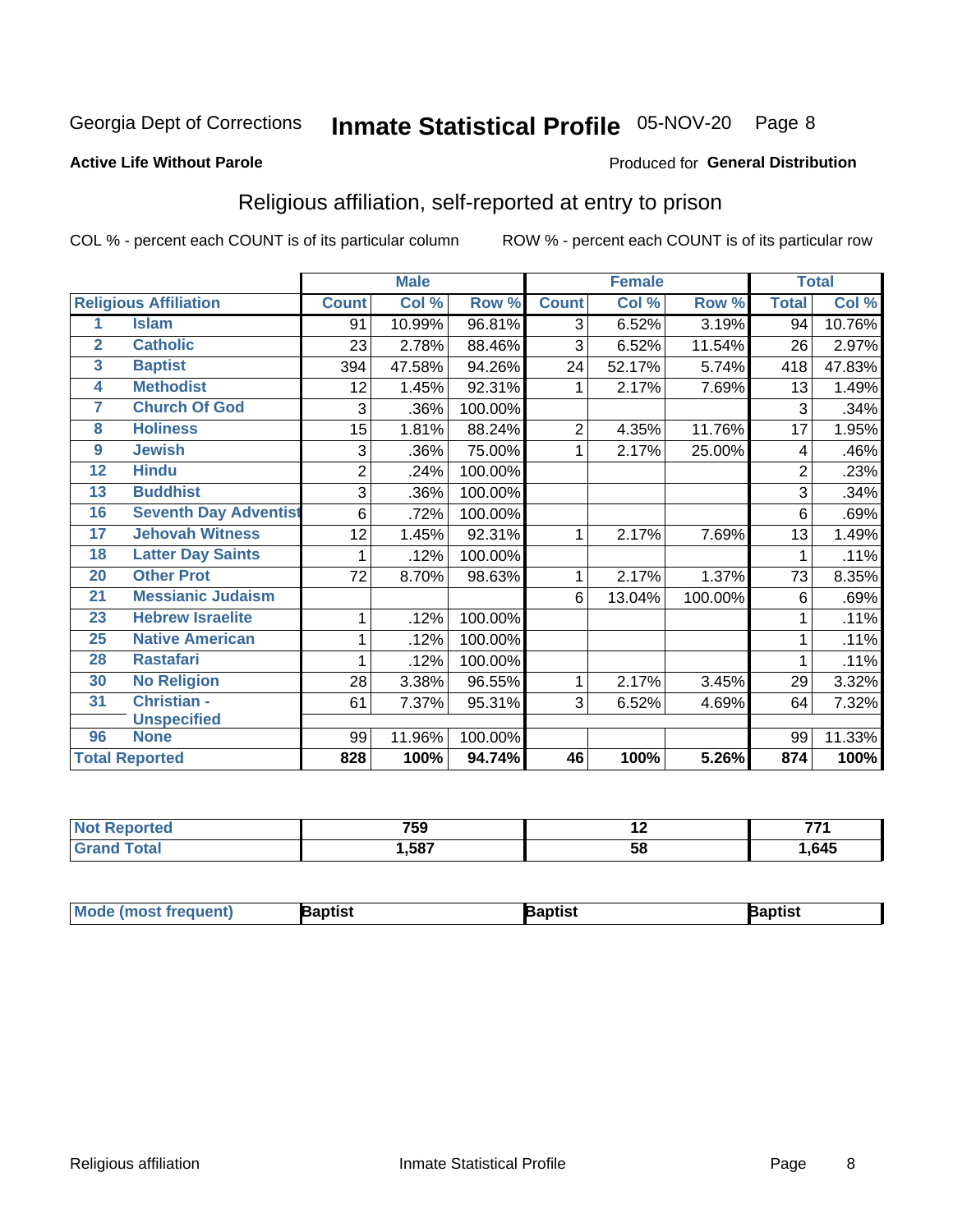## Inmate Statistical Profile 05-NOV-20 Page 9

### **Active Life Without Parole**

## Produced for General Distribution

## Home county, self-reported at entry to prison

COL % - percent each COUNT is of its particular column

|     |                             |                         | <b>Male</b> |         |                | <b>Female</b> |        | <b>Total</b>            |        |
|-----|-----------------------------|-------------------------|-------------|---------|----------------|---------------|--------|-------------------------|--------|
|     | <b>Home County</b>          | <b>Count</b>            | Col %       | Row %   | <b>Count</b>   | Col %         | Row %  | <b>Total</b>            | Col %  |
| 000 | <b>Unknown</b>              | 309                     | 19.47%      | 94.79%  | 17             | 29.31%        | 5.21%  | 326                     | 19.82% |
| 001 | <b>Appling County</b>       | 6                       | .38%        | 100.00% |                |               |        | 6                       | .36%   |
| 002 | <b>Atkinson County</b>      | $\overline{2}$          | .13%        | 100.00% |                |               |        | $\overline{2}$          | .12%   |
| 003 | <b>Bacon County</b>         | $\mathbf 1$             | .06%        | 100.00% |                |               |        | 1                       | .06%   |
| 004 | <b>Baker County</b>         | $\overline{2}$          | .13%        | 100.00% |                |               |        | $\overline{2}$          | .12%   |
| 005 | <b>Baldwin County</b>       | 3                       | .19%        | 100.00% |                |               |        | 3                       | .18%   |
| 006 | <b>Banks County</b>         | $\mathbf{1}$            | .06%        | 100.00% |                |               |        | 1                       | .06%   |
| 007 | <b>Barrow County</b>        | 9                       | .57%        | 100.00% |                |               |        | 9                       | .55%   |
| 008 | <b>Bartow County</b>        | 12                      | .76%        | 100.00% |                |               |        | 12                      | .73%   |
| 009 | <b>Ben Hill County</b>      | 7                       | .44%        | 100.00% |                |               |        | $\overline{7}$          | .43%   |
| 010 | <b>Berrien County</b>       | 4                       | .25%        | 100.00% |                |               |        | $\overline{\mathbf{4}}$ | .24%   |
| 011 | <b>Bibb County</b>          | 41                      | 2.58%       | 97.62%  | 1              | 1.72%         | 2.38%  | 42                      | 2.55%  |
| 012 | <b>Bleckley County</b>      | 1                       | .06%        | 100.00% |                |               |        | 1                       | .06%   |
| 013 | <b>Brantley County</b>      | $\mathbf 1$             | .06%        | 100.00% |                |               |        | 1                       | .06%   |
| 014 | <b>Brooks County</b>        | 3                       | .19%        | 100.00% |                |               |        | 3                       | .18%   |
| 015 | <b>Bryan County</b>         | $\mathbf 1$             | .06%        | 100.00% |                |               |        | 1                       | .06%   |
| 016 | <b>Bulloch County</b>       | 4                       | .25%        | 100.00% |                |               |        | $\overline{4}$          | .24%   |
| 017 | <b>Burke County</b>         | 11                      | .69%        | 100.00% |                |               |        | 11                      | .67%   |
| 018 | <b>Butts County</b>         | 4                       | .25%        | 100.00% |                |               |        | 4                       | .24%   |
| 019 | <b>Calhoun County</b>       | $\mathbf 1$             | .06%        | 100.00% |                |               |        | 1                       | .06%   |
| 020 | <b>Camden County</b>        | 5                       | .32%        | 100.00% |                |               |        | 5                       | .30%   |
| 021 | <b>Candler County</b>       | 5                       | .32%        | 100.00% |                |               |        | 5                       | .30%   |
| 022 | <b>Carroll County</b>       | 6                       | .38%        | 85.71%  | 1              | 1.72%         | 14.29% | 7                       | .43%   |
| 023 | <b>Catoosa County</b>       | 5                       | .32%        | 100.00% |                |               |        | 5                       | .30%   |
| 025 | <b>Chatham County</b>       | 58                      | 3.65%       | 100.00% |                |               |        | 58                      | 3.53%  |
| 026 | <b>Chattahoochee County</b> | $\mathbf 1$             | .06%        | 100.00% |                |               |        | 1                       | .06%   |
| 027 | <b>Chattooga County</b>     | $\mathbf 1$             | .06%        | 100.00% |                |               |        | 1                       | .06%   |
| 028 | <b>Cherokee County</b>      | 8                       | .50%        | 100.00% |                |               |        | 8                       | .49%   |
| 029 | <b>Clarke County</b>        | 24                      | 1.51%       | 96.00%  | 1              | 1.72%         | 4.00%  | 25                      | 1.52%  |
| 030 | <b>Clay County</b>          | $\overline{2}$          | .13%        | 100.00% |                |               |        | $\overline{2}$          | .12%   |
| 031 | <b>Clayton County</b>       | 58                      | 3.65%       | 95.08%  | $\mathsf 3$    | 5.17%         | 4.92%  | 61                      | 3.71%  |
| 033 | <b>Cobb County</b>          | 51                      | 3.21%       | 98.08%  | 1              | 1.72%         | 1.92%  | 52                      | 3.16%  |
| 034 | <b>Coffee County</b>        | $\overline{7}$          | .44%        | 77.78%  | $\overline{2}$ | 3.45%         | 22.22% | $\boldsymbol{9}$        | .55%   |
| 035 | <b>Colquitt County</b>      | $\overline{2}$          | .13%        | 100.00% |                |               |        | $\overline{2}$          | .12%   |
| 036 | <b>Columbia County</b>      | $\overline{9}$          | .57%        | 100.00% |                |               |        | $\boldsymbol{9}$        | .55%   |
| 037 | <b>Cook County</b>          | $\overline{\mathbf{4}}$ | .25%        | 100.00% |                |               |        | 4                       | .24%   |
| 038 | <b>Coweta County</b>        | 6                       | .38%        | 100.00% |                |               |        | 6                       | .36%   |
| 040 | <b>Crisp County</b>         | 5                       | .32%        | 100.00% |                |               |        | 5                       | .30%   |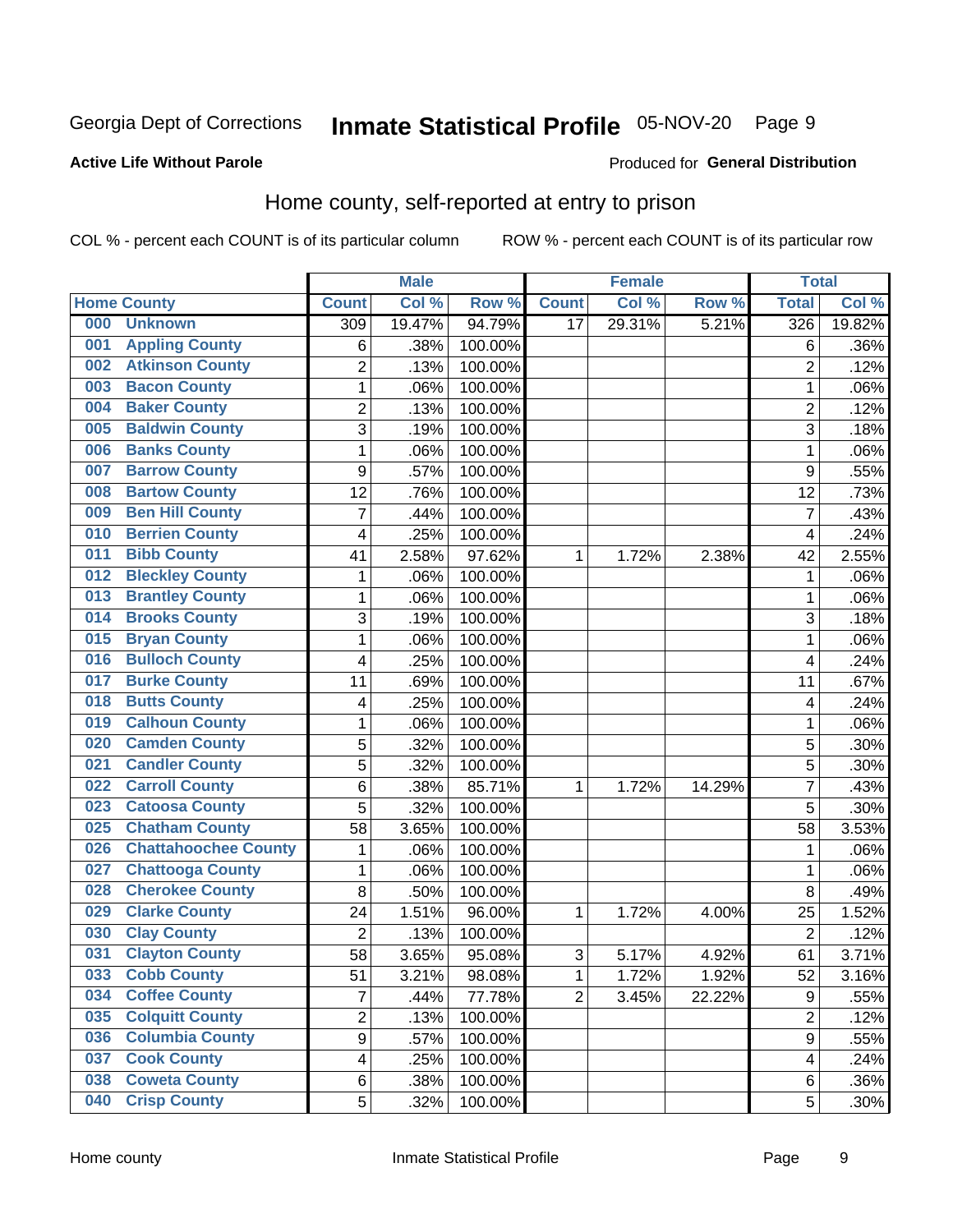## Inmate Statistical Profile 05-NOV-20 Page 10

Produced for General Distribution

## **Active Life Without Parole**

## Home county, self-reported at entry to prison

COL % - percent each COUNT is of its particular column

|     |                          |                | <b>Male</b> |                  |                | <b>Female</b> |         | <b>Total</b>            |        |
|-----|--------------------------|----------------|-------------|------------------|----------------|---------------|---------|-------------------------|--------|
|     | <b>Home County</b>       | <b>Count</b>   | Col %       | Row <sup>%</sup> | <b>Count</b>   | Col %         | Row %   | <b>Total</b>            | Col %  |
| 043 | <b>Decatur County</b>    | 6              | .38%        | 100.00%          |                |               |         | 6                       | .36%   |
| 044 | <b>Dekalb County</b>     | 115            | 7.25%       | 99.14%           | 1              | 1.72%         | .86%    | 116                     | 7.05%  |
| 045 | <b>Dodge County</b>      | 1              | .06%        | 100.00%          |                |               |         | 1                       | .06%   |
| 046 | <b>Dooly County</b>      | 1              | .06%        | 100.00%          |                |               |         | 1                       | .06%   |
| 047 | <b>Dougherty County</b>  | 25             | 1.58%       | 92.59%           | $\overline{2}$ | 3.45%         | 7.41%   | 27                      | 1.64%  |
| 048 | <b>Douglas County</b>    | 18             | 1.13%       | 100.00%          |                |               |         | 18                      | 1.09%  |
| 049 | <b>Early County</b>      | 3              | .19%        | 100.00%          |                |               |         | 3                       | .18%   |
| 051 | <b>Effingham County</b>  | 5              | .32%        | 100.00%          |                |               |         | 5                       | .30%   |
| 052 | <b>Elbert County</b>     | $\overline{2}$ | .13%        | 100.00%          |                |               |         | $\overline{2}$          | .12%   |
| 053 | <b>Emanuel County</b>    | 5              | .32%        | 100.00%          |                |               |         | 5                       | .30%   |
| 054 | <b>Evans County</b>      |                |             |                  | 1              | 1.72%         | 100.00% | 1                       | .06%   |
| 056 | <b>Fayette County</b>    | 7              | .44%        | 100.00%          |                |               |         | 7                       | .43%   |
| 057 | <b>Floyd County</b>      | 21             | 1.32%       | 91.30%           | $\overline{2}$ | 3.45%         | 8.70%   | 23                      | 1.40%  |
| 058 | <b>Forsyth County</b>    | 3              | .19%        | 60.00%           | $\overline{2}$ | 3.45%         | 40.00%  | 5                       | .30%   |
| 059 | <b>Franklin County</b>   | 4              | .25%        | 100.00%          |                |               |         | $\overline{4}$          | .24%   |
| 060 | <b>Fulton County</b>     | 184            | 11.59%      | 97.87%           | 4              | 6.90%         | 2.13%   | 188                     | 11.43% |
| 061 | <b>Gilmer County</b>     | $\overline{2}$ | .13%        | 100.00%          |                |               |         | $\overline{2}$          | .12%   |
| 063 | <b>Glynn County</b>      | 13             | .82%        | 100.00%          |                |               |         | 13                      | .79%   |
| 064 | <b>Gordon County</b>     | 8              | .50%        | 100.00%          |                |               |         | 8                       | .49%   |
| 066 | <b>Greene County</b>     | 3              | .19%        | 100.00%          |                |               |         | 3                       | .18%   |
| 067 | <b>Gwinnett County</b>   | 48             | 3.02%       | 94.12%           | 3              | 5.17%         | 5.88%   | 51                      | 3.10%  |
| 068 | <b>Habersham County</b>  | $\overline{2}$ | .13%        | 100.00%          |                |               |         | $\overline{2}$          | .12%   |
| 069 | <b>Hall County</b>       | 14             | .88%        | 93.33%           | 1              | 1.72%         | 6.67%   | 15                      | .91%   |
| 070 | <b>Hancock County</b>    | 2              | .13%        | 100.00%          |                |               |         | $\overline{2}$          | .12%   |
| 071 | <b>Haralson County</b>   | 3              | .19%        | 100.00%          |                |               |         | 3                       | .18%   |
| 072 | <b>Harris County</b>     | 4              | .25%        | 100.00%          |                |               |         | 4                       | .24%   |
| 073 | <b>Hart County</b>       | 3              | .19%        | 100.00%          |                |               |         | 3                       | .18%   |
| 074 | <b>Heard County</b>      | 1              | .06%        | 100.00%          |                |               |         | 1                       | .06%   |
| 075 | <b>Henry County</b>      | 14             | .88%        | 93.33%           | 1              | 1.72%         | 6.67%   | 15                      | .91%   |
| 076 | <b>Houston County</b>    | 21             | 1.32%       | 95.45%           | 1              | 1.72%         | 4.55%   | 22                      | 1.34%  |
| 078 | <b>Jackson County</b>    | 11             | .69%        | 100.00%          |                |               |         | 11                      | .67%   |
| 080 | <b>Jeff Davis County</b> | 1              | .06%        | 100.00%          |                |               |         | 1                       | .06%   |
| 081 | <b>Jefferson County</b>  | $\overline{7}$ | .44%        | 87.50%           | 1              | 1.72%         | 12.50%  | 8                       | .49%   |
| 082 | <b>Jenkins County</b>    | 2              | .13%        | 100.00%          |                |               |         | $\overline{2}$          | .12%   |
| 083 | <b>Johnson County</b>    | 1              | .06%        | 100.00%          |                |               |         | 1                       | .06%   |
| 084 | <b>Jones County</b>      | 1              | .06%        | 50.00%           | 1              | 1.72%         | 50.00%  | $\overline{2}$          | .12%   |
| 087 | <b>Laurens County</b>    | 4              | .25%        | 100.00%          |                |               |         | $\overline{\mathbf{4}}$ | .24%   |
| 088 | <b>Lee County</b>        | 3              | .19%        | 100.00%          |                |               |         | 3                       | .18%   |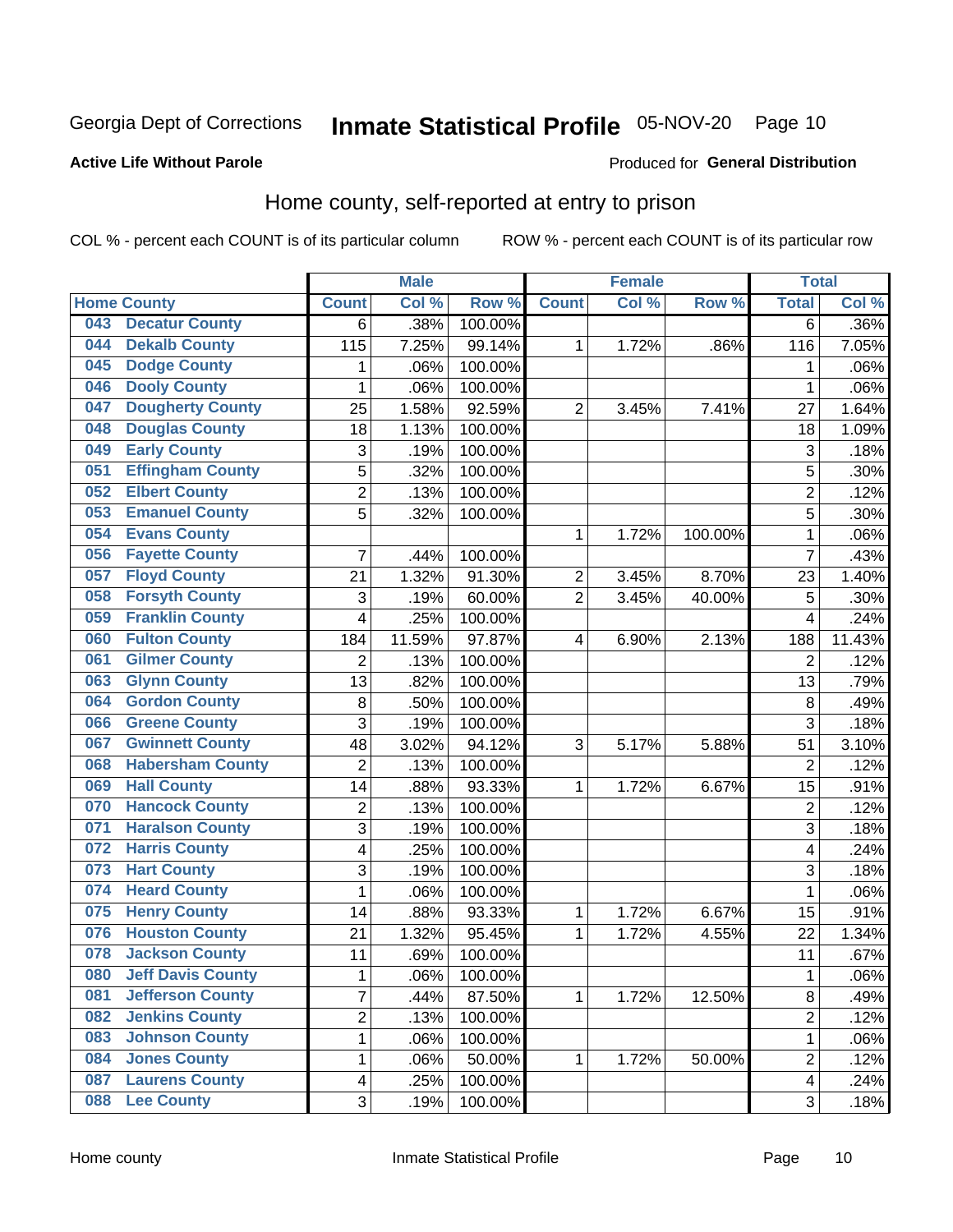#### Inmate Statistical Profile 05-NOV-20 Page 11

### **Active Life Without Parole**

## Produced for General Distribution

## Home county, self-reported at entry to prison

COL % - percent each COUNT is of its particular column

|                  |                          |                         | <b>Male</b> |         |                  | <b>Female</b> |         | <b>Total</b>    |       |
|------------------|--------------------------|-------------------------|-------------|---------|------------------|---------------|---------|-----------------|-------|
|                  | <b>Home County</b>       | <b>Count</b>            | Col %       | Row %   | <b>Count</b>     | Col %         | Row %   | <b>Total</b>    | Col % |
| 089              | <b>Liberty County</b>    | 11                      | .69%        | 91.67%  | 1                | 1.72%         | 8.33%   | $\overline{12}$ | .73%  |
| 090              | <b>Lincoln County</b>    | $\overline{2}$          | .13%        | 100.00% |                  |               |         | $\overline{2}$  | .12%  |
| 091              | <b>Long County</b>       | $\mathbf 1$             | .06%        | 100.00% |                  |               |         | 1               | .06%  |
| 092              | <b>Lowndes County</b>    | 10                      | .63%        | 100.00% |                  |               |         | 10              | .61%  |
| 093              | <b>Lumpkin County</b>    | $\overline{2}$          | .13%        | 100.00% |                  |               |         | $\overline{2}$  | .12%  |
| 094              | <b>Macon County</b>      | $\mathbf 1$             | .06%        | 100.00% |                  |               |         | 1               | .06%  |
| 095              | <b>Madison County</b>    | $\mathbf 1$             | .06%        | 100.00% |                  |               |         | 1               | .06%  |
| 096              | <b>Marion County</b>     | $\mathbf 1$             | .06%        | 100.00% |                  |               |         | 1               | .06%  |
| 097              | <b>Mcduffie County</b>   | 3                       | .19%        | 100.00% |                  |               |         | 3               | .18%  |
| 098              | <b>Mcintosh County</b>   | $\mathbf 1$             | .06%        | 100.00% |                  |               |         | 1               | .06%  |
| 099              | <b>Meriwether County</b> | 3                       | .19%        | 100.00% |                  |               |         | 3               | .18%  |
| 100              | <b>Miller County</b>     | $\overline{2}$          | .13%        | 100.00% |                  |               |         | $\overline{2}$  | .12%  |
| 101              | <b>Mitchell County</b>   | $\overline{c}$          | .13%        | 100.00% |                  |               |         | $\overline{2}$  | .12%  |
| 102              | <b>Monroe County</b>     | 6                       | .38%        | 100.00% |                  |               |         | 6               | .36%  |
| 103              | <b>Montgomery County</b> | $\mathbf 1$             | .06%        | 100.00% |                  |               |         | 1               | .06%  |
| 104              | <b>Morgan County</b>     | $\overline{2}$          | .13%        | 100.00% |                  |               |         | $\overline{2}$  | .12%  |
| 106              | <b>Muscogee County</b>   | 33                      | 2.08%       | 100.00% |                  |               |         | 33              | 2.01% |
| 107              | <b>Newton County</b>     | 8                       | .50%        | 80.00%  | $\boldsymbol{2}$ | 3.45%         | 20.00%  | 10              | .61%  |
| 108              | <b>Oconee County</b>     |                         |             |         | 1                | 1.72%         | 100.00% | 1               | .06%  |
| 109              | <b>Oglethorpe County</b> | $\overline{\mathbf{4}}$ | .25%        | 100.00% |                  |               |         | $\overline{4}$  | .24%  |
| 110              | <b>Paulding County</b>   | 10                      | .63%        | 100.00% |                  |               |         | 10              | .61%  |
| $\overline{111}$ | <b>Peach County</b>      | $\mathbf 1$             | .06%        | 100.00% |                  |               |         | 1               | .06%  |
| $\overline{112}$ | <b>Pickens County</b>    | $\mathbf 1$             | .06%        | 100.00% |                  |               |         | 1               | .06%  |
| 113              | <b>Pierce County</b>     | 6                       | .38%        | 100.00% |                  |               |         | 6               | .36%  |
| 114              | <b>Pike County</b>       | $\overline{2}$          | .13%        | 100.00% |                  |               |         | $\overline{2}$  | .12%  |
| 115              | <b>Polk County</b>       | 5                       | .32%        | 100.00% |                  |               |         | 5               | .30%  |
| 117              | <b>Putnam County</b>     | 5                       | .32%        | 83.33%  | 1                | 1.72%         | 16.67%  | 6               | .36%  |
| 119              | <b>Rabun County</b>      | $\overline{2}$          | .13%        | 100.00% |                  |               |         | $\overline{2}$  | .12%  |
| 120              | <b>Randolph County</b>   | $\overline{2}$          | .13%        | 100.00% |                  |               |         | $\overline{2}$  | .12%  |
| 121              | <b>Richmond County</b>   | 55                      | 3.47%       | 94.83%  | 3                | 5.17%         | 5.17%   | 58              | 3.53% |
| 122              | <b>Rockdale County</b>   | 8                       | .50%        | 100.00% |                  |               |         | 8               | .49%  |
| 124              | <b>Screven County</b>    | 1                       | .06%        | 100.00% |                  |               |         | 1               | .06%  |
| 125              | <b>Seminole County</b>   | $\overline{2}$          | .13%        | 100.00% |                  |               |         | $\overline{2}$  | .12%  |
| 126              | <b>Spalding County</b>   | 14                      | .88%        | 100.00% |                  |               |         | 14              | .85%  |
| 127              | <b>Stephens County</b>   | $\overline{c}$          | .13%        | 66.67%  | 1                | 1.72%         | 33.33%  | $\mathsf 3$     | .18%  |
| 128              | <b>Stewart County</b>    | $\mathbf 1$             | .06%        | 100.00% |                  |               |         | 1               | .06%  |
| 129              | <b>Sumter County</b>     | 5                       | .32%        | 100.00% |                  |               |         | 5               | .30%  |
| $132$            | <b>Tattnall County</b>   | $\overline{7}$          | .44%        | 100.00% |                  |               |         | $\overline{7}$  | .43%  |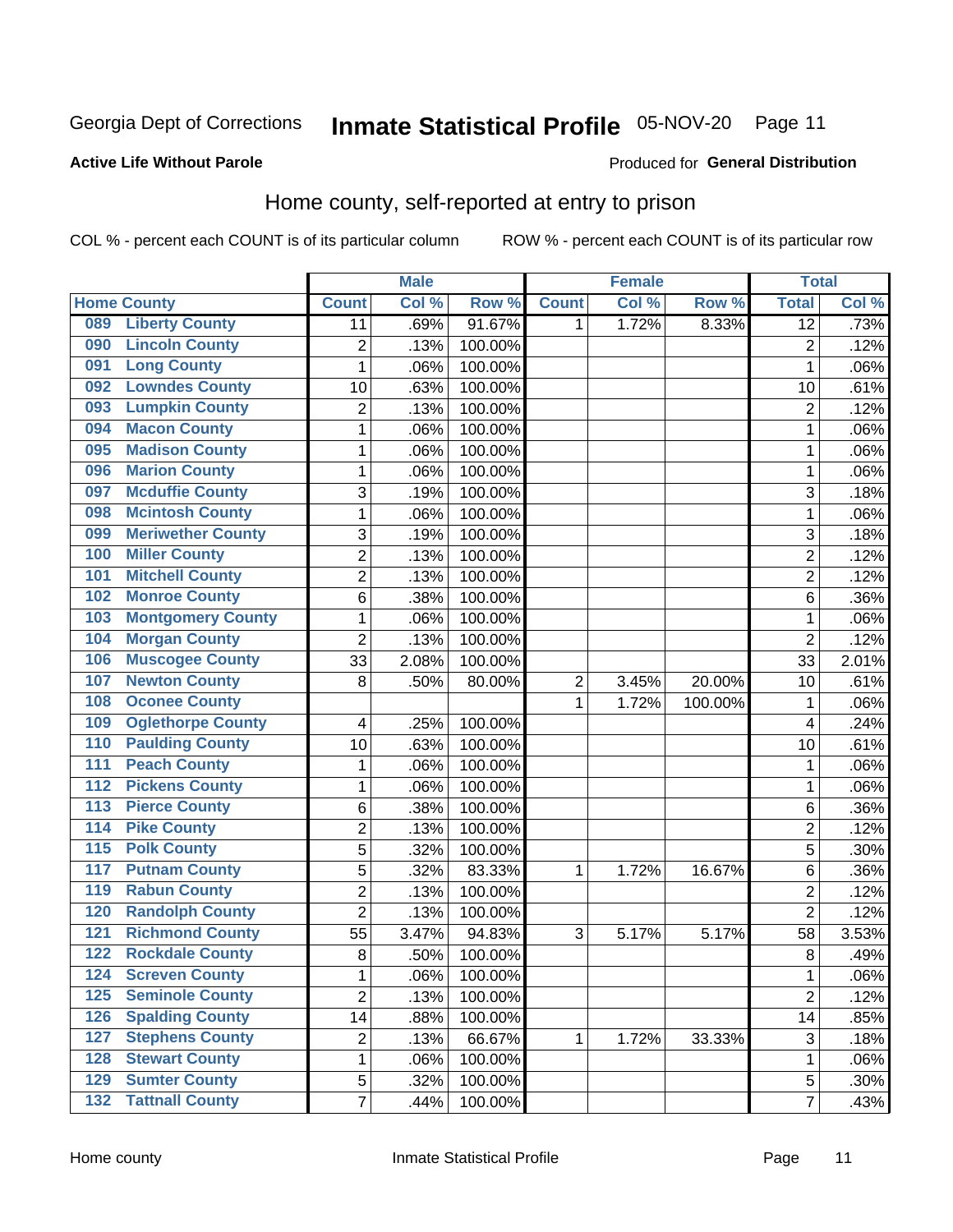## Inmate Statistical Profile 05-NOV-20 Page 12

### **Active Life Without Parole**

## Produced for General Distribution

## Home county, self-reported at entry to prison

COL % - percent each COUNT is of its particular column

|                                 |                | <b>Male</b>                |         | <b>Female</b>   |       | <b>Total</b> |                |       |
|---------------------------------|----------------|----------------------------|---------|-----------------|-------|--------------|----------------|-------|
| <b>Home County</b>              | <b>Count</b>   | $\overline{\text{Col }^9}$ | Row %   | <b>Count</b>    | Col % | Row %        | <b>Total</b>   | Col % |
| <b>Taylor County</b><br>133     | 1              | .06%                       | 100.00% |                 |       |              | 1              | .06%  |
| <b>Telfair County</b><br>134    | $\overline{c}$ | .13%                       | 100.00% |                 |       |              | $\overline{2}$ | .12%  |
| <b>Thomas County</b><br>136     | 4              | .25%                       | 100.00% |                 |       |              | 4              | .24%  |
| <b>Tift County</b><br>137       | 10             | .63%                       | 100.00% |                 |       |              | 10             | .61%  |
| <b>Toombs County</b><br>138     | 10             | .63%                       | 100.00% |                 |       |              | 10             | .61%  |
| <b>Treutlen County</b><br>140   | 4              | .25%                       | 100.00% |                 |       |              | 4              | .24%  |
| <b>Troup County</b><br>141      | 6              | .38%                       | 100.00% |                 |       |              | 6              | .36%  |
| <b>Twiggs County</b><br>143     | $\overline{c}$ | .13%                       | 100.00% |                 |       |              | $\overline{2}$ | .12%  |
| <b>Union County</b><br>144      | 1              | .06%                       | 100.00% |                 |       |              | 1              | .06%  |
| <b>Upson County</b><br>145      | 5              | .32%                       | 100.00% |                 |       |              | 5              | .30%  |
| <b>Walker County</b><br>146     | 3              | .19%                       | 75.00%  | 1               | 1.72% | 25.00%       | 4              | .24%  |
| <b>Walton County</b><br>147     | 15             | .95%                       | 100.00% |                 |       |              | 15             | .91%  |
| <b>Ware County</b><br>148       | 12             | .76%                       | 100.00% |                 |       |              | 12             | .73%  |
| <b>Warren County</b><br>149     | 2              | .13%                       | 66.67%  | 1               | 1.72% | 33.33%       | 3              | .18%  |
| <b>Washington County</b><br>150 | 6              | .38%                       | 100.00% |                 |       |              | 6              | .36%  |
| <b>Wayne County</b><br>151      | 9              | .57%                       | 100.00% |                 |       |              | 9              | .55%  |
| <b>Wheeler County</b><br>153    | 1              | .06%                       | 100.00% |                 |       |              | 1              | .06%  |
| <b>White County</b><br>154      | 1              | .06%                       | 50.00%  | 1               | 1.72% | 50.00%       | $\overline{2}$ | .12%  |
| <b>Whitfield County</b><br>155  | 12             | .76%                       | 100.00% |                 |       |              | 12             | .73%  |
| <b>Wilkes County</b><br>157     | 4              | .25%                       | 100.00% |                 |       |              | 4              | .24%  |
| <b>Wilkinson County</b><br>158  | $\overline{2}$ | .13%                       | 100.00% |                 |       |              | $\overline{c}$ | .12%  |
| <b>Worth County</b><br>159      | 1              | .06%                       | 100.00% |                 |       |              | 1              | .06%  |
| Other Custody/Out Of<br>999     | 3              | .19%                       | 100.00% |                 |       |              | 3              | .18%  |
| <b>State</b>                    |                |                            |         |                 |       |              |                |       |
| <b>Total Rported</b>            | 1,587          | 100%                       | 96.47%  | $\overline{58}$ | 100%  | 3.53%        | 1,645          | 100%  |

| <b>NOT</b><br><b>Reported</b> |      |    |      |
|-------------------------------|------|----|------|
| <b>otal</b>                   | ,587 | ວດ | ,645 |

| Mode (most frequent) | <b>Fulton County</b> | <b>Fulton County</b> | <b>Fulton County</b> |
|----------------------|----------------------|----------------------|----------------------|
|----------------------|----------------------|----------------------|----------------------|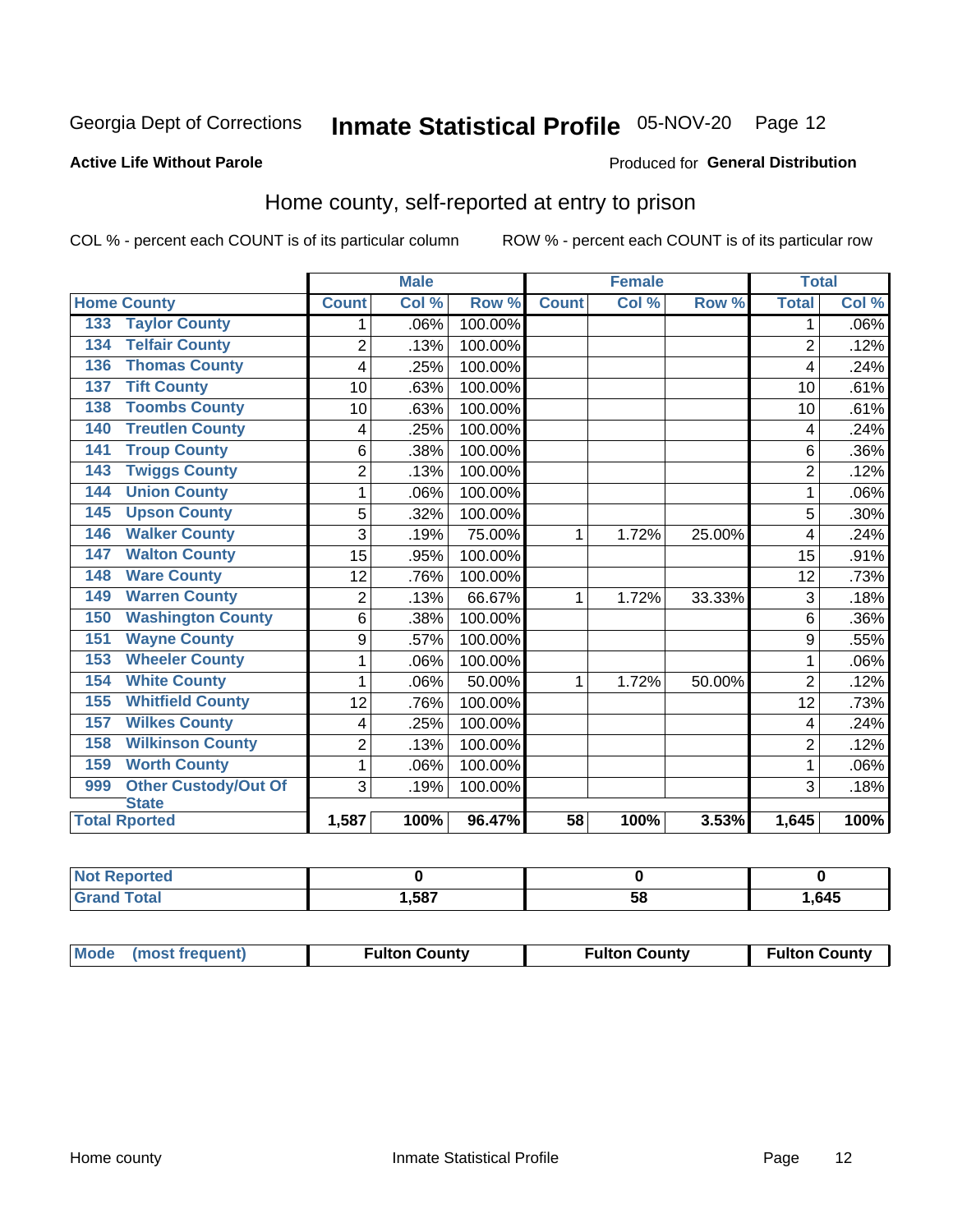## Inmate Statistical Profile 05-NOV-20 Page 13

### **Active Life Without Parole**

### Produced for General Distribution

## Employment status before prison, self-reported at entry to prison

COL % - percent each COUNT is of its particular column

|                           |              | <b>Male</b> |         |              | <b>Female</b> |        |       | <b>Total</b> |
|---------------------------|--------------|-------------|---------|--------------|---------------|--------|-------|--------------|
| <b>Employment Status</b>  | <b>Count</b> | Col %       | Row %   | <b>Count</b> | Col %         | Row %  | Total | Col %        |
| <b>Full Time</b><br>01    | 516          | 45.26%      | 96.09%  | 21           | 47.73%        | 3.91%  | 537   | 45.35%       |
| <b>Part Time</b><br>02    | 75           | 6.58%       | 100.00% |              |               |        | 75    | 6.33%        |
| Unempl $<$ 6M<br>03       | 69           | 6.05%       | 98.57%  |              | 2.27%         | 1.43%  | 70    | 5.91%        |
| Unempl > 6M<br>04         | 288          | 25.26%      | 94.74%  | 16           | 36.36%        | 5.26%  | 304   | 25.68%       |
| <b>Never Worked</b><br>05 | 105          | 9.21%       | 100.00% |              |               |        | 105   | 8.87%        |
| <b>Student</b><br>06      | 34           | 2.98%       | 100.00% |              |               |        | 34    | 2.87%        |
| <b>Incapable</b><br>07    | 53           | 4.65%       | 89.83%  | 6            | 13.64%        | 10.17% | 59    | 4.98%        |
| <b>Total Reported</b>     | 1,140        | 100%        | 96.28%  | 44           | 100%          | 3.72%  | 1,184 | 100%         |

| $\overline{\phantom{a}}$<br>$  -$ | "  | 461  |
|-----------------------------------|----|------|
| .587                              | ວເ | .645 |

| Mc | ∴ul! | ----<br>ıme<br>w |
|----|------|------------------|
|    |      |                  |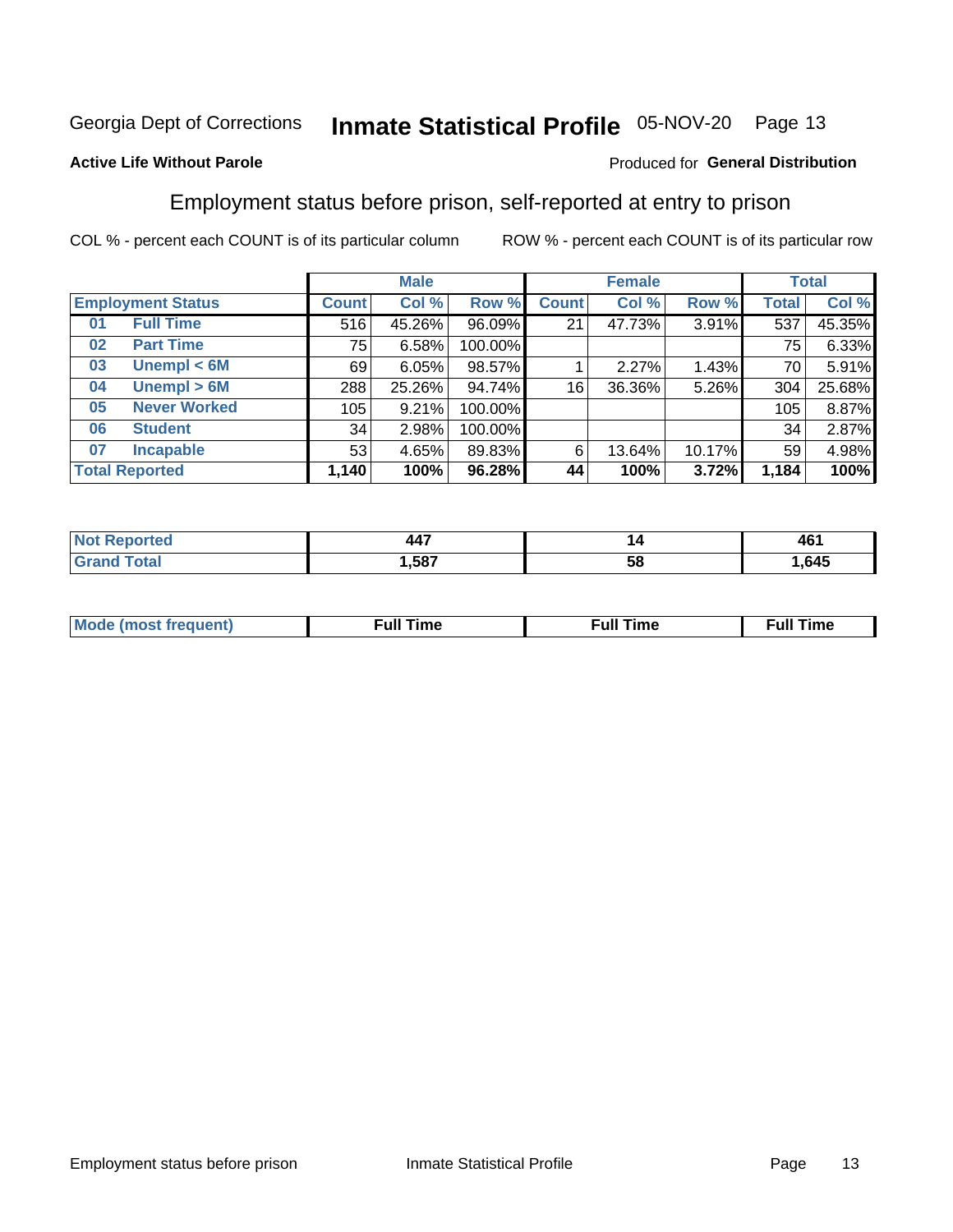## **Active Life Without Parole**

Produced for General Distribution

## Age at admission

COL % - percent each COUNT is of its particular column

|                         |              | <b>Male</b> |         |                | <b>Female</b> |        |              | <b>Total</b> |
|-------------------------|--------------|-------------|---------|----------------|---------------|--------|--------------|--------------|
| <b>Age At Admission</b> | <b>Count</b> | Col %       | Row %   | <b>Count</b>   | Col %         | Row %  | <b>Total</b> | Col %        |
| 15                      | 2            | 0.13%       | 100.00% |                |               |        | 2            | 0.12%        |
| 16                      | 1            | 0.06%       | 100.00% |                |               |        | 1            | 0.06%        |
| $\overline{17}$         | 8            | 0.50%       | 100.00% |                |               |        | 8            | 0.49%        |
| 18                      | 9            | 0.57%       | 100.00% |                |               |        | 9            | 0.55%        |
| 19                      | 22           | 1.39%       | 100.00% |                |               |        | 22           | 1.34%        |
| $\overline{20}$         | 43           | 2.71%       | 97.73%  | 1              | 1.72%         | 2.27%  | 44           | 2.67%        |
| 21                      | 36           | 2.27%       | 94.74%  | $\overline{2}$ | 3.45%         | 5.26%  | 38           | 2.31%        |
| 22                      | 63           | 3.97%       | 96.92%  | $\overline{2}$ | 3.45%         | 3.08%  | 65           | 3.95%        |
| 23                      | 55           | 3.47%       | 98.21%  | 1              | 1.72%         | 1.79%  | 56           | 3.40%        |
| 24                      | 57           | 3.59%       | 95.00%  | 3              | 5.17%         | 5.00%  | 60           | 3.65%        |
| $\overline{25}$         | 70           | 4.41%       | 94.59%  | 4              | 6.90%         | 5.41%  | 74           | 4.50%        |
| 26                      | 73           | 4.60%       | 97.33%  | $\overline{2}$ | 3.45%         | 2.67%  | 75           | 4.56%        |
| $\overline{27}$         | 62           | 3.91%       | 93.94%  | 4              | 6.90%         | 6.06%  | 66           | 4.01%        |
| 28                      | 70           | 4.41%       | 97.22%  | $\overline{2}$ | 3.45%         | 2.78%  | 72           | 4.38%        |
| 29                      | 69           | 4.35%       | 98.57%  | 1              | 1.72%         | 1.43%  | 70           | 4.26%        |
| 30                      | 54           | 3.40%       | 100.00% |                |               |        | 54           | 3.28%        |
| $\overline{31}$         | 70           | 4.41%       | 98.59%  | 1              | 1.72%         | 1.41%  | 71           | 4.32%        |
| 32                      | 65           | 4.10%       | 95.59%  | 3              | 5.17%         | 4.41%  | 68           | 4.13%        |
| 33                      | 53           | 3.34%       | 96.36%  | $\overline{2}$ | 3.45%         | 3.64%  | 55           | 3.34%        |
| 34                      | 35           | 2.21%       | 92.11%  | 3              | 5.17%         | 7.89%  | 38           | 2.31%        |
| 35                      | 43           | 2.71%       | 95.56%  | $\overline{2}$ | 3.45%         | 4.44%  | 45           | 2.74%        |
| 36                      | 54           | 3.40%       | 96.43%  | $\overline{2}$ | 3.45%         | 3.57%  | 56           | 3.40%        |
| $\overline{37}$         | 45           | 2.84%       | 97.83%  | 1              | 1.72%         | 2.17%  | 46           | 2.80%        |
| 38                      | 52           | 3.28%       | 100.00% |                |               |        | 52           | 3.16%        |
| 39                      | 39           | 2.46%       | 86.67%  | 6              | 10.34%        | 13.33% | 45           | 2.74%        |
| 40                      | 35           | 2.21%       | 94.59%  | $\overline{2}$ | 3.45%         | 5.41%  | 37           | 2.25%        |
| 41                      | 42           | 2.65%       | 95.45%  | $\overline{2}$ | 3.45%         | 4.55%  | 44           | 2.67%        |
| 42                      | 35           | 2.21%       | 100.00% |                |               |        | 35           | 2.13%        |
| 43                      | 30           | 1.89%       | 93.75%  | $\overline{2}$ | 3.45%         | 6.25%  | 32           | 1.95%        |
| 44                      | 24           | 1.51%       | 92.31%  | $\overline{2}$ | 3.45%         | 7.69%  | 26           | 1.58%        |
| 45                      | 33           | 2.08%       | 97.06%  | 1              | 1.72%         | 2.94%  | 34           | 2.07%        |
| 46                      | 24           | 1.51%       | 88.89%  | 3              | 5.17%         | 11.11% | 27           | 1.64%        |
| 47                      | 29           | 1.83%       | 100.00% |                |               |        | 29           | 1.76%        |
| 48                      | 25           | 1.58%       | 89.29%  | 3              | 5.17%         | 10.71% | 28           | 1.70%        |
| 49                      | 24           | 1.51%       | 100.00% |                |               |        | 24           | 1.46%        |
| 50                      | 26           | 1.64%       | 100.00% |                |               |        | 26           | 1.58%        |
| $\overline{51}$         | 11           | 0.69%       | 100.00% |                |               |        | 11           | 0.67%        |
| 52                      | 13           | 0.82%       | 100.00% |                |               |        | 13           | 0.79%        |
| 53                      | 16           | 1.01%       | 100.00% |                |               |        | 16           | 0.97%        |
| 54                      | 11           | 0.69%       | 100.00% |                |               |        | 11           | 0.67%        |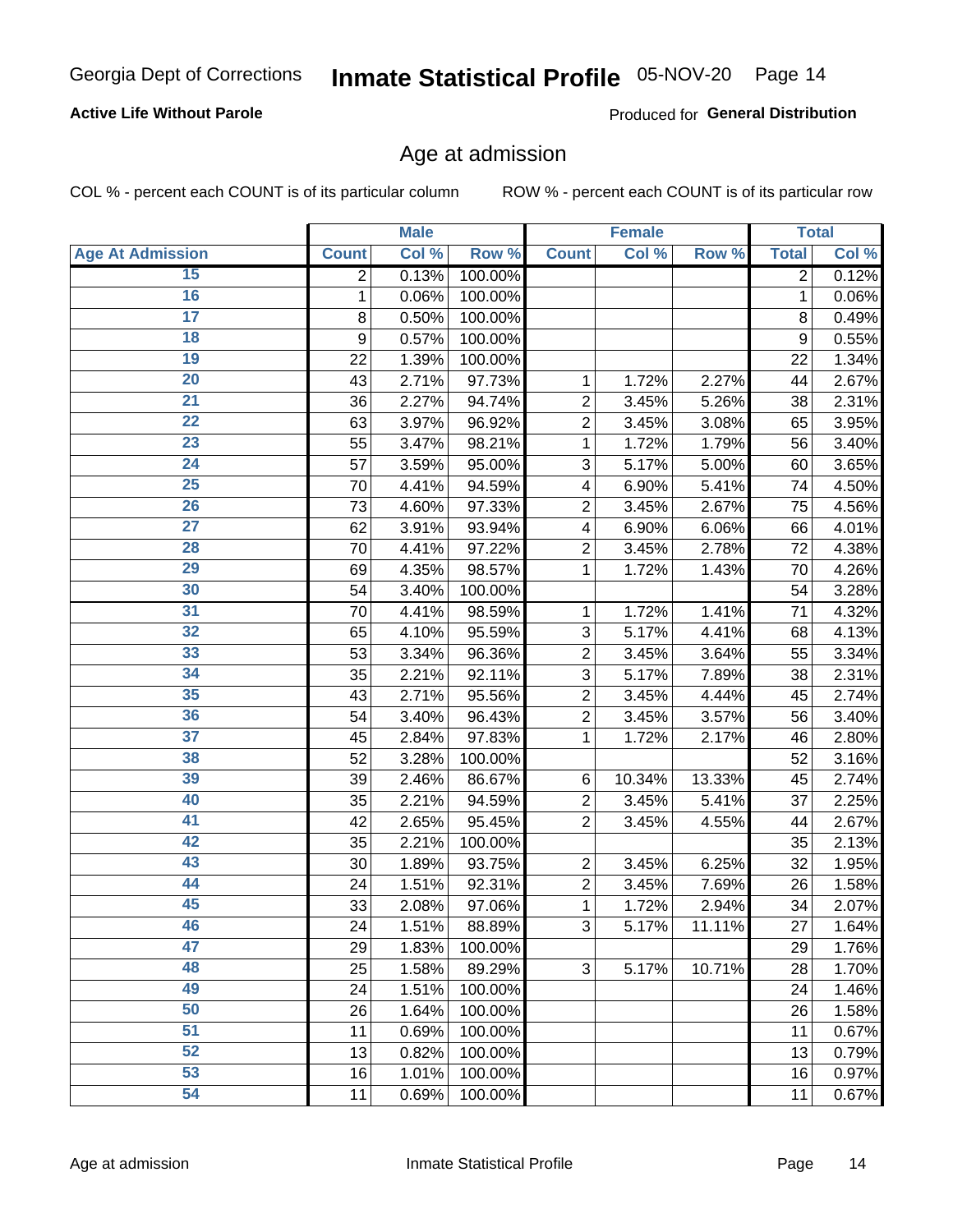## Inmate Statistical Profile 05-NOV-20 Page 15

## **Active Life Without Parole**

Produced for General Distribution

## Age at admission

COL % - percent each COUNT is of its particular column

|                         |              | <b>Male</b> |         |              | <b>Female</b> |       |                | <b>Total</b> |
|-------------------------|--------------|-------------|---------|--------------|---------------|-------|----------------|--------------|
| <b>Age At Admission</b> | <b>Count</b> | Col %       | Row %   | <b>Count</b> | Col %         | Row % | <b>Total</b>   | Col %        |
| 55                      | 12           | 0.76%       | 92.31%  |              | 1.72%         | 7.69% | 13             | 0.79%        |
| 56                      | 7            | 0.44%       | 100.00% |              |               |       |                | 0.43%        |
| 57                      | 10           | 0.63%       | 100.00% |              |               |       | 10             | 0.61%        |
| 58                      | 6            | 0.38%       | 100.00% |              |               |       | 6              | 0.36%        |
| 59                      | 5            | 0.32%       | 100.00% |              |               |       | 5              | $0.30\%$     |
| 60                      | 3            | 0.19%       | 100.00% |              |               |       | 3              | 0.18%        |
| 61                      | 2            | 0.13%       | 100.00% |              |               |       | 2              | 0.12%        |
| 62                      | 2            | 0.13%       | 100.00% |              |               |       | 2              | 0.12%        |
| 63                      |              | 0.06%       | 100.00% |              |               |       |                | 0.06%        |
| 64                      | 3            | 0.19%       | 100.00% |              |               |       | 3              | 0.18%        |
| 65                      |              | 0.06%       | 100.00% |              |               |       |                | 0.06%        |
| 66                      | 2            | 0.13%       | 100.00% |              |               |       | 2              | 0.12%        |
| 67                      | 2            | 0.13%       | 100.00% |              |               |       | 2              | 0.12%        |
| 69                      | 2            | 0.13%       | 100.00% |              |               |       | $\overline{2}$ | 0.12%        |
| 73                      |              | 0.06%       | 100.00% |              |               |       |                | 0.06%        |
| <b>Total Reported</b>   | 1,587        | 100%        | 96.47%  | 58           | 100%          | 3.53% | 1,645          | 100%         |

| : Reported<br><b>NOT</b> |      |   |       |
|--------------------------|------|---|-------|
| Total                    | ,587 | ວ | 1,645 |

| <b>Mean</b><br>(average) | 33.92    | 34 | 33.92   |
|--------------------------|----------|----|---------|
| <b>Median (middle)</b>   | ^^<br>JŁ |    | …<br>34 |
| Mode<br>(most frequent)  | 26       | 39 | 26      |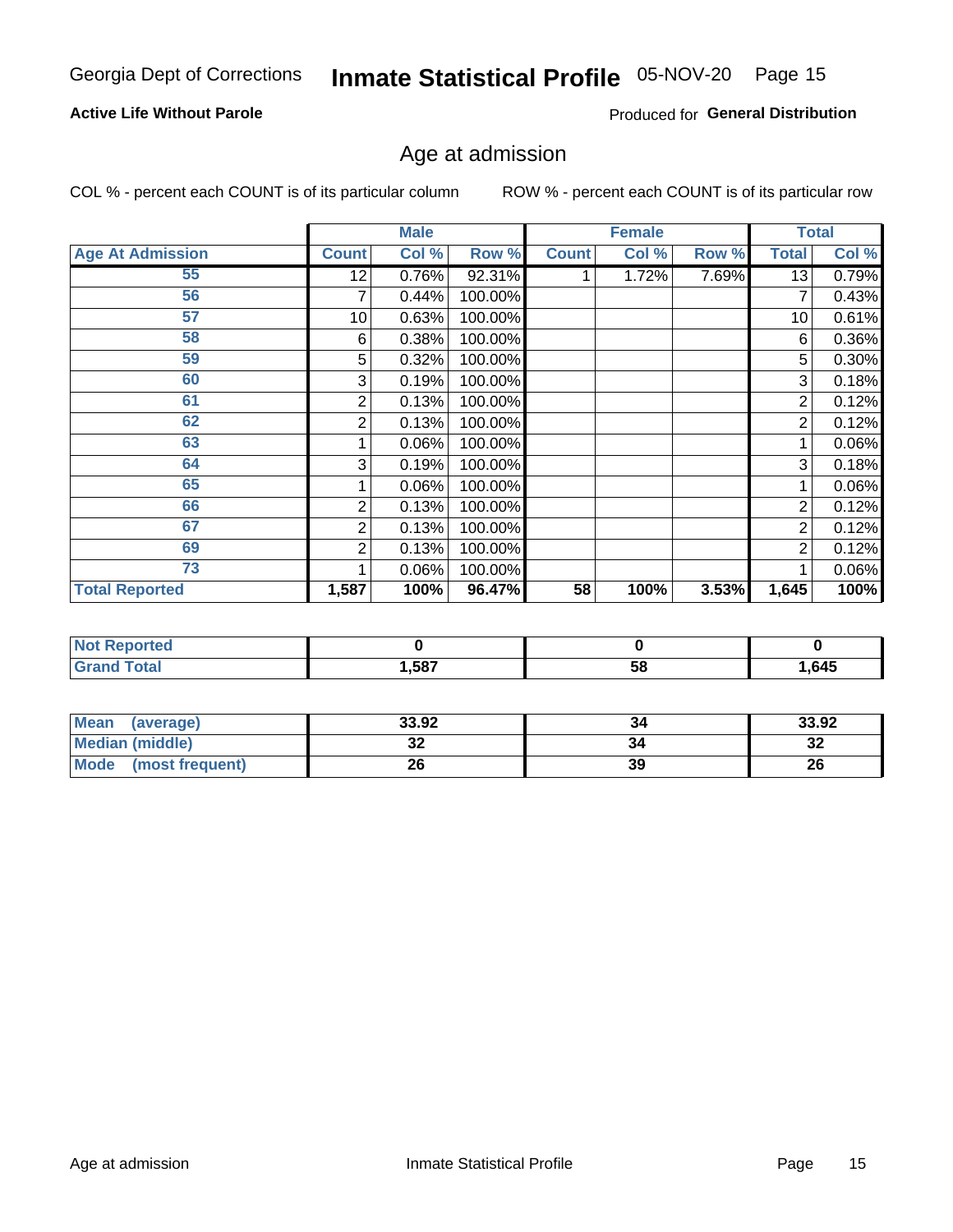## **Active Life Without Parole**

### Produced for General Distribution

## Height, measured at entry to prison

COL % - percent each COUNT is of its particular column

|                       |                | <b>Male</b> |         |                 | <b>Female</b> |         |                | <b>Total</b> |
|-----------------------|----------------|-------------|---------|-----------------|---------------|---------|----------------|--------------|
| <b>Height</b>         | <b>Count</b>   | Col %       | Row %   | <b>Count</b>    | Col %         | Row %   | <b>Total</b>   | Col %        |
| $\bf{0}$              | 6              | 0.38%       | 100.00% |                 |               |         | 6              | $0.36\%$     |
| 4'10"                 |                |             |         | $\mathbf{1}$    | 1.72%         | 100.00% | $\mathbf{1}$   | 0.06%        |
| 5'00''                | 4              | 0.25%       | 100.00% |                 |               |         | 4              | 0.24%        |
| 5'01"                 | 4              | 0.25%       | 80.00%  | 1               | 1.72%         | 20.00%  | 5              | 0.30%        |
| 5'02"                 | 8              | 0.50%       | 72.73%  | 3               | 5.17%         | 27.27%  | 11             | 0.67%        |
| 5'03''                | 13             | 0.82%       | 50.00%  | 13              | 22.41%        | 50.00%  | 26             | 1.58%        |
| 5'04"                 | 19             | 1.20%       | 63.33%  | 11              | 18.97%        | 36.67%  | 30             | 1.82%        |
| 5'05"                 | 41             | 2.58%       | 82.00%  | 9               | 15.52%        | 18.00%  | 50             | 3.04%        |
| 5'06''                | 105            | 6.62%       | 95.45%  | 5               | 8.62%         | 4.55%   | 110            | 6.69%        |
| 5'07"                 | 111            | 6.99%       | 93.28%  | 8               | 13.79%        | 6.72%   | 119            | 7.23%        |
| 5'08''                | 162            | 10.21%      | 99.39%  | 1               | 1.72%         | 0.61%   | 163            | 9.91%        |
| 5'09''                | 208            | 13.11%      | 99.05%  | $\overline{2}$  | 3.45%         | 0.95%   | 210            | 12.77%       |
| 5'10''                | 188            | 11.85%      | 98.95%  | $\overline{2}$  | 3.45%         | 1.05%   | 190            | 11.55%       |
| 5'11''                | 198            | 12.48%      | 100.00% |                 |               |         | 198            | 12.04%       |
| 6'00''                | 171            | 10.78%      | 99.42%  | 1               | 1.72%         | 0.58%   | 172            | 10.46%       |
| 6'01''                | 131            | 8.25%       | 99.24%  | 1               | 1.72%         | 0.76%   | 132            | 8.02%        |
| 6'02"                 | 105            | 6.62%       | 100.00% |                 |               |         | 105            | 6.38%        |
| 6'03''                | 54             | 3.40%       | 100.00% |                 |               |         | 54             | 3.28%        |
| 6'04"                 | 35             | 2.21%       | 100.00% |                 |               |         | 35             | 2.13%        |
| 6'05"                 | 12             | 0.76%       | 100.00% |                 |               |         | 12             | 0.73%        |
| 6'06''                | $\overline{7}$ | 0.44%       | 100.00% |                 |               |         | $\overline{7}$ | 0.43%        |
| 6'07''                | $\overline{2}$ | 0.13%       | 100.00% |                 |               |         | $\overline{2}$ | 0.12%        |
| 6'08''                | 1              | 0.06%       | 100.00% |                 |               |         | $\mathbf{1}$   | 0.06%        |
| 6'11''                | $\overline{2}$ | 0.13%       | 100.00% |                 |               |         | $\overline{2}$ | 0.12%        |
| <b>Total Reported</b> | 1,587          | 100%        | 96.47%  | $\overline{58}$ | 100%          | 3.53%   | 1,645          | 100%         |

| <b>NOT</b><br>rteo<br>a ka mata da da da da<br>$\sim$ |      |    |      |
|-------------------------------------------------------|------|----|------|
| $\sim$                                                | ,587 | 58 | ,645 |

| Mean | (average)       | 5'10" | 5'05"           | 5'10"<br>J |
|------|-----------------|-------|-----------------|------------|
|      |                 |       |                 |            |
| Mode | (most frequent) | 5'09" | EINS !!<br>ว บง | 5'09"      |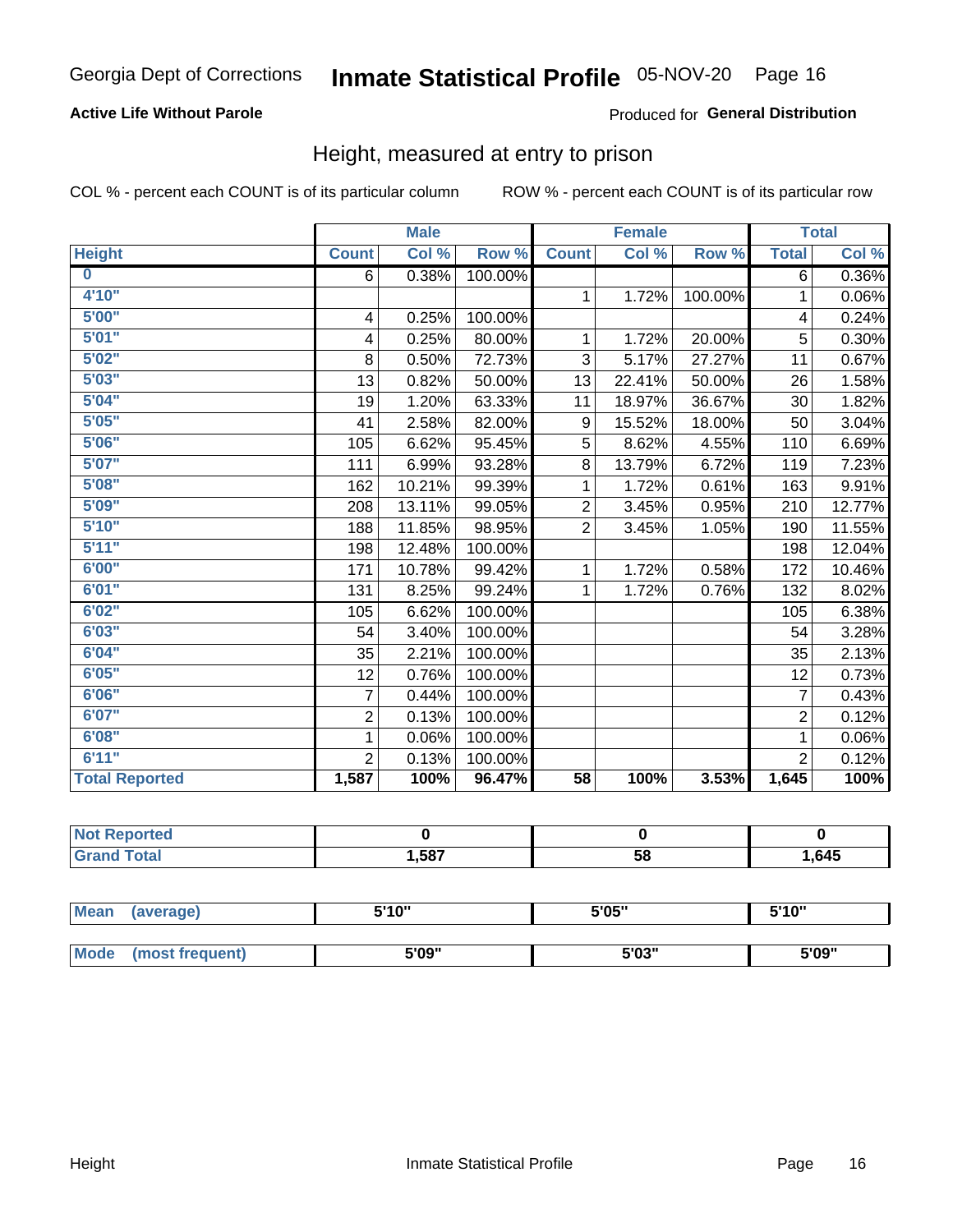### **Active Life Without Parole**

Produced for General Distribution

## Weight, measured at entry to prison

COL % - percent each COUNT is of its particular column

ROW % - percent each COUNT is of its particular row

|                          |                | <b>Male</b>             |                  |                         | <b>Female</b>    |                  |                | <b>Total</b>            |  |
|--------------------------|----------------|-------------------------|------------------|-------------------------|------------------|------------------|----------------|-------------------------|--|
| <b>Weight</b>            | <b>Count</b>   | Col %                   | Row <sup>%</sup> | <b>Count</b>            | Col %            | Row <sup>%</sup> | <b>Total</b>   | Col %                   |  |
| 100 - 109 pounds         | 1              | 0.06%                   | 50.00%           | 1                       | 1.72%            | 50.00%           | $\overline{2}$ | 0.12%                   |  |
| 110 - 119 pounds         | 4              | 0.25%                   | 66.67%           | $\overline{2}$          | 3.45%            | 33.33%           | 6              | 0.37%                   |  |
| 120 - 129 pounds         | 7              | 0.44%                   | 70.00%           | 3                       | 5.17%            | 30.00%           | 10             | 0.61%                   |  |
| 130 - 139 pounds         | 46             | 2.90%                   | 95.83%           | $\overline{2}$          | 3.45%            | 4.17%            | 48             | 2.92%                   |  |
| 140 - 149 pounds         | 97             | 6.12%                   | 96.04%           | 4                       | 6.90%            | 3.96%            | 101            | 6.15%                   |  |
| 150 - 159 pounds         | 150            | 9.47%                   | 93.75%           | 10                      | 17.24%           | 6.25%            | 160            | 9.74%                   |  |
| 160 - 169 pounds         | 199            | 12.56%                  | 97.55%           | 5                       | 8.62%            | 2.45%            | 204            | 12.42%                  |  |
| 170 - 179 pounds         | 205            | 12.94%                  | 98.56%           | 3                       | 5.17%            | 1.44%            | 208            | 12.67%                  |  |
| 180 - 189 pounds         | 208            | 13.13%                  | 98.58%           | 3                       | 5.17%            | 1.42%            | 211            | 12.85%                  |  |
| 190 - 199 pounds         | 132            | 8.33%                   | 94.96%           | $\overline{7}$          | 12.07%           | 5.04%            | 139            | 8.47%                   |  |
| 200 - 209 pounds         | 140            | 8.84%                   | 95.24%           | $\overline{7}$          | 12.07%           | 4.76%            | 147            | 8.95%                   |  |
| 210 - 219 pounds         | 93             | $\frac{1}{5.87\%}$      | 95.88%           | $\overline{\mathbf{4}}$ | 6.90%            | 4.12%            | 97             | 5.91%                   |  |
| 220 - 229 pounds         | 96             | 6.06%                   | 100.00%          |                         |                  |                  | 96             | 5.85%                   |  |
| 230 - 239 pounds         | 55             | 3.47%                   | 98.21%           | 1                       | 1.72%            | 1.79%            | 56             | 3.41%                   |  |
| 240 - 249 pounds         | 47             | 2.97%                   | 100.00%          |                         |                  |                  | 47             | 2.86%                   |  |
| 250 - 259 pounds         | 32             | 2.02%                   | 96.97%           | 1                       | 1.72%            | 3.03%            | 33             | 2.01%                   |  |
| 260 - 269 pounds         | 18             | 1.14%                   | 100.00%          |                         |                  |                  | 18             | 1.10%                   |  |
| 270 - 279 pounds         | 17             | 1.07%                   | 94.44%           | 1                       | 1.72%            | 5.56%            | 18             | 1.10%                   |  |
| 280 - 289 pounds         | 14             | 0.88%                   | 93.33%           | 1                       | 1.72%            | 6.67%            | 15             | 0.91%                   |  |
| 290 - 299 pounds         | 5              | 0.32%                   | 71.43%           | $\overline{2}$          | 3.45%            | 28.57%           | $\overline{7}$ | $\overline{0.43\%}$     |  |
| 300 - 309 pounds         | $\overline{5}$ | 0.32%                   | 100.00%          |                         |                  |                  | 5              | 0.30%                   |  |
| 320 - 329 pounds         | 3              | 0.19%                   | 100.00%          |                         |                  |                  | 3              | 0.18%                   |  |
| 330 - 339 pounds         | $\overline{5}$ | 0.32%                   | 100.00%          |                         |                  |                  | 5              | 0.30%                   |  |
| 350 - 359 pounds         | 1              | 0.06%                   | 100.00%          |                         |                  |                  | $\mathbf 1$    | 0.06%                   |  |
| 360 - 369 pounds         | 1              | 0.06%                   | 100.00%          |                         |                  |                  | $\mathbf 1$    | 0.06%                   |  |
| 370 - 379 pounds         | 1              | 0.06%                   | 100.00%          |                         |                  |                  | $\mathbf 1$    | 0.06%                   |  |
| 390 - 399 pounds         |                |                         |                  | 1                       | 1.72%            | 100.00%          | 1              | 0.06%                   |  |
| 400 pounds and over      | $\overline{2}$ | 0.13%                   | 100.00%          |                         |                  |                  | $\overline{2}$ | 0.12%                   |  |
| <b>Total Reported</b>    | 1,584          | 100%                    | 96.47%           | $\overline{58}$         | 100%             | 3.53%            | 1,642          | 100%                    |  |
|                          |                |                         |                  |                         |                  |                  |                |                         |  |
| <b>Not Reported</b>      |                | $\overline{\mathbf{3}}$ |                  | $\mathbf 0$             |                  |                  |                | $\overline{\mathbf{3}}$ |  |
| <b>Grand Total</b>       |                | 1,587                   |                  | $\overline{58}$         |                  |                  | 1,645          |                         |  |
|                          |                |                         |                  |                         |                  |                  |                |                         |  |
| <b>Mean</b><br>(average) |                | 188                     |                  |                         | $\overline{183}$ |                  |                | 188                     |  |
| <b>Median (middle)</b>   |                | 180                     |                  | 176                     |                  |                  | 180            |                         |  |

**Mode** 

(most frequent)

 $\overline{200}$ 

 $\overline{180}$ 

 $180$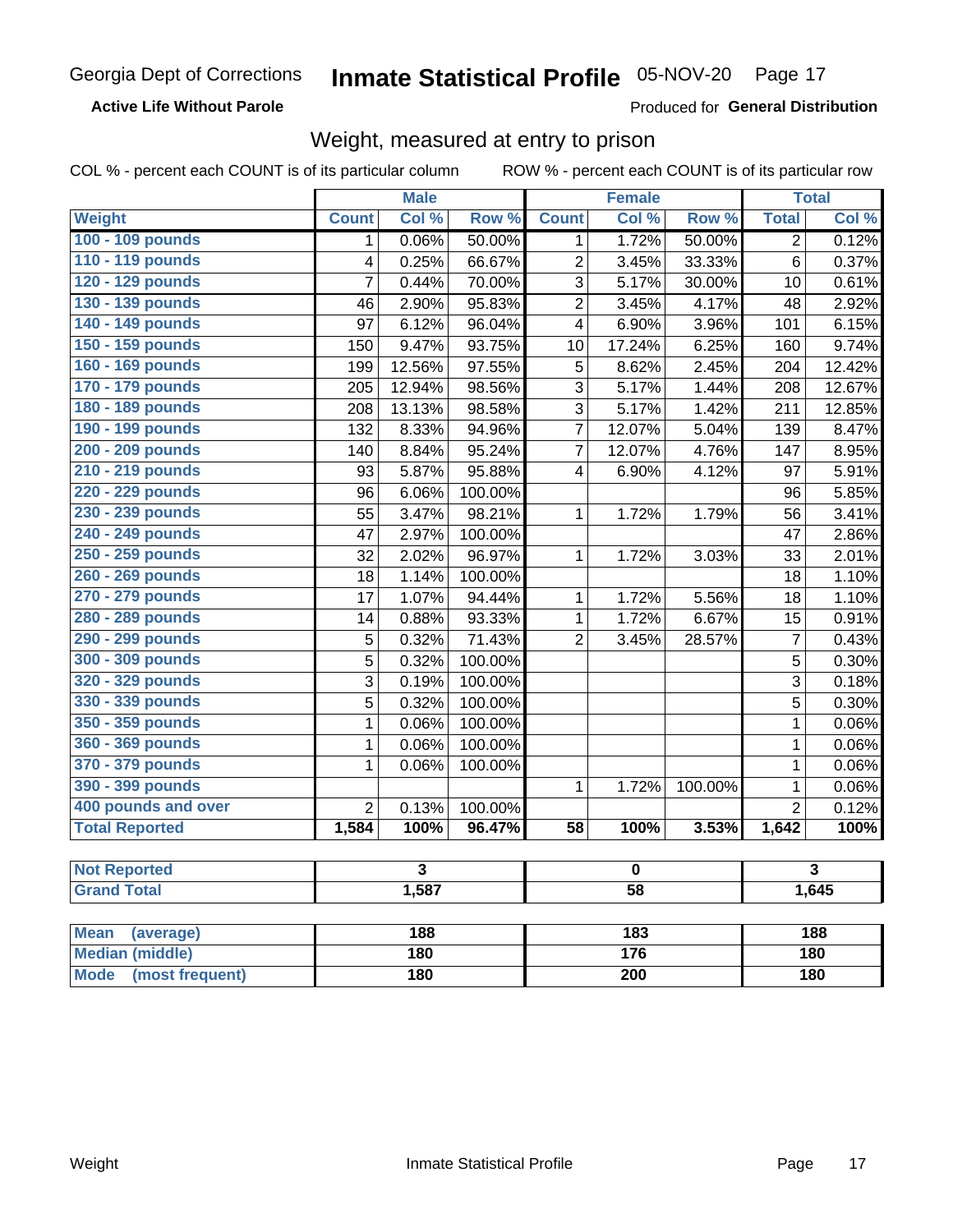## Inmate Statistical Profile 05-NOV-20 Page 18

### **Active Life Without Parole**

## Produced for General Distribution

## Veterans validated by Veteran's Administration

COL % - percent each COUNT is of its particular column

|                          |              | <b>Male</b> |                    | <b>Female</b> |       |              | <b>Total</b> |
|--------------------------|--------------|-------------|--------------------|---------------|-------|--------------|--------------|
| <b>Military service</b>  | <b>Count</b> | Col %       | <b>Row % Count</b> | Col %         | Row % | <b>Total</b> | Col %        |
| <b>Others</b><br>0       | 52           | 41.27%      | 100.00%            |               |       | 52           | 40.94%       |
| <b>Air Force</b>         | 47           | 37.30%      | 97.92%             | 100.00%       | 2.08% | 48           | 37.80%       |
| <b>Army</b>              | 6            | 4.76%       | 100.00%            |               |       | 6            | 4.72%        |
| <b>Navy</b><br>3         | 8            | 6.35%       | 100.00%            |               |       | 8            | 6.30%        |
| <b>Coast Guard</b><br>5. | 13           | 10.32%      | 100.00%            |               |       | 13           | 10.24%       |
| <b>Total Reported</b>    | 126          | 100%        | 99.21%             | 100%          | .79%  | 127          | 100%         |

| neo     | 46 <sup>4</sup> | --<br>v, | .518 |
|---------|-----------------|----------|------|
| $f = f$ | ,587            | 58       | ,645 |

| <b>Moo.</b> |
|-------------|
|-------------|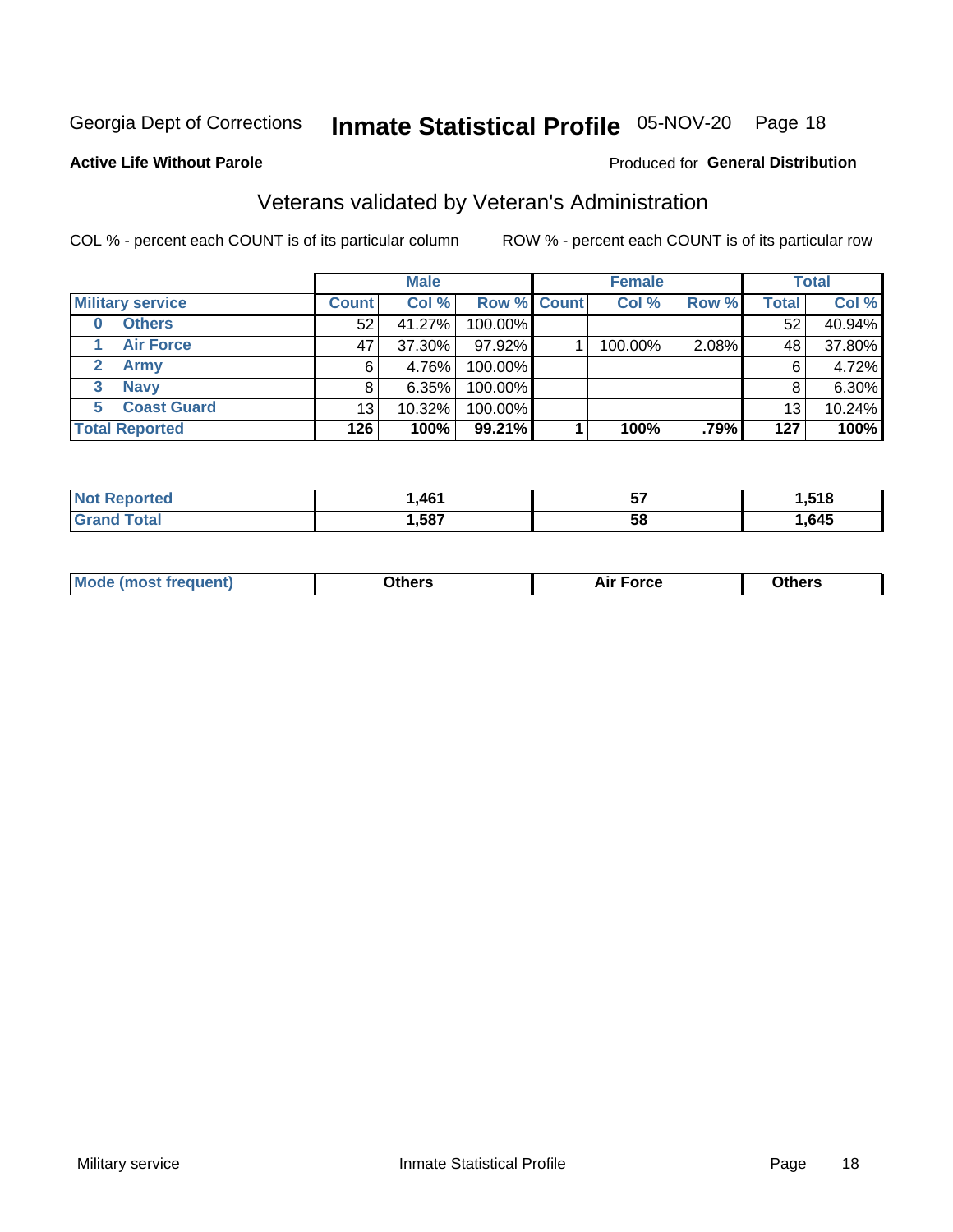## Inmate Statistical Profile 05-NOV-20 Page 19

### **Active Life Without Parole**

### Produced for General Distribution

## Type of admission to prison

COL % - percent each COUNT is of its particular column

|                                      |                 | <b>Male</b> |                    |    | <b>Female</b> |       |              | <b>Total</b> |
|--------------------------------------|-----------------|-------------|--------------------|----|---------------|-------|--------------|--------------|
| <b>Type of Admission</b>             | <b>Count</b>    | Col %       | <b>Row % Count</b> |    | Col %         | Row % | <b>Total</b> | Col %        |
| <b>New Sentence</b><br>52            | ,499            | 94.45%      | 96.27%             | 58 | 100.00%       | 3.73% | 1,557        | 94.65%       |
| <b>Probation Rev Partial</b><br>53   | 9               | .57%        | 100.00%            |    |               |       | 9            | .55%         |
| <b>Probation Rev Remainder</b><br>54 | 24              | 1.51%       | 100.00%            |    |               |       | 24           | 1.46%        |
| <b>Parole Rev New Sentence</b><br>55 | 22 <sub>1</sub> | 1.39%       | 100.00%            |    |               |       | 22           | 1.34%        |
| <b>Parole Rev No New</b><br>56       | 19              | 1.20%       | 100.00%            |    |               |       | 19           | 1.16%        |
| <b>Sentence</b>                      |                 |             |                    |    |               |       |              |              |
| <b>Life W/O Parole</b><br>70         | 13              | .82%        | 100.00%            |    |               |       | 13           | .79%         |
| <b>Unknown</b><br>82                 |                 | .06%        | 100.00%            |    |               |       |              | .06%         |
| <b>Total Reported</b>                | 1,587           | 100%        | 96.47%             | 58 | 100%          | 3.53% | 1,645        | 100%         |

| <b>Not Reported</b> |      |           |      |
|---------------------|------|-----------|------|
| <b>Total</b>        | ,587 | - -<br>Эō | .645 |

| <b>Mode (most frequent)</b> | <b>New Sentence</b> | <b>New Sentence</b> | <b>New Sentence</b> |
|-----------------------------|---------------------|---------------------|---------------------|
|                             |                     |                     |                     |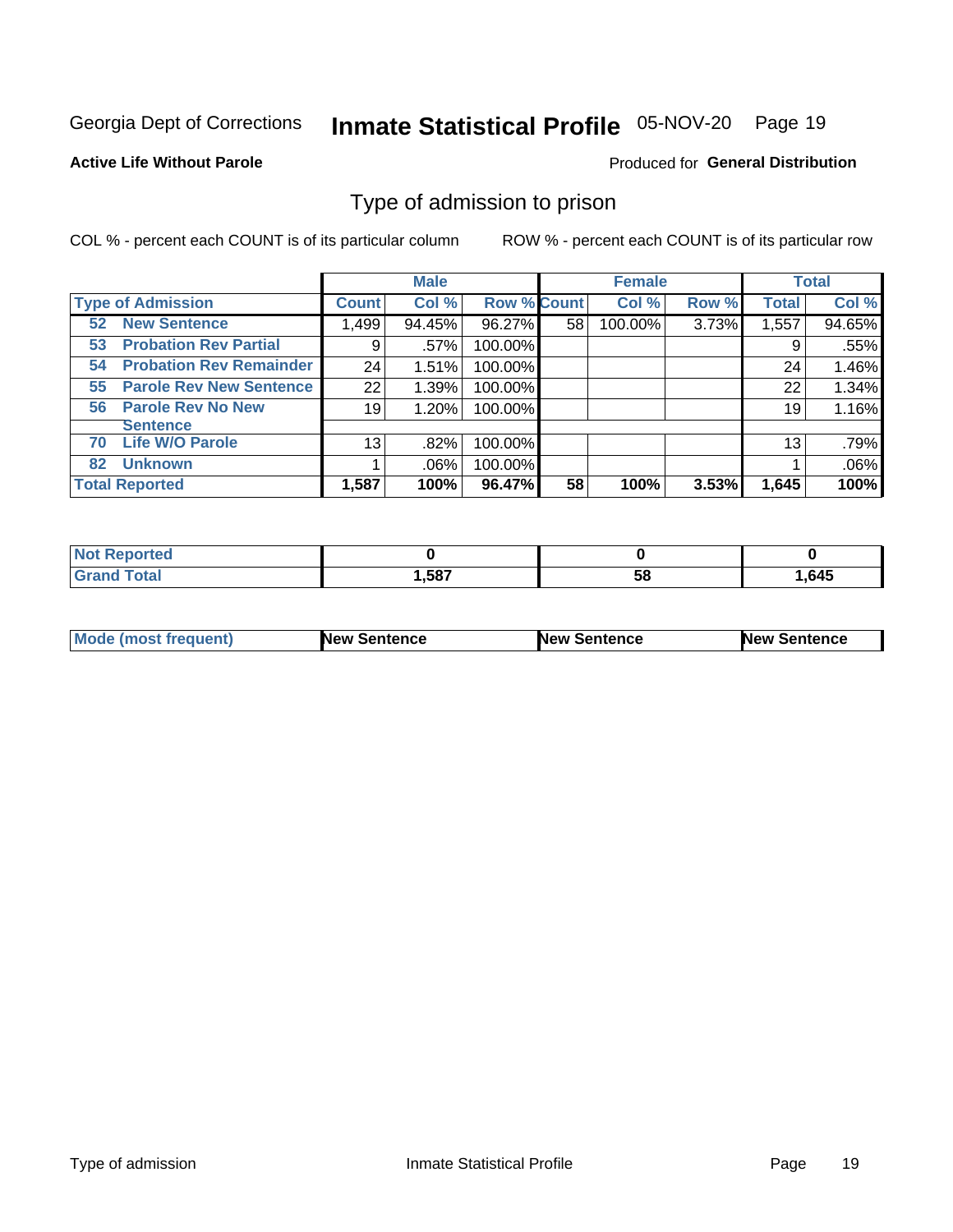## Inmate Statistical Profile 05-NOV-20 Page 20

**Active Life Without Parole** 

### Produced for General Distribution

## Current / last supervision level

COL % - percent each COUNT is of its particular column

|                        |              | <b>Male</b> |                    |    | <b>Female</b> |       |       | <b>Total</b> |
|------------------------|--------------|-------------|--------------------|----|---------------|-------|-------|--------------|
| <b>Security Status</b> | <b>Count</b> | Col%        | <b>Row % Count</b> |    | Col %         | Row % | Total | Col %        |
| 4 Medium               | ົ            | 19%।        | 100.00%            |    | $.00\%$       |       |       | .18%         |
| 5 Close                | .584         | 99.81%      | 96.47%             | 58 | 100.00%       | 3.53% | 1,642 | 99.82%       |
| <b>Total Reported</b>  | .587         | 100%        | 96.47%             | 58 | 100%          | 3.53% | 1,645 | 100%         |

| <b>Still being diagnosed</b> |       |    |       |
|------------------------------|-------|----|-------|
| <b>Not Reported</b>          |       |    |       |
| <b>Grand Total</b>           | 1,587 | 58 | 1,645 |

| <b>Mode (most frequent)</b> | Close | ∵lose | Close |
|-----------------------------|-------|-------|-------|
|                             |       |       |       |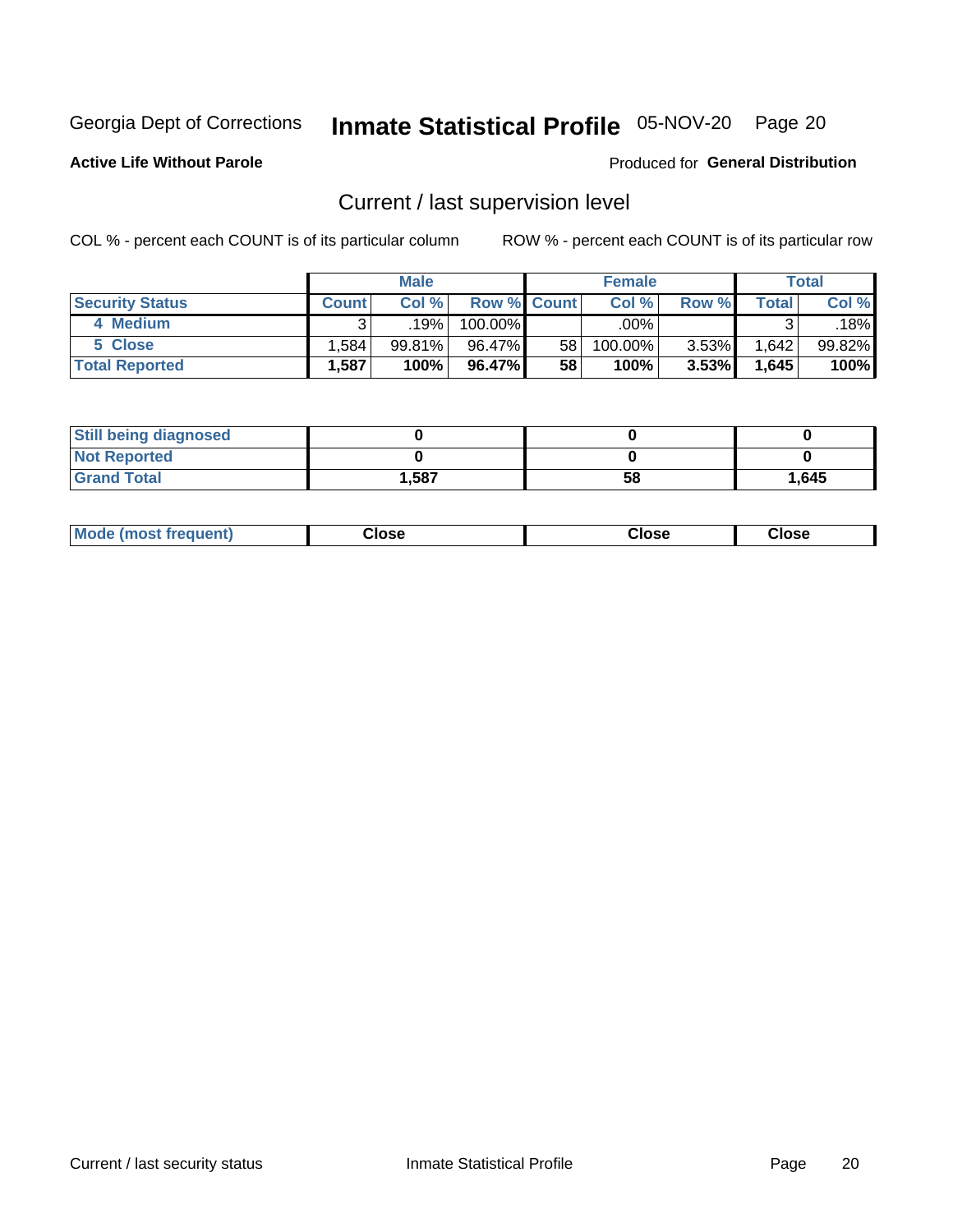## Inmate Statistical Profile 05-NOV-20 Page 21

**Active Life Without Parole** 

Produced for General Distribution

## Current / last type of institution

COL % - percent each COUNT is of its particular column

|                            |              | <b>Male</b> |                    |                 | <b>Female</b> |          |                | <b>Total</b> |
|----------------------------|--------------|-------------|--------------------|-----------------|---------------|----------|----------------|--------------|
| <b>Type of Institution</b> | <b>Count</b> | Col%        | <b>Row % Count</b> |                 | Col %         | Row %    | <b>Total</b> I | Col %        |
| <b>State Prison</b>        | 1.587        | 100.00%     | 96.47%             | 58 <sub>1</sub> | 100.00%       | $3.53\%$ | 1,645          | 100.00%      |
| <b>Total Reported</b>      | 1,587        | 100%        | 96.47%             | 58              | $100\%$ .     | $3.53\%$ | 1.645          | 100%         |

| tet |             |    |      |
|-----|-------------|----|------|
|     | 587<br>ו טע | ວເ | .645 |

|  | <b>Mode (most frequent)</b> | State Prison | <b>State Prison</b> | <b>State Prison</b> |
|--|-----------------------------|--------------|---------------------|---------------------|
|--|-----------------------------|--------------|---------------------|---------------------|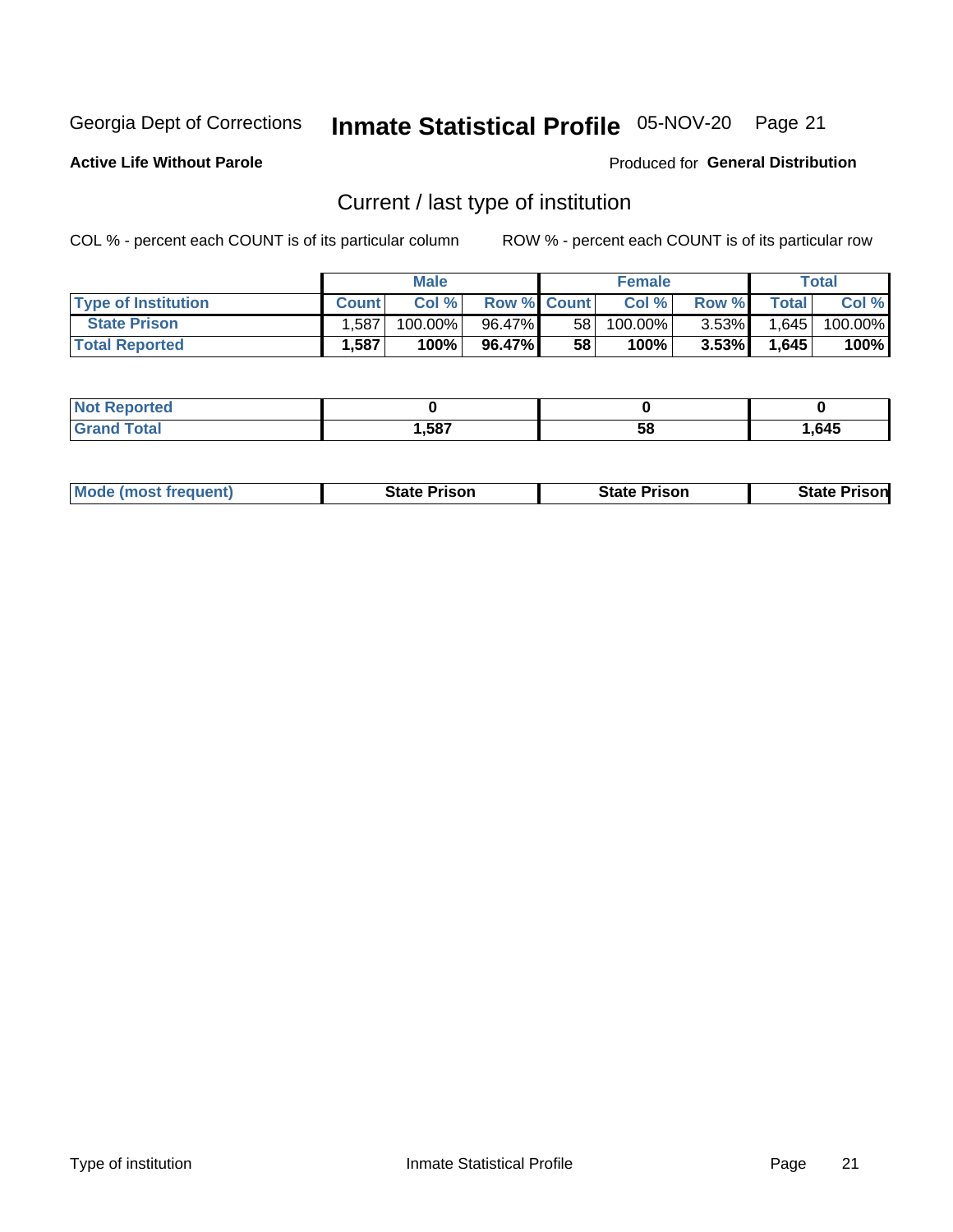## Inmate Statistical Profile 05-NOV-20 Page 22

### **Active Life Without Parole**

### Produced for General Distribution

## Institution type - transitional centers

COL % - percent each COUNT is of its particular column

|                                          |              | <b>Male</b> |             | <b>Female</b> |             | <b>Total</b> |
|------------------------------------------|--------------|-------------|-------------|---------------|-------------|--------------|
| <b>Institution Type - Trans. Centers</b> | <b>Count</b> | Col %       | Row % Count | Col %         | Row % Total | Col %        |
| <b>Total Reported</b>                    |              |             |             |               |             |              |

| <b>Reported</b><br><b>NOT</b><br>$\sim$            |  |  |
|----------------------------------------------------|--|--|
| $f$ $f \circ f \circ f$<br>$C = 1$<br><b>TULAI</b> |  |  |

| Mode (most frequent) | <b>Null</b> | <b>Null</b> | <b>Null</b> |
|----------------------|-------------|-------------|-------------|
|                      |             |             |             |
|                      |             |             |             |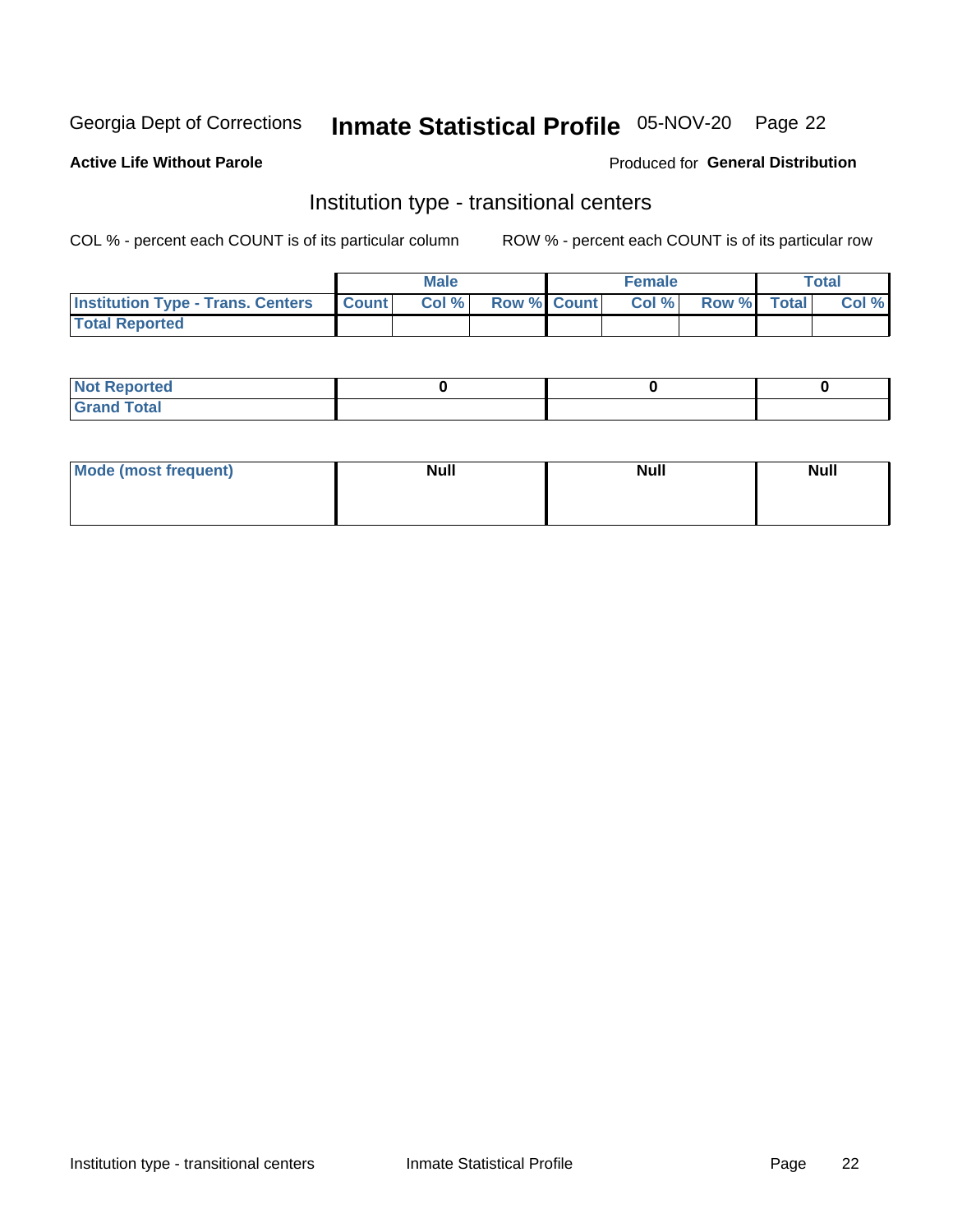## Inmate Statistical Profile 05-NOV-20 Page 23

**Active Life Without Parole** 

Produced for General Distribution

## Institution type - county prisons

COL % - percent each COUNT is of its particular column

|                                                    | <b>Male</b> |       |  | <b>Female</b> |                          |             | <b>Total</b> |       |  |
|----------------------------------------------------|-------------|-------|--|---------------|--------------------------|-------------|--------------|-------|--|
| <b>Institution Type - County Prisons   Count  </b> |             | Col % |  |               | <b>Row % Count Col %</b> | Row % Total |              | Col % |  |
| <b>Total Reported</b>                              |             |       |  |               |                          |             |              |       |  |

| <b>Not</b><br>: Reported<br> |  |  |
|------------------------------|--|--|
| <b>Total</b><br>---          |  |  |

| Mode (most frequent) | <b>Null</b> | <b>Null</b><br><b>Null</b> |
|----------------------|-------------|----------------------------|
|                      |             |                            |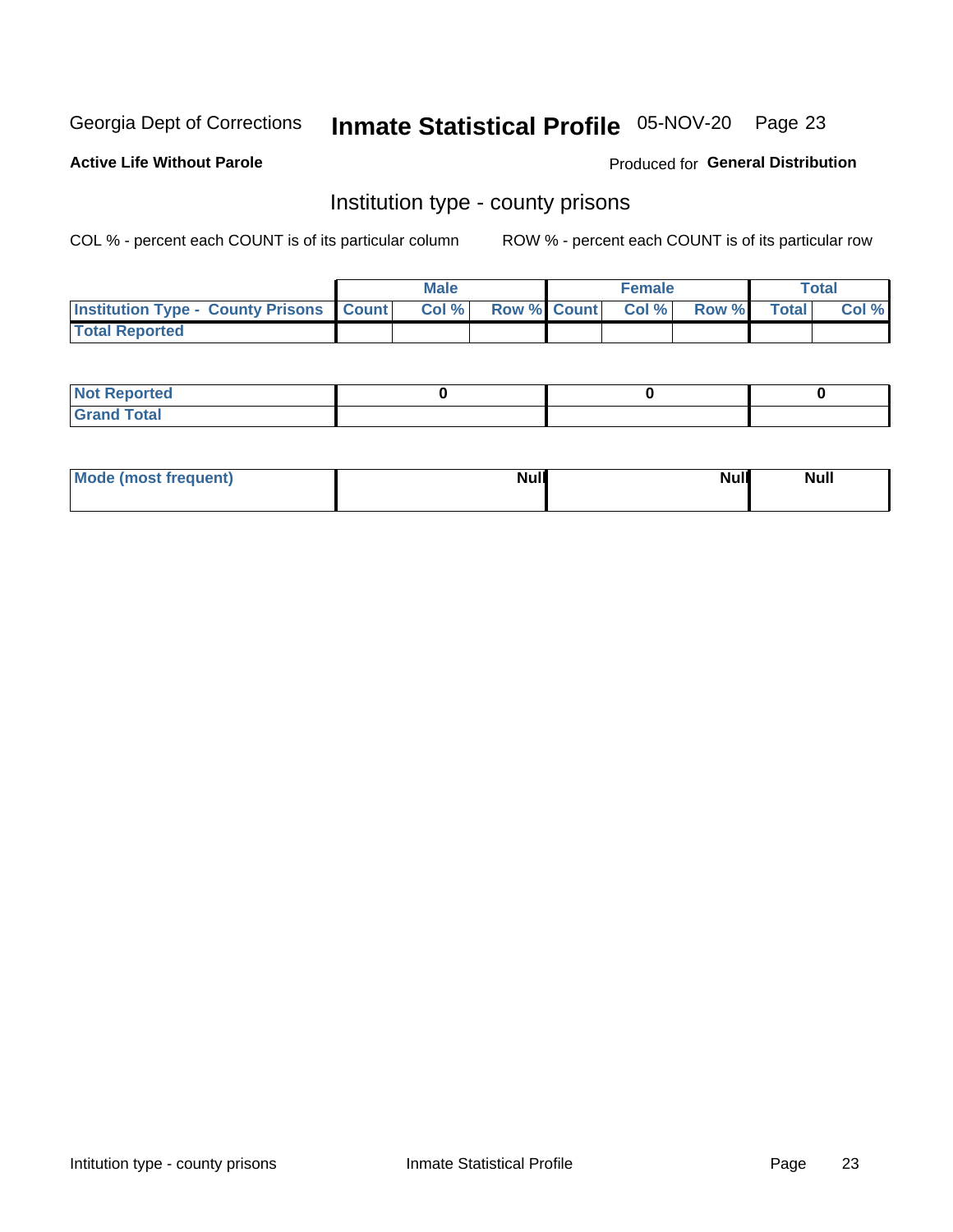## Inmate Statistical Profile 05-NOV-20 Page 24

### **Active Life Without Parole**

## Produced for General Distribution

## Institution type - state prisons

|                                         |                           | <b>Male</b> |         | <b>Female</b>                 |        |         | <b>Total</b>                          |        |
|-----------------------------------------|---------------------------|-------------|---------|-------------------------------|--------|---------|---------------------------------------|--------|
| <b>Institution Type - State Prisons</b> | <b>Count</b>              | Col %       | Row %   | <b>Count</b>                  | Col %  | Row %   | <b>Total</b>                          | Col %  |
| <b>Arrendale State Prison</b>           |                           |             |         | 30                            | 51.72% | 100.00% | 30                                    | 1.82%  |
| <b>Augusta State Med. Prison</b>        | 84                        | 5.29%       | 100.00% |                               |        |         | 84                                    | 5.11%  |
| <b>Autry State Prison</b>               | $\overline{2}$            | .13%        | 100.00% |                               |        |         | 2                                     | .12%   |
| <b>Baldwin State Prison</b>             | 54                        | 3.40%       | 100.00% |                               |        |         | 54                                    | 3.28%  |
| <b>Calhoun State Prison</b>             | 2                         | .13%        | 100.00% |                               |        |         | $\overline{2}$                        | .12%   |
| <b>Central State Prison</b>             | 4                         | .25%        | 100.00% |                               |        |         | 4                                     | .24%   |
| <b>Coastal State Prison</b>             | 3                         | .19%        | 100.00% |                               |        |         | 3                                     | .18%   |
| <b>Ga Diag Class Prison</b>             | 24                        | 1.51%       | 100.00% |                               |        |         | 24                                    | 1.46%  |
| <b>Ga State Prison</b>                  | 55                        | 3.47%       | 100.00% |                               |        |         | 55                                    | 3.34%  |
| <b>Hancock State Prison</b>             | 165                       | 10.40%      | 100.00% |                               |        |         | 165                                   | 10.03% |
| <b>Hays State Prison</b>                | 134                       | 8.44%       | 100.00% |                               |        |         | 134                                   | 8.15%  |
| <b>Johnson State Prison</b>             |                           | .06%        | 100.00% |                               |        |         |                                       | .06%   |
| <b>Macon State Prison</b>               | 307                       | 19.34%      | 100.00% |                               |        |         | 307                                   | 18.66% |
| <b>Phillips State Prison</b>            | 35                        | 2.21%       | 100.00% |                               |        |         | 35                                    | 2.13%  |
| <b>Pulaski State Prison</b>             |                           |             |         | 28                            | 48.28% | 100.00% | 28                                    | 1.70%  |
| <b>Smith State Prison</b>               | 215                       | 13.55%      | 100.00% |                               |        |         | 215                                   | 13.07% |
| <b>Special Management Unit</b>          | 24                        | 1.51%       | 100.00% |                               |        |         | 24                                    | 1.46%  |
| <b>Telfair State Prison</b>             | 230                       | 14.49%      | 100.00% |                               |        |         | 230                                   | 13.98% |
| <b>Valdosta State Prison</b>            | 124                       | 7.81%       | 100.00% |                               |        |         | 124                                   | 7.54%  |
| <b>Ware State Prison</b>                | 124                       | 7.81%       | 100.00% |                               |        |         | 124                                   | 7.54%  |
| <b>Total Reported</b>                   | 1,587                     | 100%        | 96.47%  | $\overline{58}$               | 100%   | 3.53%   | 1,645                                 | 100%   |
| <b>Not Reported</b>                     |                           | $\bf{0}$    |         | $\bf{0}$                      |        |         | $\bf{0}$                              |        |
| <b>Grand Total</b>                      |                           | 1,587       |         | $\overline{58}$               |        |         |                                       |        |
| <b>Mode (most frequent)</b>             | <b>Macon State Prison</b> |             |         | <b>Arrendale State Prison</b> |        |         | 1,645<br><b>Macon State</b><br>Prison |        |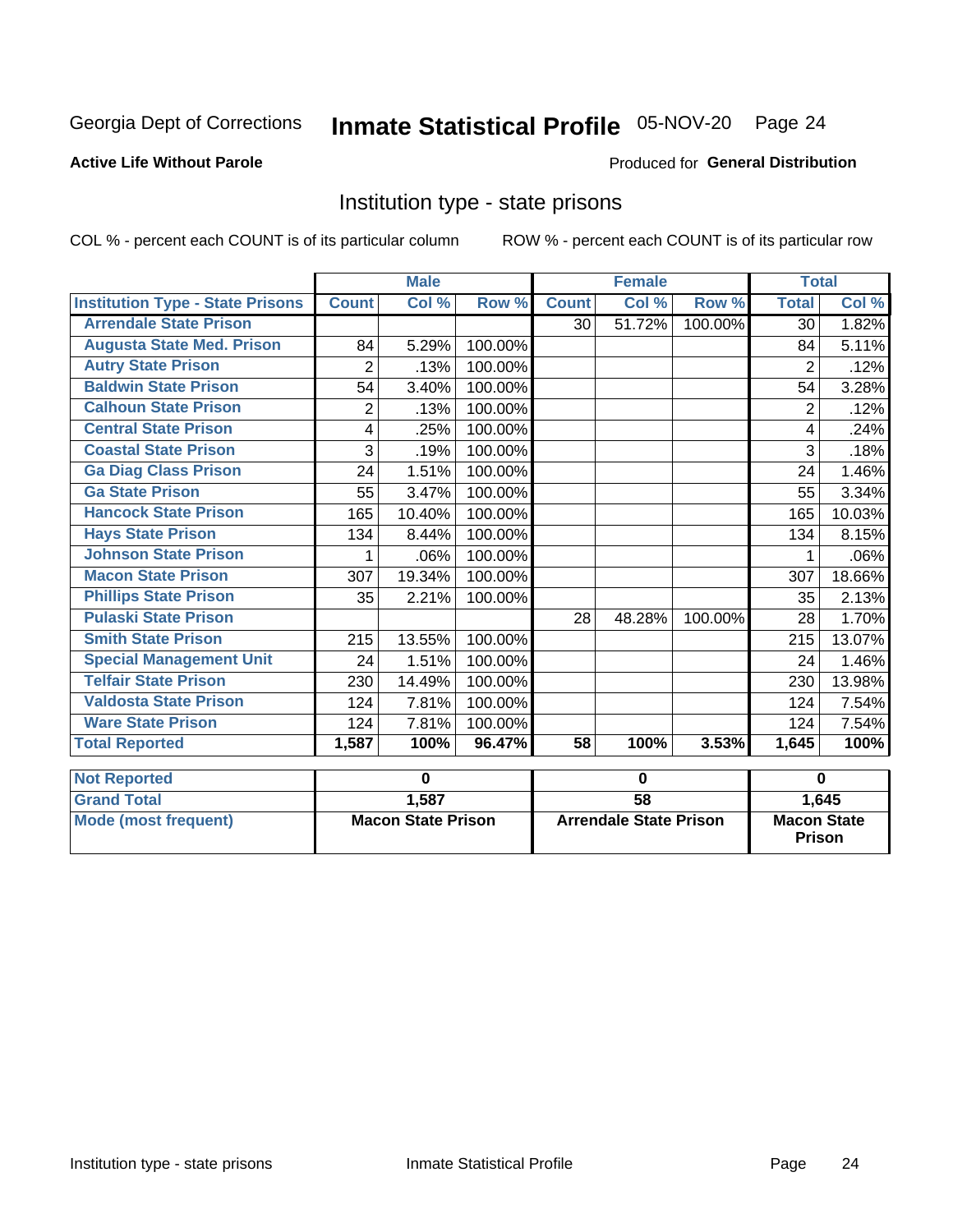## Inmate Statistical Profile 05-NOV-20 Page 25

**Active Life Without Parole** 

Produced for General Distribution

## Institution type - private prisons

COL % - percent each COUNT is of its particular column

|                                                 | <b>Male</b> |      |                    | <b>Female</b> |       |             | Total |       |
|-------------------------------------------------|-------------|------|--------------------|---------------|-------|-------------|-------|-------|
| <b>Institution Type - Private Prisons Count</b> |             | Col% | <b>Row % Count</b> |               | Col % | Row % Total |       | Col % |
| <b>Total Reported</b>                           |             |      |                    |               |       |             |       |       |

| Not Reported          |  |  |
|-----------------------|--|--|
| <b>Cotal</b><br>_____ |  |  |

| <b>Mo</b><br>frequent) | <b>Null</b> | <b>Null</b> | . . I *<br><b>IVUII</b> |
|------------------------|-------------|-------------|-------------------------|
|                        |             |             |                         |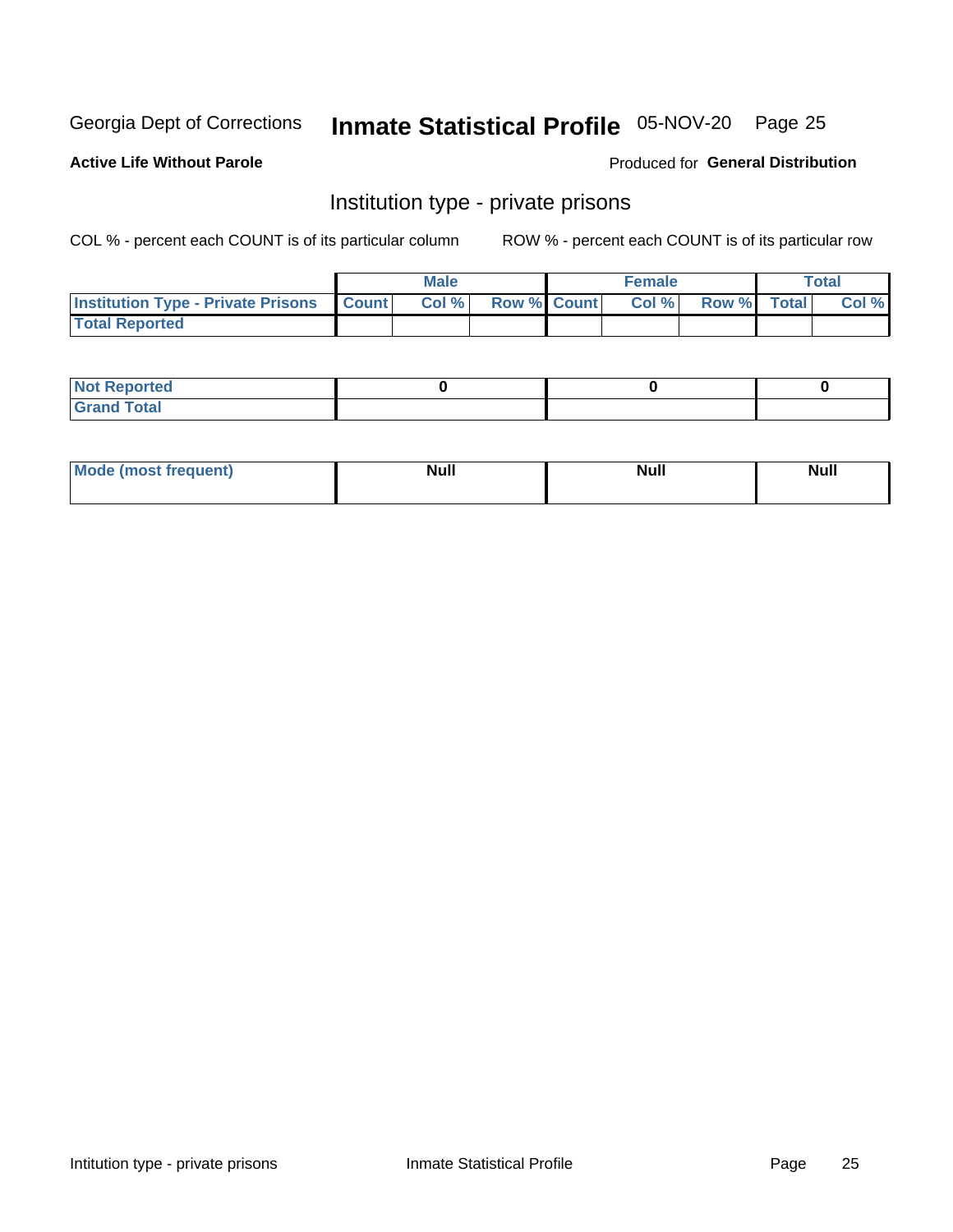## Inmate Statistical Profile 05-NOV-20 Page 26

### **Active Life Without Parole**

### Produced for General Distribution

## Institution type - inmate boot camp

COL % - percent each COUNT is of its particular column

|                                      | <b>Male</b>  |       |               |              | <b>Female</b> | <b>Total</b> |  |       |
|--------------------------------------|--------------|-------|---------------|--------------|---------------|--------------|--|-------|
| <b>Institution Type - Boot Camps</b> | <b>Count</b> | Col % | <b>Row %I</b> | <b>Count</b> | Col %         | Row % Total  |  | Col % |
| <b>Total Rported</b>                 |              |       |               |              |               |              |  |       |

| <b>Not Reported</b>            |  |  |
|--------------------------------|--|--|
| <b>Total</b><br>C <sub>r</sub> |  |  |

| Mod<br>uamo | Nul.<br>$- - - - - -$ | <b>Null</b> | <br>uu.<br>------ |
|-------------|-----------------------|-------------|-------------------|
|             |                       |             |                   |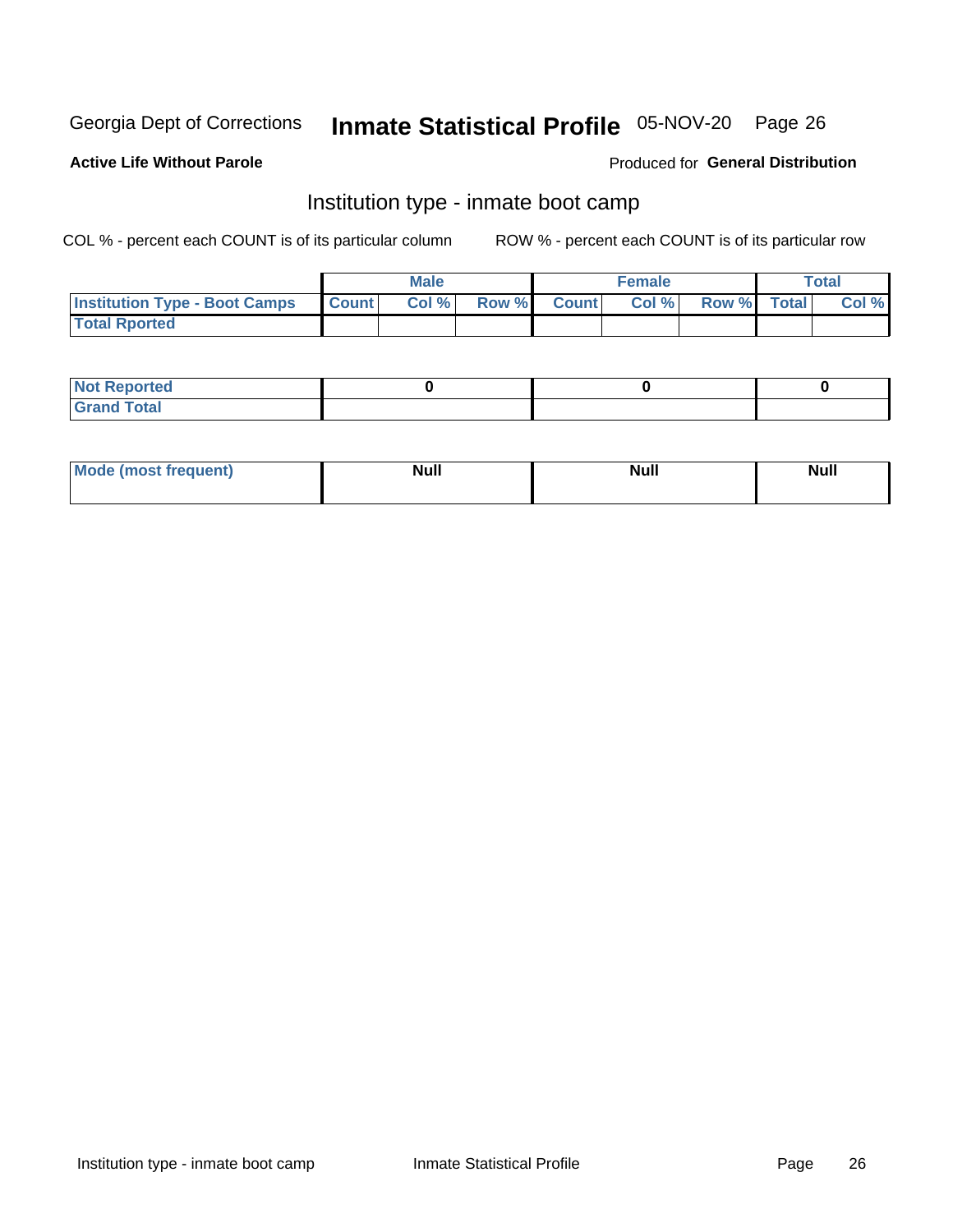## Inmate Statistical Profile 05-NOV-20 Page 27

**Active Life Without Parole** 

**Produced for General Distribution** 

## Number of disciplinary reports

COL % - percent each COUNT is of its particular column

|                                       | <b>Male</b>  |        |             | <b>Female</b> |        |       | <b>Total</b> |        |
|---------------------------------------|--------------|--------|-------------|---------------|--------|-------|--------------|--------|
| <b>Number of Disciplinary Reports</b> | <b>Count</b> | Col %  | Row % Count |               | Col %  | Row % | Total        | Col %  |
|                                       | 446          | 28.10% | $95.50\%$   | 21            | 36.21% | 4.50% | 467          | 28.39% |
|                                       | 224          | 14.11% | 96.14%      | 9             | 15.52% | 3.86% | 233          | 14.16% |
|                                       | 146          | 9.20%  | 94.81%      | 8             | 13.79% | 5.19% | 154          | 9.36%  |
| 3                                     | 126          | 7.94%  | 95.45%      | 6             | 10.34% | 4.55% | 132          | 8.02%  |
|                                       | 82           | 5.17%  | 96.47%      | 3             | 5.17%  | 3.53% | 85           | 5.17%  |
| 5                                     | 68           | 4.28%  | 97.14%      | 2             | 3.45%  | 2.86% | 70           | 4.26%  |
| <b>More Than 5</b>                    | 495          | 31.19% | 98.21%      | 9             | 15.52% | 1.79% | 504          | 30.64% |
| <b>Total Reported</b>                 | 1,587        | 100%   | 96.47%      | 58            | 100%   | 3.53% | 1,645        | 100%   |

| ר feo<br>NO |      |    |      |
|-------------|------|----|------|
| <b>otal</b> | .587 | 58 | .645 |

| Mean (average)       | 6.59 | 4.05 | 6.50 |
|----------------------|------|------|------|
| Median (middle)      |      |      |      |
| Mode (most frequent) |      |      |      |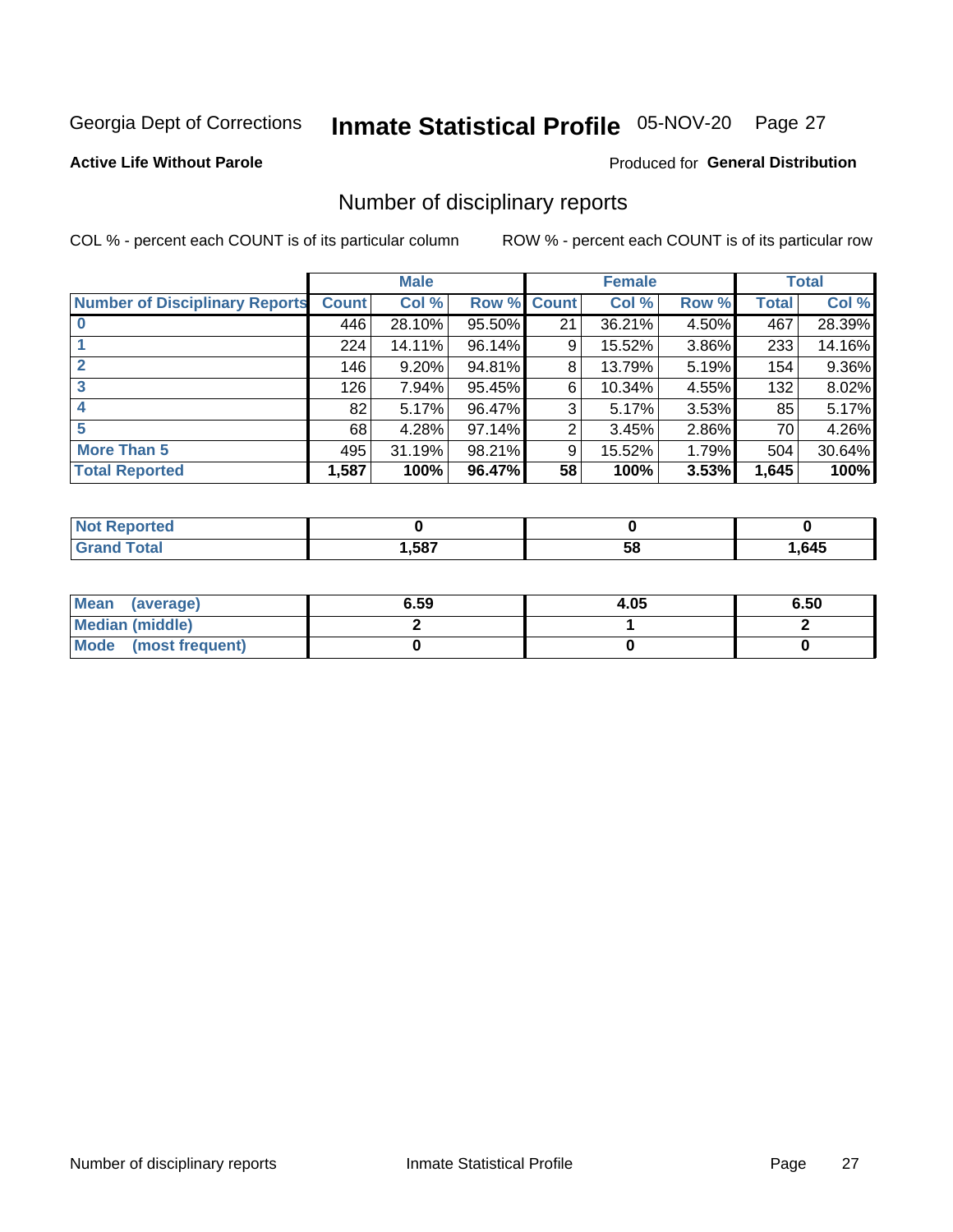## Inmate Statistical Profile 05-NOV-20 Page 28

## **Active Life Without Parole**

### **Produced for General Distribution**

## Number of transfers

COL % - percent each COUNT is of its particular column

|                            | <b>Male</b> |        | <b>Female</b> |    |        | <b>Total</b> |       |        |
|----------------------------|-------------|--------|---------------|----|--------|--------------|-------|--------|
| <b>Number of Transfers</b> | Count l     | Col %  | Row % Count   |    | Col %  | Row %        | Total | Col %  |
|                            | 16          | 1.01%  | 66.67%        | 8  | 13.79% | 33.33%       | 24    | 1.46%  |
|                            | 412         | 25.96% | 94.71%        | 23 | 39.66% | 5.29%        | 435   | 26.44% |
| 2                          | 231         | 14.56% | 94.29%        | 14 | 24.14% | 5.71%        | 245   | 14.89% |
| 3                          | 181         | 11.41% | 96.28%        | 7  | 12.07% | 3.72%        | 188   | 11.43% |
| 4                          | 124         | 7.81%  | 99.20%        |    | 1.72%  | 0.80%        | 125   | 7.60%  |
| 5                          | 95          | 5.99%  | 98.96%        |    | 1.72%  | $1.04\%$     | 96    | 5.84%  |
| <b>More Than 5</b>         | 528         | 33.27% | 99.25%        | 4  | 6.90%  | 0.75%        | 532   | 32.34% |
| <b>Total Reported</b>      | 1,587       | 100%   | 96.47%        | 58 | 100%   | 3.53%        | 1,645 | 100%   |

| NC           |      |    |      |
|--------------|------|----|------|
| <b>Total</b> | ,587 | Эō | .645 |

| Mean (average)       | 5.99 | 1.95 | 5.85 |
|----------------------|------|------|------|
| Median (middle)      |      |      |      |
| Mode (most frequent) |      |      |      |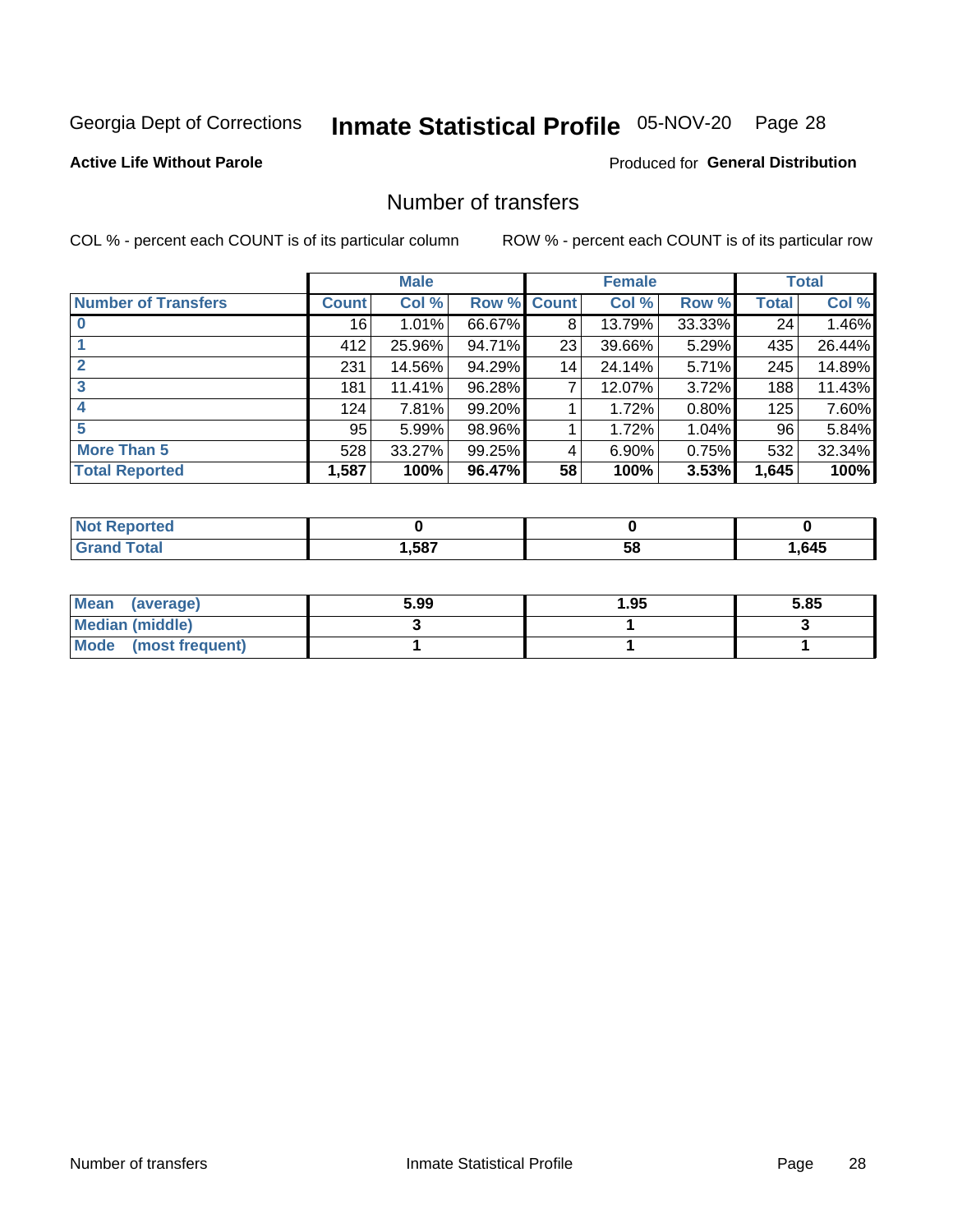## Inmate Statistical Profile 05-NOV-20 Page 29

**Active Life Without Parole** 

**Produced for General Distribution** 

## Number of escapes

COL % - percent each COUNT is of its particular column

|                          | <b>Male</b>       |        |                    | <b>Female</b> |         |       | <b>Total</b> |        |
|--------------------------|-------------------|--------|--------------------|---------------|---------|-------|--------------|--------|
| <b>Number of Escapes</b> | Count l           | Col %  | <b>Row % Count</b> |               | Col %   | Row % | Total        | Col %  |
|                          | .583 <sup>1</sup> | 99.75% | $96.47\%$          | 58            | 100.00% | 3.53% | 1,641        | 99.76% |
|                          |                   | 0.13%  | 100.00%            |               |         |       |              | 0.12%  |
|                          |                   | 0.13%  | 100.00%            |               |         |       |              | 0.12%  |
| <b>Total Reported</b>    | .587'             | 100%   | 96.47%             | 58            | 100%    | 3.53% | 1,645        | 100%   |

| <b>Not Reported</b> |      |    |      |
|---------------------|------|----|------|
| <b>Grand Total</b>  | ,587 | 58 | .645 |

| Mean (average)       |  |  |
|----------------------|--|--|
| Median (middle)      |  |  |
| Mode (most frequent) |  |  |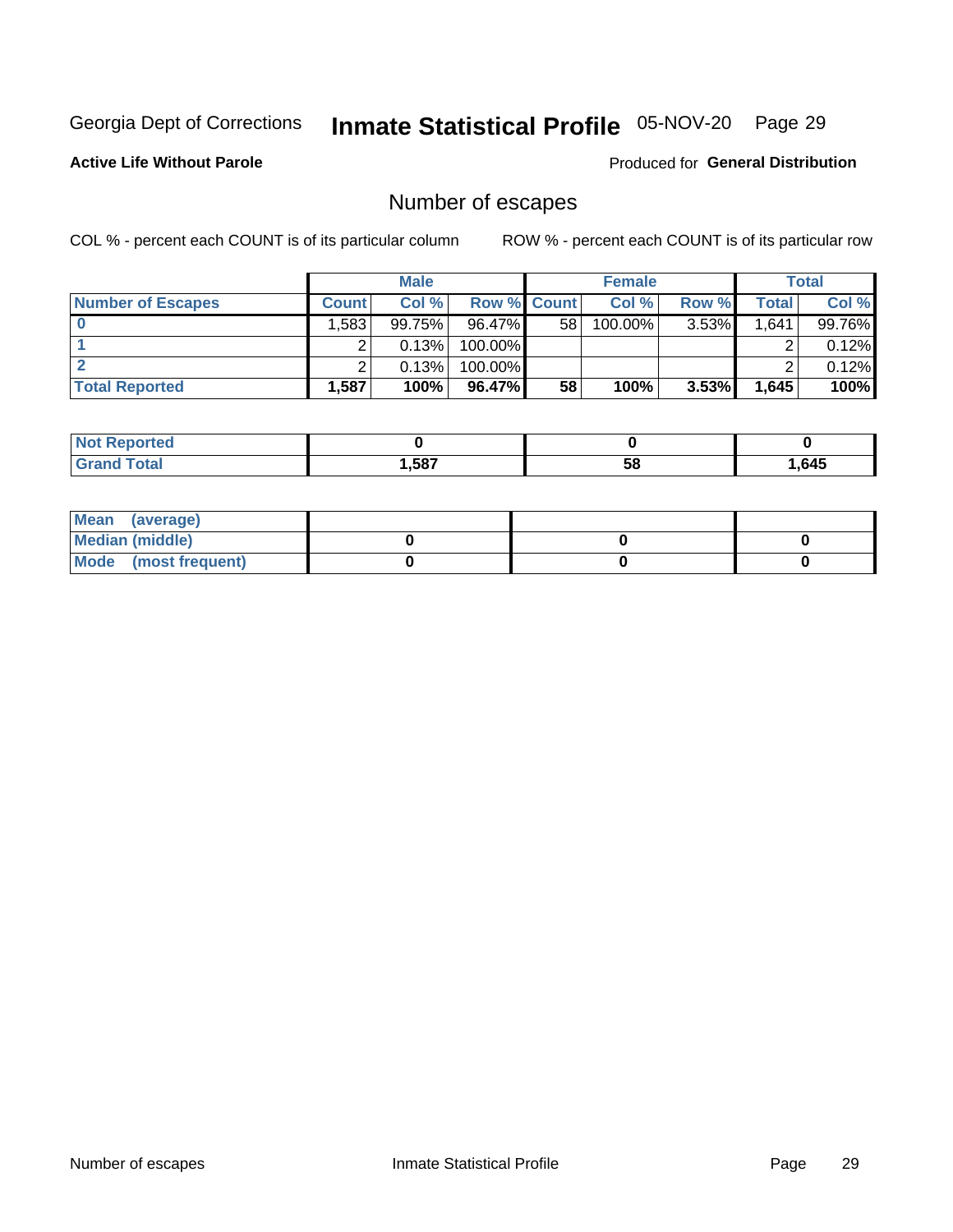## **Active Life Without Parole**

## **Produced for General Distribution**

## Time served in current (or last) institution

COL % - percent each COUNT is of its particular column

|                            |              | <b>Male</b> |         | <b>Female</b>   |        |        | <b>Total</b> |        |
|----------------------------|--------------|-------------|---------|-----------------|--------|--------|--------------|--------|
| <b>Time In Institution</b> | <b>Count</b> | Col %       | Row %   | <b>Count</b>    | Col %  | Row %  | <b>Total</b> | Col %  |
| 0 to 3 months              | 79           | 4.98%       | 97.53%  | 2               | 3.45%  | 2.47%  | 81           | 4.92%  |
| 3.01 to 6 months           | 100          | 6.30%       | 100.00% |                 |        |        | 100          | 6.08%  |
| 6.01 to 9 months           | 55           | 3.47%       | 100.00% |                 |        |        | 55           | 3.34%  |
| 9.01 to 12 months          | 82           | 5.17%       | 96.47%  | 3               | 5.17%  | 3.53%  | 85           | 5.17%  |
| <b>12.01 to 18 months</b>  | 190          | 11.97%      | 97.94%  | 4               | 6.90%  | 2.06%  | 194          | 11.79% |
| 18.01 to 24 months         | 184          | 11.59%      | 94.85%  | 10              | 17.24% | 5.15%  | 194          | 11.79% |
| $2.01$ to 3 years          | 284          | 17.90%      | 97.59%  | 7               | 12.07% | 2.41%  | 291          | 17.69% |
| 3.01 to 4 years            | 175          | 11.03%      | 98.31%  | 3               | 5.17%  | 1.69%  | 178          | 10.82% |
| 4.01 to 5 years            | 121          | 7.62%       | 90.98%  | 12 <sub>2</sub> | 20.69% | 9.02%  | 133          | 8.09%  |
| 5.01 to 6 years            | 78           | 4.91%       | 93.98%  | 5               | 8.62%  | 6.02%  | 83           | 5.05%  |
| 6.01 to 7 years            | 56           | 3.53%       | 96.55%  | $\overline{2}$  | 3.45%  | 3.45%  | 58           | 3.53%  |
| 7.01 to 8 years            | 47           | 2.96%       | 90.38%  | 5               | 8.62%  | 9.62%  | 52           | 3.16%  |
| 8.01 to 9 years            | 34           | 2.14%       | 100.00% |                 |        |        | 34           | 2.07%  |
| 9.01 to 10 years           | 22           | 1.39%       | 81.48%  | 5               | 8.62%  | 18.52% | 27           | 1.64%  |
| Over 10 years              | 80           | 5.04%       | 100.00% |                 |        |        | 80           | 4.86%  |
| <b>Total Reported</b>      | 1,587        | 100%        | 96.47%  | 58              | 100%   | 3.53%  | 1,645        | 100%   |

| Reported<br><b>Not</b> |      |    |      |
|------------------------|------|----|------|
| <i>i</i> otal          | ,587 | vu | ,645 |

| <b>Mean</b><br>(average) | 40 months | 48 months | 40 months |  |  |
|--------------------------|-----------|-----------|-----------|--|--|
| Median (middle)          | 28 months | 45 months | 28 months |  |  |
| Mode (most frequent)     | 3 months  | 4 months  | 1 months  |  |  |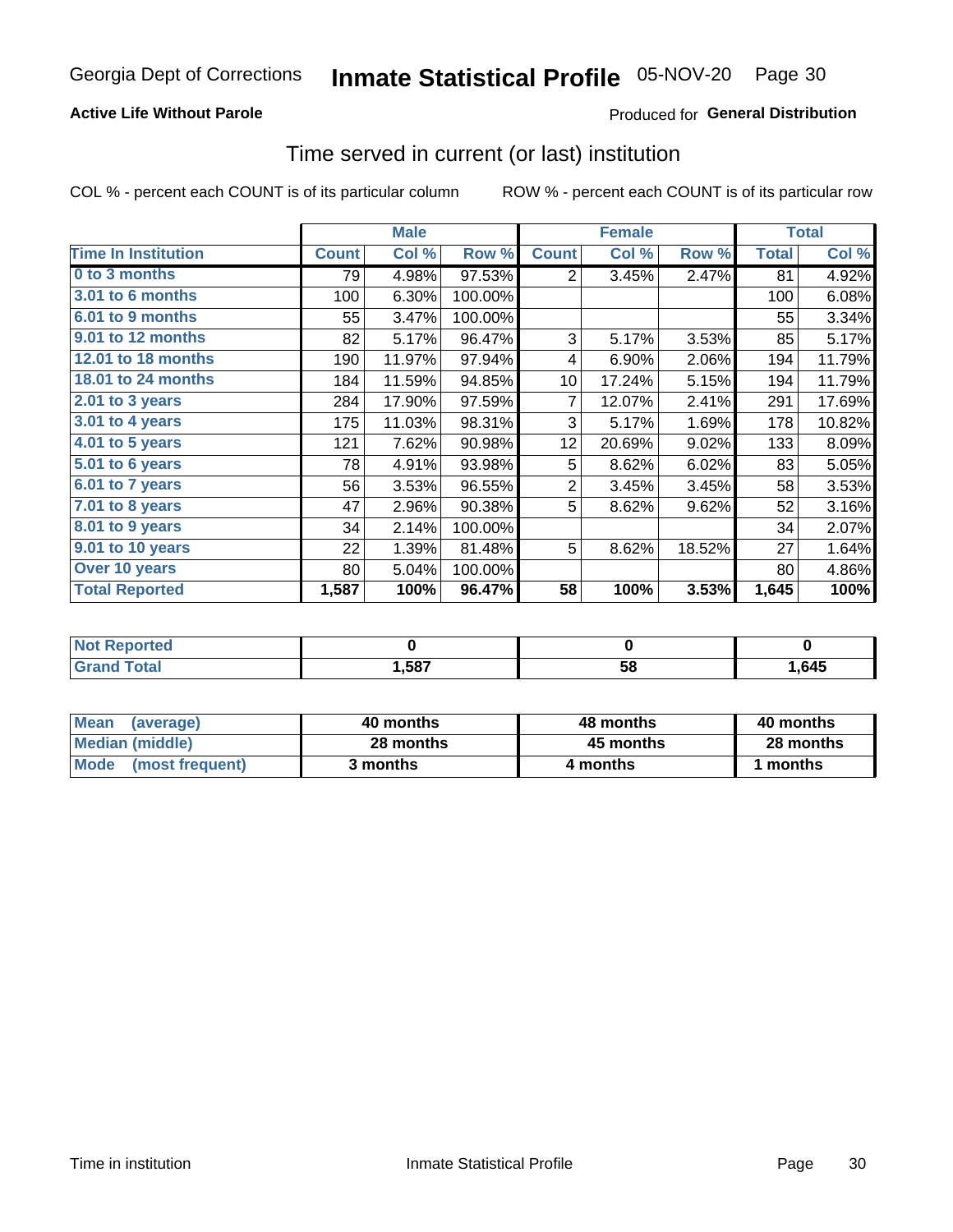## Inmate Statistical Profile 05-NOV-20 Page 31

### **Active Life Without Parole**

### Produced for General Distribution

## Highest grade level attained

COL % - percent each COUNT is of its particular column

|                              |                | <b>Male</b> |         |                 | <b>Female</b> |        |                | <b>Total</b> |
|------------------------------|----------------|-------------|---------|-----------------|---------------|--------|----------------|--------------|
| <b>Grade Level</b>           | <b>Count</b>   | Col %       | Row %   | <b>Count</b>    | Col %         | Row %  | <b>Total</b>   | Col %        |
| No school at all             | 2              | 0.17%       | 100.00% |                 |               |        | $\overline{2}$ | 0.17%        |
| <b>Grade 1</b>               | 1              | 0.08%       | 100.00% |                 |               |        | 1              | 0.08%        |
| <b>Grade 2</b>               | 1              | 0.08%       | 100.00% |                 |               |        | 1              | 0.08%        |
| <b>Grade 3</b>               | $\overline{2}$ | 0.17%       | 100.00% |                 |               |        | $\overline{2}$ | 0.17%        |
| Grade 4                      | 3              | 0.25%       | 100.00% |                 |               |        | 3              | 0.25%        |
| Grade 5                      | 1              | 0.08%       | 100.00% |                 |               |        | 1              | 0.08%        |
| Grade 6                      | 9              | 0.76%       | 100.00% |                 |               |        | 9              | 0.75%        |
| Grade 7                      | 34             | 2.88%       | 100.00% |                 |               |        | 34             | 2.81%        |
| <b>Grade 8</b>               | 79             | 6.68%       | 98.75%  | 1               | 3.85%         | 1.25%  | 80             | 6.62%        |
| Grade 9                      | 142            | 12.01%      | 97.93%  | 3               | 11.54%        | 2.07%  | 145            | 12.00%       |
| Grade 10                     | 225            | 19.04%      | 97.40%  | 6               | 23.08%        | 2.60%  | 231            | 19.12%       |
| Grade 11                     | 215            | 18.19%      | 98.62%  | 3               | 11.54%        | 1.38%  | 218            | 18.05%       |
| <b>Grade 12 or GED</b>       | 310            | 26.23%      | 97.48%  | 8               | 30.77%        | 2.52%  | 318            | 26.32%       |
| Some tech school             | 14             | 1.18%       | 93.33%  | 1               | 3.85%         | 6.67%  | 15             | 1.24%        |
| <b>Completed tech school</b> | 17             | 1.44%       | 100.00% |                 |               |        | 17             | 1.41%        |
| College, 1 year              | 38             | 3.21%       | 97.44%  | 1               | 3.85%         | 2.56%  | 39             | 3.23%        |
| College, 2 year              | 42             | 3.55%       | 97.67%  | 1               | 3.85%         | 2.33%  | 43             | 3.56%        |
| College, 3 year              | 19             | 1.61%       | 100.00% |                 |               |        | 19             | 1.57%        |
| <b>Bachelor's degree</b>     | 21             | 1.78%       | 100.00% |                 |               |        | 21             | 1.74%        |
| <b>Master's degree</b>       | 4              | 0.34%       | 80.00%  | 1               | 3.85%         | 20.00% | 5              | 0.41%        |
| Ph.D. degree                 | 1              | 0.08%       | 50.00%  | 1               | 3.85%         | 50.00% | $\overline{2}$ | 0.17%        |
| Law degree                   | $\overline{2}$ | 0.17%       | 100.00% |                 |               |        | $\overline{2}$ | 0.17%        |
| <b>Total Reported</b>        | 1,182          | 100%        | 97.85%  | $\overline{26}$ | 100.0%        | 2.15%  | 1,208          | 100%         |

| NG   | ANF  | ^^ | - - - |
|------|------|----|-------|
|      | TV~  | ◡▵ | ᠇୰    |
| υιαι | .587 | 58 | .645  |

| <b>Mean</b><br>(average) | 10.84           | 11.62           | 10.86           |  |
|--------------------------|-----------------|-----------------|-----------------|--|
| Median (middle)          | Grade 11        | Other           | Grade 11        |  |
| Mode<br>(most frequent)  | Grade 12 or GED | Grade 12 or GED | Grade 12 or GED |  |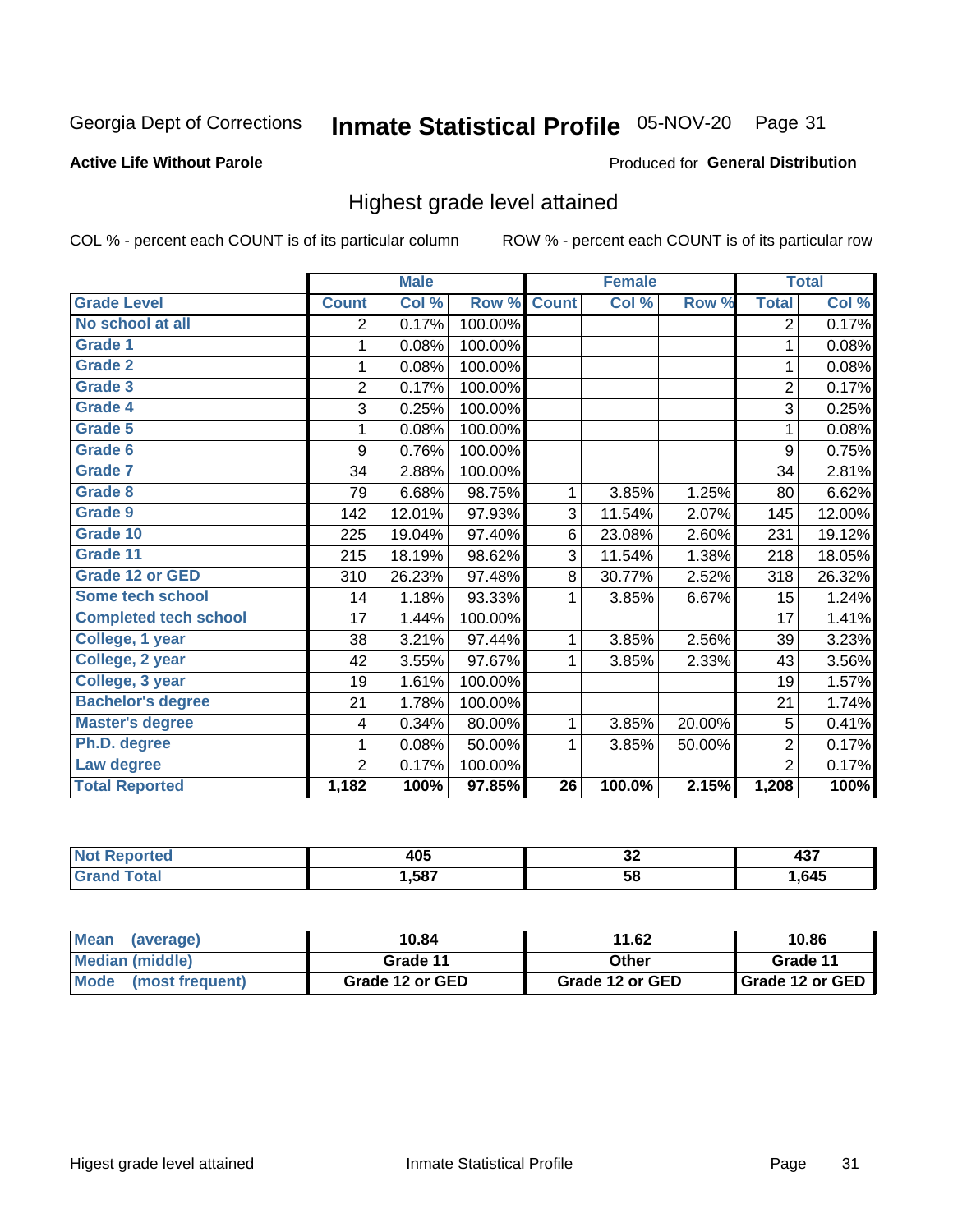## Inmate Statistical Profile 05-NOV-20 Page 32

### **Active Life Without Parole**

### **Produced for General Distribution**

## Culture fair IQ scores

COL % - percent each COUNT is of its particular column

|                       |              | <b>Male</b> |                    |                | <b>Female</b> |          |              | <b>Total</b> |
|-----------------------|--------------|-------------|--------------------|----------------|---------------|----------|--------------|--------------|
| <b>IQ Scores</b>      | <b>Count</b> | Col %       | <b>Row % Count</b> |                | Col %         | Row %    | <b>Total</b> | Col %        |
| $60 - 69$             | 43           | 3.15%       | 97.73%             |                | 2.13%         | $2.27\%$ | 44           | 3.12%        |
| $70 - 79$             | 102          | 7.48%       | 97.14%             | 3              | 6.38%         | 2.86%    | 105          | 7.45%        |
| $80 - 89$             | 186          | 13.65%      | 96.37%             | $\overline{7}$ | 14.89%        | 3.63%    | 193          | 13.69%       |
| $90 - 99$             | 357          | 26.19%      | 94.95%             | 19             | 40.43%        | $5.05\%$ | 376          | 26.67%       |
| $100 - 109$           | 373          | 27.37%      | 97.64%             | 9              | 19.15%        | 2.36%    | 382          | 27.09%       |
| $110 - 119$           | 252          | 18.49%      | 98.05%             | 5              | 10.64%        | 1.95%    | 257          | 18.23%       |
| $120 - 129$           | 48           | 3.52%       | 96.00%             | $\overline{2}$ | 4.26%         | $4.00\%$ | 50           | 3.55%        |
| $130 - 139$           | 2            | 0.15%       | 66.67%             | 1              | 2.13%         | 33.33%   | 3            | 0.21%        |
| <b>Total Reported</b> | 1,363        | 100%        | 96.67%             | 47             | 100.0%        | 3.33%    | 1,410        | 100.0%       |

| <b>Not Reported</b>  | 206  |    | 213     |
|----------------------|------|----|---------|
| Not Valid (under 60) | 18   |    | ົ<br>LL |
| <b>Grand Total</b>   | .587 | 58 | 1,645   |

| <b>Mean</b><br>(average) | 98 | 98  | 98 |
|--------------------------|----|-----|----|
| Median (middle)          | 99 | 96  | 99 |
| Mode (most frequent)     | 99 | 102 | 99 |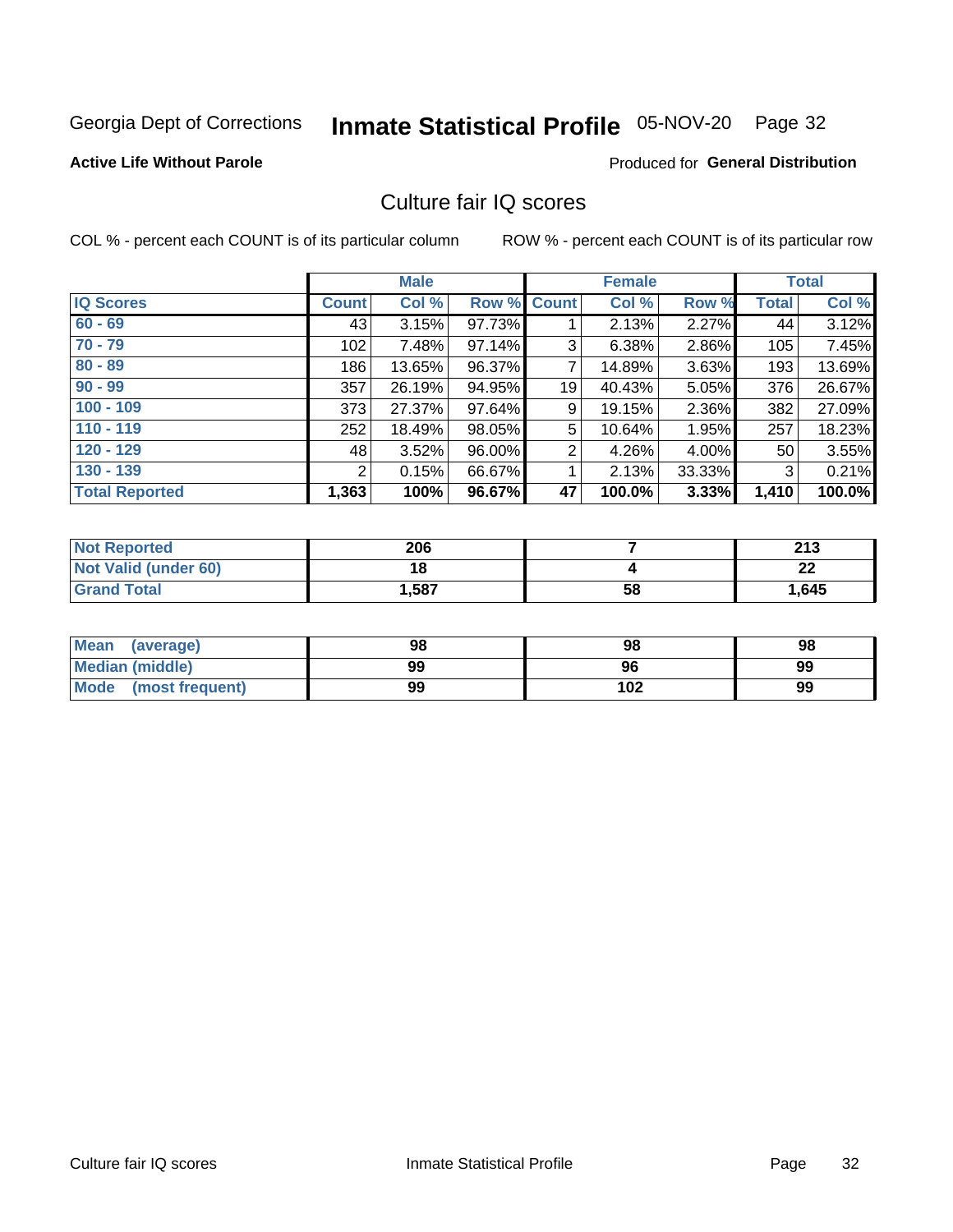## Inmate Statistical Profile 05-NOV-20 Page 33

### **Active Life Without Parole**

### Produced for General Distribution

## Wide Range Achievement Test (WRAT) reading score

COL % - percent each COUNT is of its particular column

|                           |              | <b>Male</b> |         |                | <b>Female</b> |       |              | <b>Total</b> |
|---------------------------|--------------|-------------|---------|----------------|---------------|-------|--------------|--------------|
| <b>WRAT Reading Score</b> | <b>Count</b> | Col %       | Row %   | <b>Count</b>   | Col %         | Row % | <b>Total</b> | Col %        |
| 0.1 to 0.9                | 27           | 1.85%       | 100.00% |                |               |       | 27           | 1.78%        |
| 1.0 to 1.9                | 23           | 1.57%       | 100.00% |                |               |       | 23           | 1.52%        |
| 2.0 to 2.9                | 49           | 3.35%       | 96.08%  | $\overline{2}$ | 3.92%         | 3.92% | 51           | 3.37%        |
| 3.0 to 3.9                | 88           | 6.02%       | 95.65%  | 4              | 7.84%         | 4.35% | 92           | 6.08%        |
| 4.0 to 4.9                | 110          | 7.52%       | 96.49%  | 4              | 7.84%         | 3.51% | 114          | 7.53%        |
| 5.0 to 5.9                | 138          | 9.44%       | 98.57%  | $\overline{2}$ | 3.92%         | 1.43% | 140          | 9.25%        |
| 6.0 to 6.9                | 118          | 8.07%       | 98.33%  | $\overline{2}$ | 3.92%         | 1.67% | 120          | 7.93%        |
| 7.0 to 7.9                | 46           | 3.15%       | 100.00% |                |               |       | 46           | 3.04%        |
| 8.0 to 8.9                | 125          | 8.55%       | 97.66%  | 3              | 5.88%         | 2.34% | 128          | 8.46%        |
| 9.0 to 9.9                | 71           | 4.86%       | 97.26%  | $\overline{2}$ | 3.92%         | 2.74% | 73           | 4.82%        |
| 10.0 to 10.9              | 86           | 5.88%       | 98.85%  | 1              | 1.96%         | 1.15% | 87           | 5.75%        |
| 11.0 to 11.9              | 142          | 9.71%       | 95.95%  | 6              | 11.76%        | 4.05% | 148          | 9.78%        |
| 12.0 to 12.9              | 386          | 26.40%      | 94.61%  | 22             | 43.14%        | 5.39% | 408          | 26.97%       |
| 13                        | 53           | 3.63%       | 94.64%  | 3              | 5.88%         | 5.36% | 56           | 3.70%        |
| <b>Total Reported</b>     | 1,462        | 100%        | 96.63%  | 51             | 100%          | 3.37% | 1,513        | 100%         |
|                           |              |             |         |                |               |       |              |              |

| <b>Not Reported</b>    | 1つに<br>12J |    | ,<br>1JZ |
|------------------------|------------|----|----------|
| <b>Total</b><br>'Grand | 1,587      | 58 | .645     |

| <b>Mean</b><br>(average)       | 8.70       | 9.88 | 8.74 |
|--------------------------------|------------|------|------|
| <b>Median (middle)</b>         | י ה<br>J.Z | 11.9 | 9.2  |
| <b>Mode</b><br>(most frequent) | 12.9       | 12.9 | 12.9 |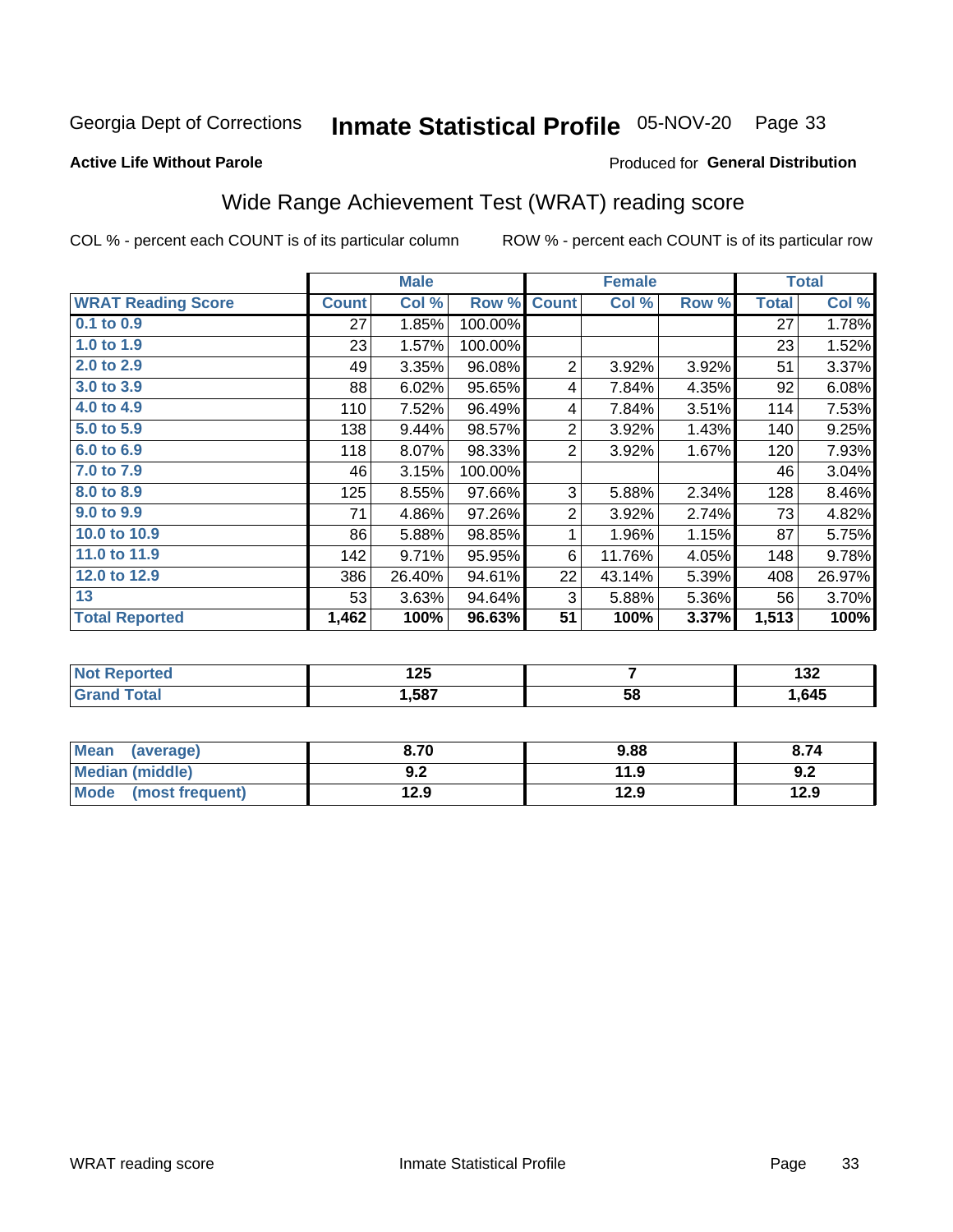## Inmate Statistical Profile 05-NOV-20 Page 34

**Active Life Without Parole** 

## Produced for General Distribution

## Wide Range Achievement Test (WRAT) math score

COL % - percent each COUNT is of its particular column

|                              |                 | <b>Male</b> |         | <b>Female</b>  |        |        | <b>Total</b> |        |
|------------------------------|-----------------|-------------|---------|----------------|--------|--------|--------------|--------|
| <b>WRAT Mathematic Score</b> | <b>Count</b>    | Col %       | Row %   | <b>Count</b>   | Col %  | Row %  | <b>Total</b> | Col %  |
| $0.1$ to $0.9$               | 5               | 0.34%       | 100.00% |                |        |        | 5            | 0.33%  |
| 1.0 to 1.9                   | 12 <sub>2</sub> | 0.82%       | 100.00% |                |        |        | 12           | 0.79%  |
| 2.0 to 2.9                   | 36              | 2.46%       | 97.30%  | 1              | 1.96%  | 2.70%  | 37           | 2.45%  |
| 3.0 to 3.9                   | 82              | 5.61%       | 97.62%  | $\overline{2}$ | 3.92%  | 2.38%  | 84           | 5.55%  |
| 4.0 to 4.9                   | 164             | 11.22%      | 97.04%  | 5              | 9.80%  | 2.96%  | 169          | 11.17% |
| 5.0 to 5.9                   | 208             | 14.23%      | 97.65%  | 5              | 9.80%  | 2.35%  | 213          | 14.08% |
| 6.0 to 6.9                   | 308             | 21.07%      | 97.16%  | 9              | 17.65% | 2.84%  | 317          | 20.95% |
| 7.0 to 7.9                   | 133             | 9.10%       | 96.38%  | 5              | 9.80%  | 3.62%  | 138          | 9.12%  |
| 8.0 to 8.9                   | 145             | 9.92%       | 97.97%  | 3              | 5.88%  | 2.03%  | 148          | 9.78%  |
| 9.0 to 9.9                   | 108             | 7.39%       | 95.58%  | 5              | 9.80%  | 4.42%  | 113          | 7.47%  |
| 10.0 to 10.9                 | 31              | 2.12%       | 100.00% |                |        |        | 31           | 2.05%  |
| 11.0 to 11.9                 | 49              | 3.35%       | 96.08%  | 2              | 3.92%  | 3.92%  | 51           | 3.37%  |
| 12.0 to 12.9                 | 175             | 11.97%      | 93.09%  | 13             | 25.49% | 6.91%  | 188          | 12.43% |
| 13                           | 6               | 0.41%       | 85.71%  | 1              | 1.96%  | 14.29% | 7            | 0.46%  |
| <b>Total Reported</b>        | 1,462           | 100%        | 96.63%  | 51             | 100%   | 3.37%  | 1,513        | 100%   |

| <b>Not Reported</b> | 1 つに<br>ن ع ا |    | י ה<br>1JZ. |
|---------------------|---------------|----|-------------|
| <b>Total</b>        | ,587          | 58 | ,645        |

| <b>Mean</b><br>(average)       | 7.33 | 8.40 | 7.36 |
|--------------------------------|------|------|------|
| Median (middle)                | 6.9  |      | 6.9  |
| <b>Mode</b><br>(most frequent) | 12.9 | 12.9 | 12.9 |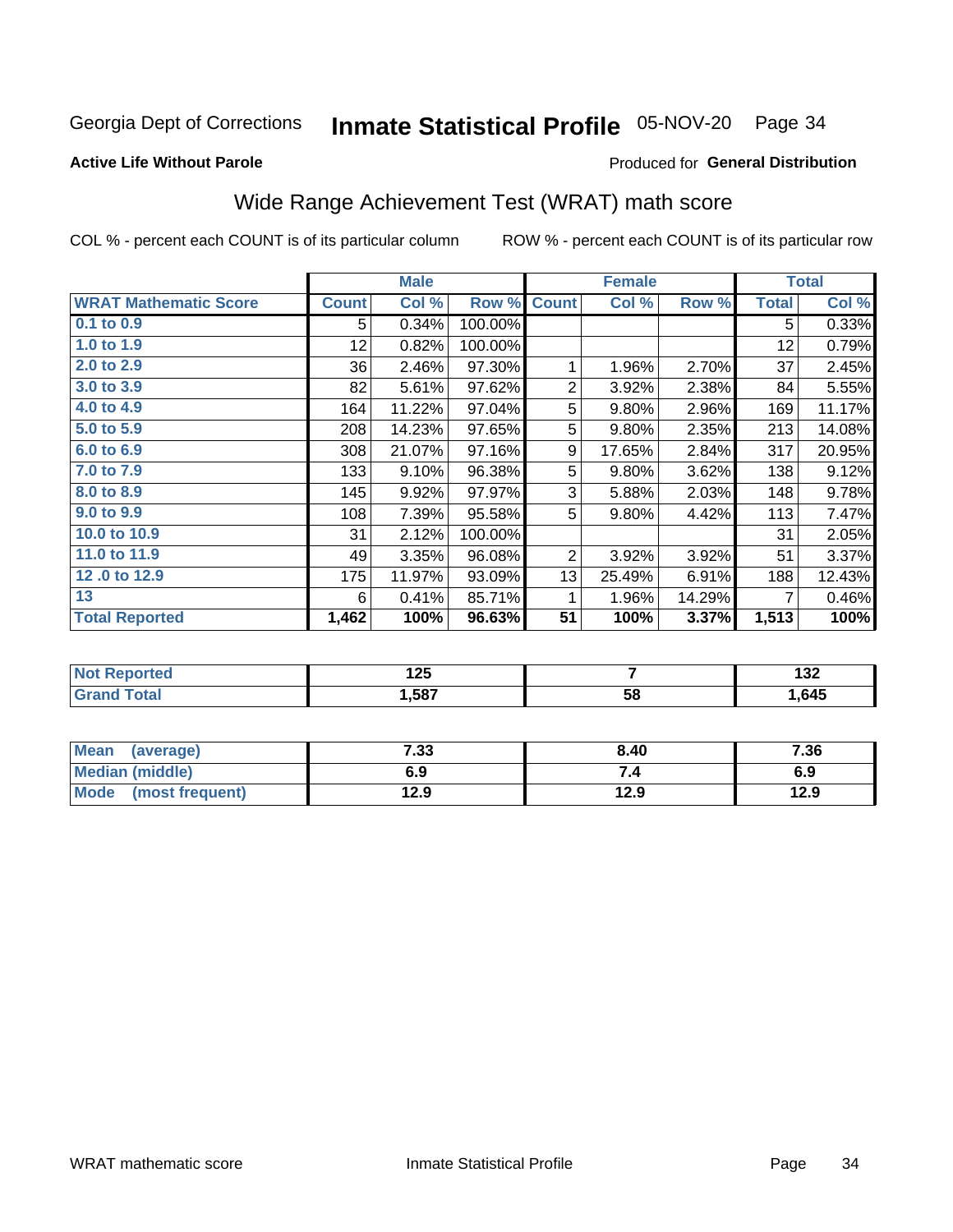#### Inmate Statistical Profile 05-NOV-20 Page 35

### **Active Life Without Parole**

### Produced for General Distribution

## Wide Range Achievement Test (WRAT) spelling score

COL % - percent each COUNT is of its particular column

|                            |                 | <b>Male</b>               |         |                 | <b>Female</b>   |       |              | <b>Total</b> |
|----------------------------|-----------------|---------------------------|---------|-----------------|-----------------|-------|--------------|--------------|
| <b>WRAT Spelling Score</b> | <b>Count</b>    | $\overline{\text{Col}}$ % | Row %   | <b>Count</b>    | Col %           | Row % | <b>Total</b> | Col %        |
| 0.1 to 0.9                 | 26              | 1.78%                     | 100.00% |                 |                 |       | 26           | 1.72%        |
| 1.0 to 1.9                 | 37              | 2.53%                     | 100.00% |                 |                 |       | 37           | 2.45%        |
| 2.0 to 2.9                 | 62              | 4.25%                     | 96.88%  | $\overline{2}$  | 3.92%           | 3.13% | 64           | 4.24%        |
| 3.0 to 3.9                 | 87              | 5.96%                     | 97.75%  | $\overline{2}$  | 3.92%           | 2.25% | 89           | 5.89%        |
| 4.0 to 4.9                 | 86              | 5.89%                     | 97.73%  | $\overline{2}$  | 3.92%           | 2.27% | 88           | 5.82%        |
| 5.0 to 5.9                 | 148             | 10.14%                    | 99.33%  | 1               | 1.96%           | 0.67% | 149          | 9.86%        |
| 6.0 to 6.9                 | 128             | 8.77%                     | 98.46%  | $\overline{2}$  | 3.92%           | 1.54% | 130          | 8.60%        |
| 7.0 to 7.9                 | 135             | 9.25%                     | 97.83%  | 3               | 5.88%           | 2.17% | 138          | 9.13%        |
| 8.0 to 8.9                 | 126             | 8.63%                     | 97.67%  | 3               | 5.88%           | 2.33% | 129          | 8.54%        |
| 9.0 to 9.9                 | 80              | 5.48%                     | 100.00% |                 |                 |       | 80           | 5.29%        |
| 10.0 to 10.9               | 74              | 5.07%                     | 100.00% |                 |                 |       | 74           | 4.90%        |
| 11.0 to 11.9               | 101             | 6.92%                     | 93.52%  | $\overline{7}$  | 13.73%          | 6.48% | 108          | 7.15%        |
| 12.0 to 12.9               | 340             | 23.29%                    | 92.39%  | 28              | 54.90%          | 7.61% | 368          | 24.35%       |
| 13                         | 30 <sup>°</sup> | 2.05%                     | 96.77%  | 1               | 1.96%           | 3.23% | 31           | 2.05%        |
| <b>Total Reported</b>      | 1,460           | 100%                      | 96.62%  | $\overline{51}$ | 100%            | 3.38% | 1,511        | 100%         |
|                            |                 |                           |         |                 |                 |       |              |              |
| <b>Not Reported</b>        |                 | 127                       |         |                 | $\overline{7}$  |       |              | 134          |
| <b>Grand Total</b>         |                 | 1,587                     |         |                 | $\overline{58}$ |       |              | 1,645        |

| <b>Mean</b><br>(average)       | 8.24 | 10.55     | 8.32 |
|--------------------------------|------|-----------|------|
| Median (middle)                | o.J  | 1つ フ<br>. | ი.ა  |
| <b>Mode</b><br>(most frequent) | 12.9 | 12.9      | 12.9 |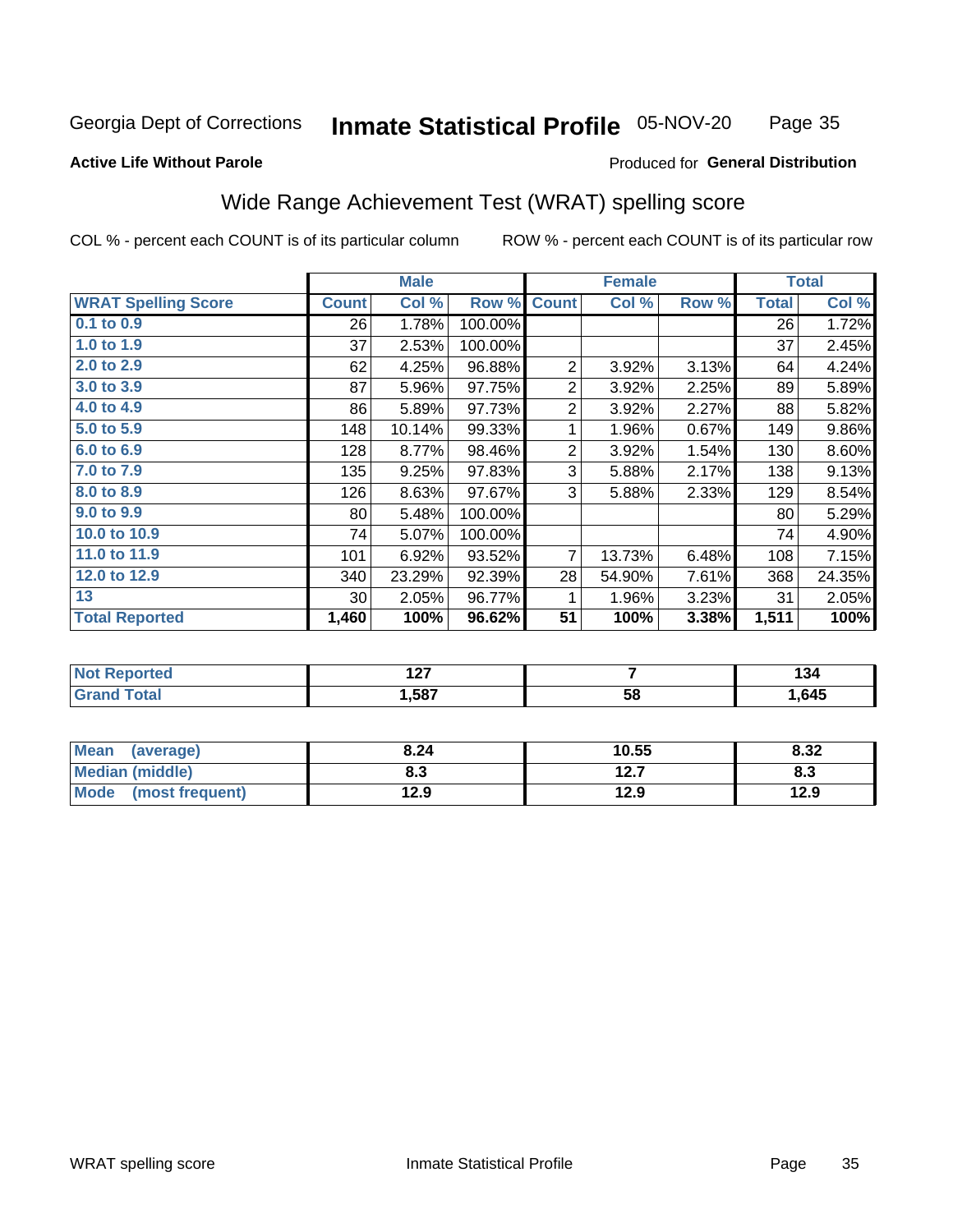## Inmate Statistical Profile 05-NOV-20 Page 36

### **Active Life Without Parole**

## **Produced for General Distribution**

## Current / last mental health treatment level

COL % - percent each COUNT is of its particular column

|                                    |              | <b>Male</b> |         |              | <b>Female</b> |       |       | <b>Total</b> |
|------------------------------------|--------------|-------------|---------|--------------|---------------|-------|-------|--------------|
| <b>Mental Health Treatment Lev</b> | <b>Count</b> | Col%        | Row %   | <b>Count</b> | Col %         | Row % | Total | Col %        |
| 1 No problem at current time       | 281          | 38.97%      | 95.90%  | 12           | 23.53%        | 4.10% | 293   | 37.95%       |
| 2 Receiving outpatient             | 352          | 48.82%      | 90.26%  | 38           | 74.51%        | 9.74% | 390   | 50.52%       |
| <b>Treatment</b>                   |              |             |         |              |               |       |       |              |
| 3 Inpatient, moderate              | 67           | 9.29%       | 98.53%  |              | 1.96%         | 1.47% | 68    | 8.81%        |
| Treatment                          |              |             |         |              |               |       |       |              |
| 4 Inpatient, intensive             | 21           | $2.91\%$    | 100.00% |              |               |       | 21    | 2.72%        |
| <b>Treatment</b>                   |              |             |         |              |               |       |       |              |
| <b>Total Evaluated</b>             | 721          | 100%        | 93.39%  | 51           | 100%          | 6.61% | 772   | 100%         |

| Never had MH evaluation | 866  |    | 0.7<br>. . |
|-------------------------|------|----|------------|
| Total                   | ,587 | 58 | .645       |

| <b>Median (middle)</b>         | <b>Receiving outpatient</b><br>treatment | <b>Receiving outpatient</b><br>treatment | <b>Receiving</b><br>outpatient<br>treatment |  |  |
|--------------------------------|------------------------------------------|------------------------------------------|---------------------------------------------|--|--|
| <b>Mode</b><br>(most frequent) | <b>Receiving outpatient</b><br>treatment | <b>Receiving outpatient</b><br>treatment | <b>Receiving</b><br>outpatient<br>treatment |  |  |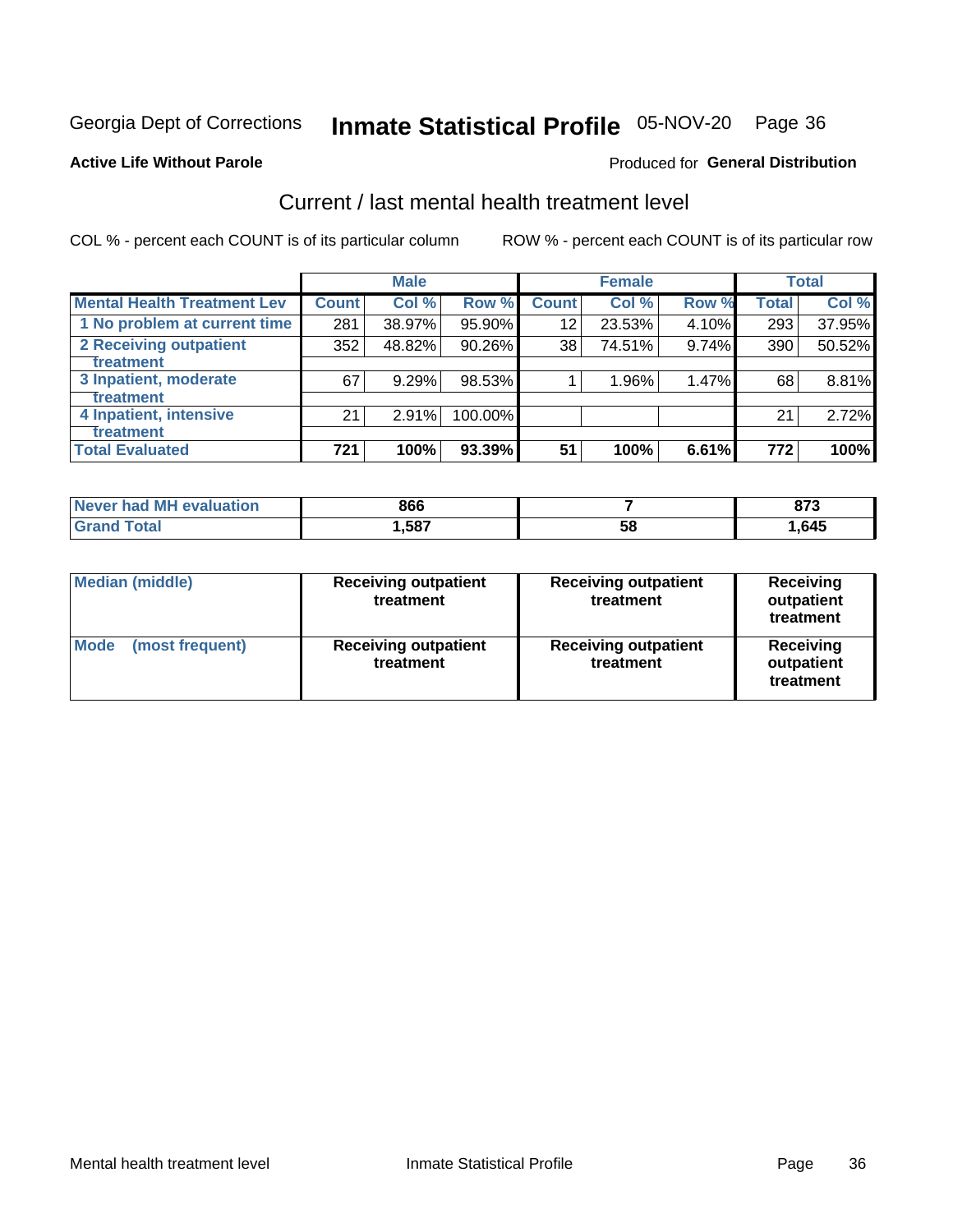#### Inmate Statistical Profile 05-NOV-20 Page 37

## **Active Life Without Parole**

## Produced for General Distribution

## PULHESDWIT medical scale - 'P' overall condition ('P'hysical)

COL % - percent each COUNT is of its particular column

|                                  |                | <b>Male</b> |             |    | <b>Female</b> |       |              | <b>Total</b> |
|----------------------------------|----------------|-------------|-------------|----|---------------|-------|--------------|--------------|
| 'P' Overall Condition            | <b>Count</b>   | Col %       | Row % Count |    | Col %         | Row % | <b>Total</b> | Col %        |
| 1 No medical illness             | 1,126          | 76.03%      | 97.32%      | 31 | 53.45%        | 2.68% | 1,157        | 75.18%       |
| 2 Well-controlled chronic        | 317            | 21.40%      | 92.42%      | 26 | 44.83%        | 7.58% | 343          | 22.29%       |
| <b>lillness</b>                  |                |             |             |    |               |       |              |              |
| 3 Poorly-controlled chronic      | 35             | $2.36\%$    | 97.22%      |    | 1.72%         | 2.78% | 36           | 2.34%        |
| <b>illness</b>                   |                |             |             |    |               |       |              |              |
| 4 Significant problems requiring | $\overline{2}$ | 0.14%       | 100.00%     |    |               |       | 2            | 0.13%        |
| special housing                  |                |             |             |    |               |       |              |              |
| 5 Terminal illness, < 6 months   |                | 0.07%       | 100.00%     |    |               |       |              | 0.06%        |
| to live                          |                |             |             |    |               |       |              |              |
| <b>Total Reported</b>            | 1,481          | 100%        | 96.23%      | 58 | 100%          | 3.77% | 1,539        | 100%         |

| orted<br>NΩ                    | 106   |    | 106  |
|--------------------------------|-------|----|------|
| $f \wedge f \wedge f'$<br>υιαι | 1,587 | ວດ | .645 |

|  |  | Mode (most frequent) | 1 No medical illness | 1 No medical illness | 1 No medical<br>illness |
|--|--|----------------------|----------------------|----------------------|-------------------------|
|--|--|----------------------|----------------------|----------------------|-------------------------|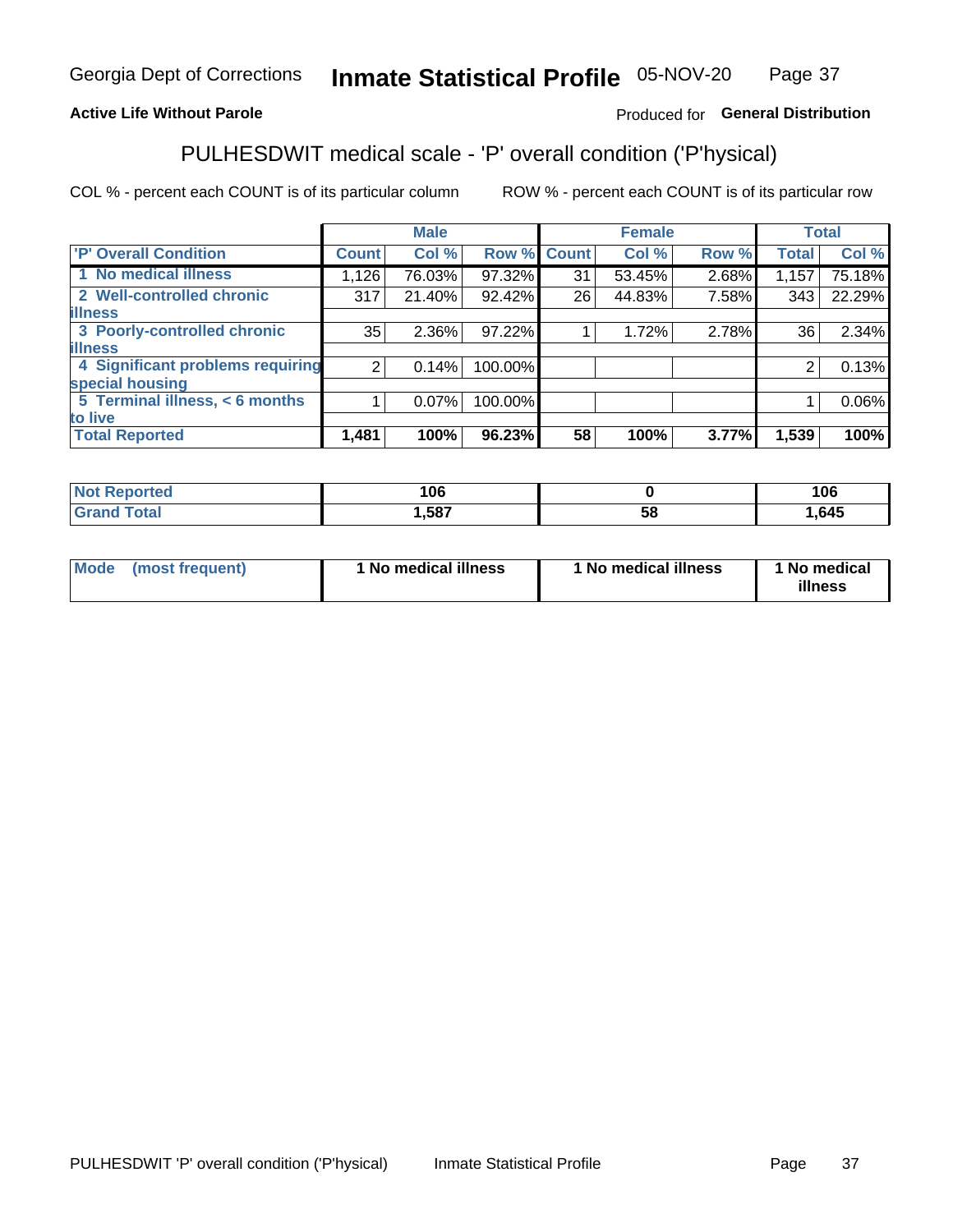## **Active Life Without Parole**

Produced for General Distribution

## PULHESDWIT medical scale - 'U' upper body

COL % - percent each COUNT is of its particular column

|                              |                 | <b>Male</b> |         |              | <b>Female</b> |       |              | <b>Total</b> |
|------------------------------|-----------------|-------------|---------|--------------|---------------|-------|--------------|--------------|
| <b>'U' Upper Body</b>        | <b>Count</b>    | Col %       | Row %   | <b>Count</b> | Col %         | Row % | <b>Total</b> | Col %        |
| 1 Upper bones, joints,       | 1,392           | 94.18%      | 96.27%  | 54           | 93.10%        | 3.73% | 1,446        | 94.14%       |
| muscles all OK               |                 |             |         |              |               |       |              |              |
| 2 One or both arms minimally | 71              | 4.80%       | 94.67%  | 4            | 6.90%         | 5.33% | 75           | 4.88%        |
| limited                      |                 |             |         |              |               |       |              |              |
| 3 One or both arms           | 12 <sub>1</sub> | 0.81%       | 100.00% |              |               |       | 12           | 0.78%        |
| moderately limited           |                 |             |         |              |               |       |              |              |
| 4 One arm disabled,          | 3               | 0.20%       | 100.00% |              |               |       | 3            | 0.20%        |
| paralyzed, or amputated      |                 |             |         |              |               |       |              |              |
| <b>Total Reported</b>        | 1,478           | 100%        | 96.22%  | 58           | 100%          | 3.78% | 1,536        | 100%         |

| <b>Not Reported</b> | 109  |    | 109  |  |  |
|---------------------|------|----|------|--|--|
| <b>Total</b>        | ,587 | 58 | .645 |  |  |

| Mode | (most frequent) | l Upper bones, joints,<br>muscles all OK | 1 Upper bones, joints,<br>muscles all OK | 1 Upper bones,<br>ljoints, muscles all<br>ОK |
|------|-----------------|------------------------------------------|------------------------------------------|----------------------------------------------|
|------|-----------------|------------------------------------------|------------------------------------------|----------------------------------------------|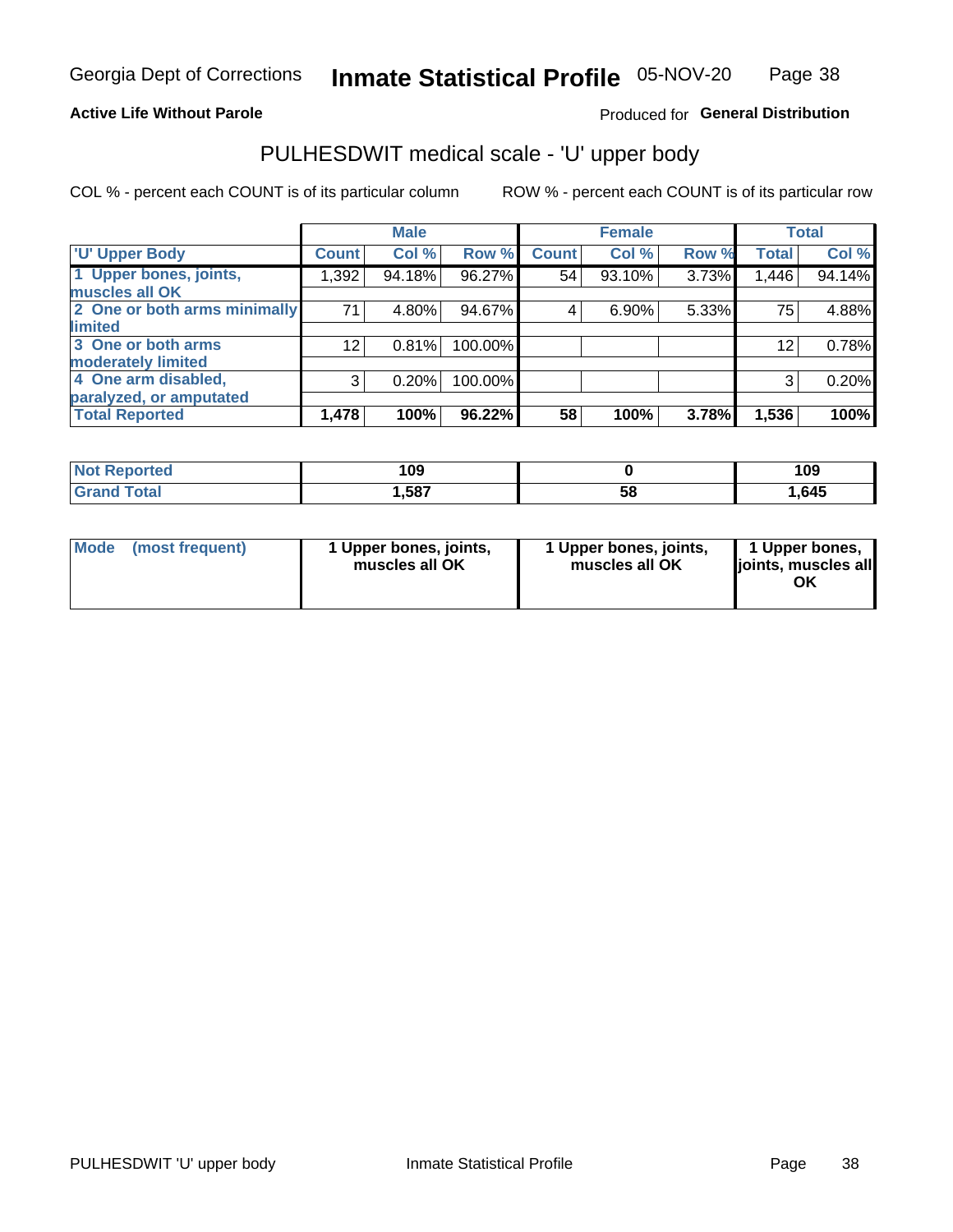### **Active Life Without Parole**

### Produced for General Distribution

## PULHESDWIT medical scale - 'L' lower body

COL % - percent each COUNT is of its particular column

|                                |              | <b>Male</b> |         |              | <b>Female</b> |       |              | <b>Total</b> |
|--------------------------------|--------------|-------------|---------|--------------|---------------|-------|--------------|--------------|
| 'L' Lower Body                 | <b>Count</b> | Col %       | Row %   | <b>Count</b> | Col %         | Row % | <b>Total</b> | Col %        |
| 1 Lower bones, joints,         | 1,283        | 86.81%      | 96.18%  | 51           | 87.93%        | 3.82% | 1,334        | 86.85%       |
| muscles all OK                 |              |             |         |              |               |       |              |              |
| 2 One or both legs minimally   | 166          | 11.23%      | 95.95%  |              | 12.07%        | 4.05% | 173          | 11.26%       |
| limited                        |              |             |         |              |               |       |              |              |
| 3 One or both legs             | 23           | 1.56%       | 100.00% |              |               |       | 23           | 1.50%        |
| moderately limited             |              |             |         |              |               |       |              |              |
| 4 One leg disabled, paralyzed, | 5            | 0.34%       | 100.00% |              |               |       | 5            | 0.33%        |
| or amputated                   |              |             |         |              |               |       |              |              |
| 5 Both legs disabled,          |              | 0.07%       | 100.00% |              |               |       |              | 0.07%        |
| paralyzed, or amputated        |              |             |         |              |               |       |              |              |
| <b>Total Reported</b>          | 1,478        | 100%        | 96.22%  | 58           | 100%          | 3.78% | 1,536        | 100.0%       |

| <b>Not Reported</b> | 109  |    | 109  |
|---------------------|------|----|------|
| <b>Grand Total</b>  | ,587 | ວັ | .645 |

| Mode | (most frequent) | 1 Lower bones, joints,<br>muscles all OK | 1 Lower bones, joints,<br>muscles all OK | 1 Lower bones,<br>joints, muscles all<br>ΟK |
|------|-----------------|------------------------------------------|------------------------------------------|---------------------------------------------|
|------|-----------------|------------------------------------------|------------------------------------------|---------------------------------------------|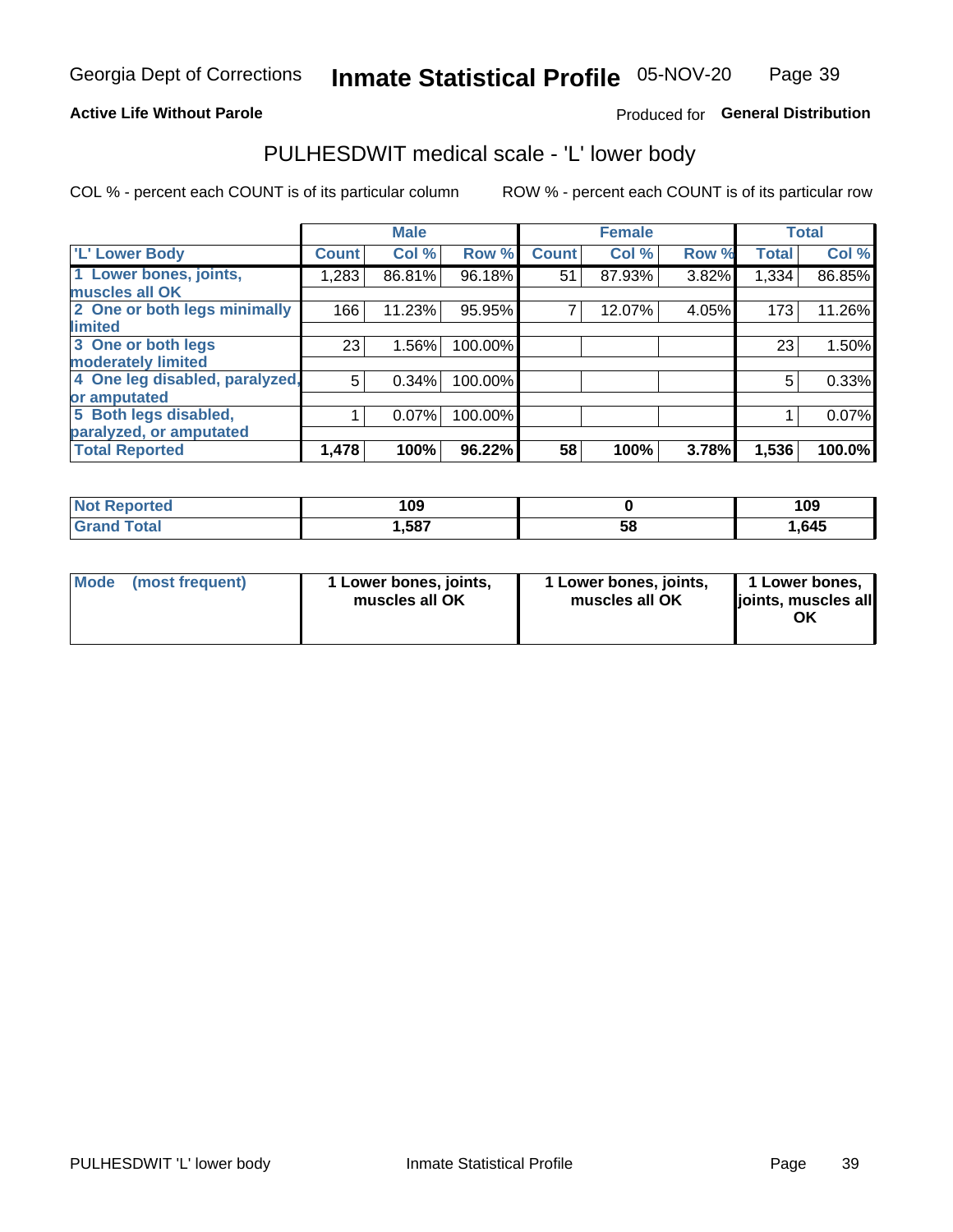### **Active Life Without Parole**

Produced for General Distribution

## PULHESDWIT medical scale - 'H' hearing

COL % - percent each COUNT is of its particular column

|                                |              | <b>Male</b> |                    |    | <b>Female</b> |       | <b>Total</b> |        |
|--------------------------------|--------------|-------------|--------------------|----|---------------|-------|--------------|--------|
| <b>H' Hearing</b>              | <b>Count</b> | Col %       | <b>Row % Count</b> |    | Col %         | Row % | <b>Total</b> | Col %  |
| 1 Normal hearing both ears     | 1,458        | 98.91%      | 96.30%             | 56 | 100.00%       | 3.70% | 1,514        | 98.95% |
| 2 Some loss in one ear with    | 11           | 0.75%       | 100.00%            |    |               |       | 11           | 0.72%  |
| other OK, or mild loss in both |              |             |                    |    |               |       |              |        |
| 3 Total loss in one ear with   | 4            | 0.27%       | 100.00%            |    |               |       | 4            | 0.26%  |
| mild loss in other             |              |             |                    |    |               |       |              |        |
| 4 Severe loss in both ears     |              | $0.07\%$    | 100.00%            |    |               |       |              | 0.07%  |
| <b>Total Reported</b>          | 1,474        | 100%        | 96.34%             | 56 | 100%          | 3.66% | 1,530        | 100%   |

| 'N<br>тео | . .<br>טוו |    | .     |
|-----------|------------|----|-------|
| _____     | 1587       | აა | 1,645 |

| Mode (most frequent) | 1 Normal hearing both ears 1 Normal hearing both ears 1 Normal hearing | both ears |
|----------------------|------------------------------------------------------------------------|-----------|
|                      |                                                                        |           |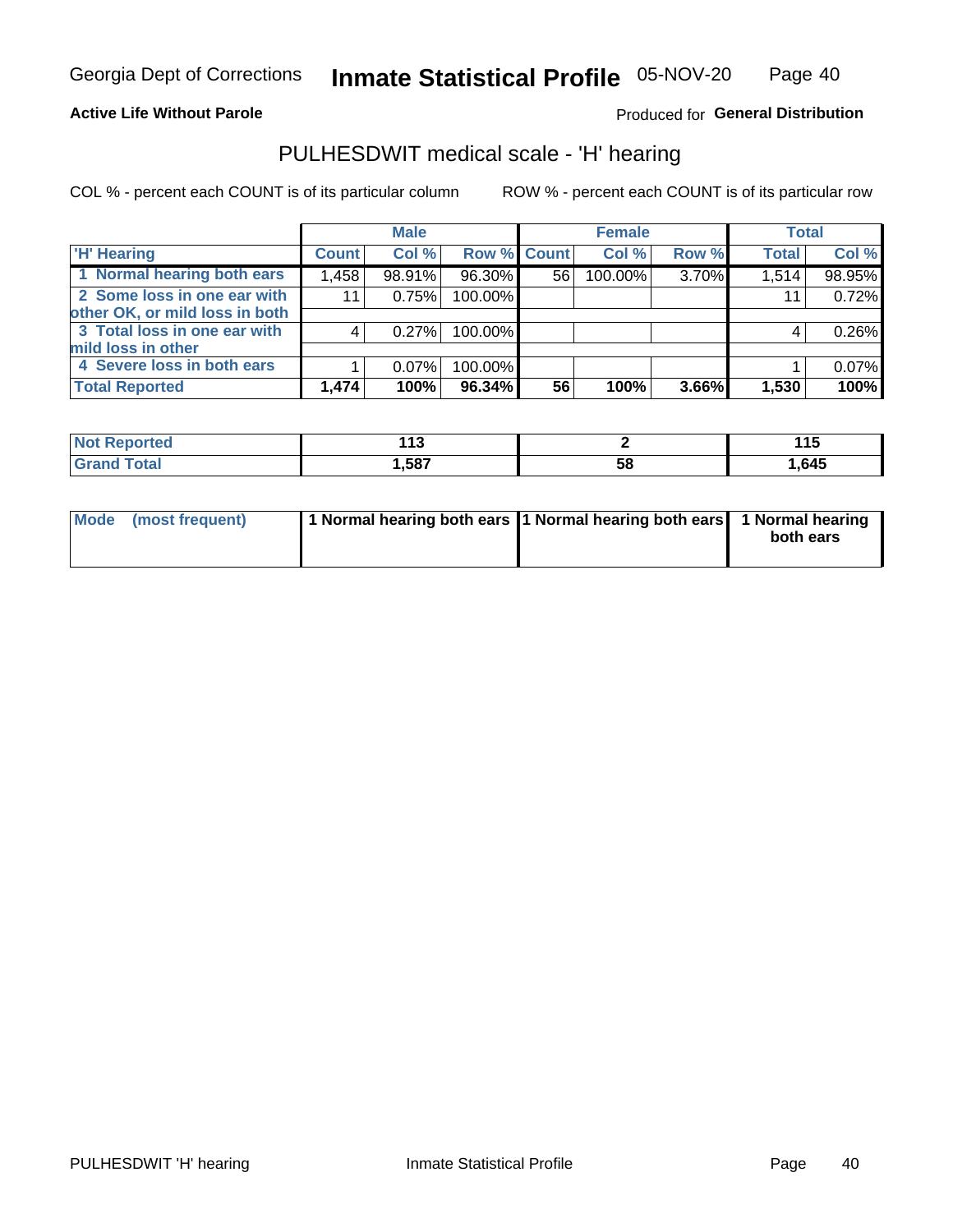### **Active Life Without Parole**

## Produced for General Distribution

## PULHESDWIT medical scale - 'E' vision

COL % - percent each COUNT is of its particular column

|                                 |              | <b>Male</b> |         |              | <b>Female</b> |       |              | <b>Total</b> |
|---------------------------------|--------------|-------------|---------|--------------|---------------|-------|--------------|--------------|
| <b>E' Vision</b>                | <b>Count</b> | Col %       | Row %   | <b>Count</b> | Col %         | Row % | <b>Total</b> | Col %        |
| 1 Correctable to 20/40 in both  | 1,057        | 73.61%      | 97.06%  | 32           | 56.14%        | 2.94% | 1,089        | 72.94%       |
| eyes                            |              |             |         |              |               |       |              |              |
| 2 Correctable to 20/70 in one   | 314          | 21.87%      | 92.63%  | 25           | 43.86%        | 7.37% | 339          | 22.71%       |
| eye, may be blind in other      |              |             |         |              |               |       |              |              |
| 3 Correctable to 20/200 in one  | 58           | 4.04%       | 100.00% |              |               |       | 58           | 3.88%        |
| eye, may be blind in other      |              |             |         |              |               |       |              |              |
| 4 One eye not correctable to    | 6            | 0.42%       | 100.00% |              |               |       | 6            | 0.40%        |
| 20/200, other may be blind      |              |             |         |              |               |       |              |              |
| 5 Blind in both eyes, requiring |              | 0.07%       | 100.00% |              |               |       |              | 0.07%        |
| special housing                 |              |             |         |              |               |       |              |              |
| <b>Total Reported</b>           | 1,436        | 100%        | 96.18%  | 57           | 100%          | 3.82% | 1,493        | 100%         |

| rteo<br>w | <b>454</b><br>J<br>___ |    | .<br>า ๒<br>IJŁ |
|-----------|------------------------|----|-----------------|
|           | ,587                   | ၁၀ | ,645            |

| Mode (most frequent) | 1 Correctable to 20/40 in both<br>eves | 1 Correctable to 20/40 in   1 Correctable to  <br>both eves | 20/40 in both eyes |
|----------------------|----------------------------------------|-------------------------------------------------------------|--------------------|
|                      |                                        |                                                             |                    |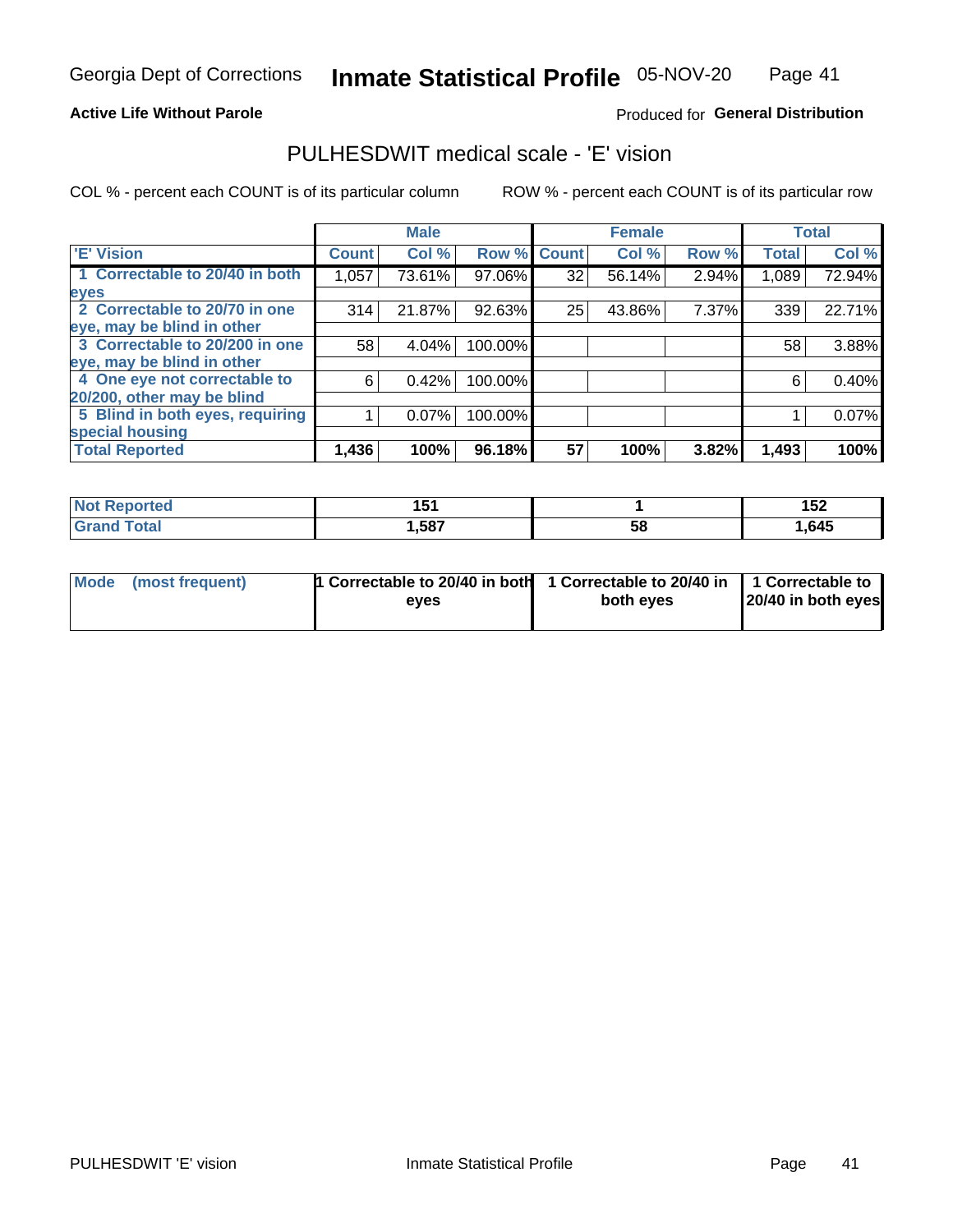### **Active Life Without Parole**

## Produced for General Distribution

## PULHESDWIT medical scale - 'S' pSychiatric

COL % - percent each COUNT is of its particular column

|                                 |              | <b>Male</b> |         |             | <b>Female</b> |        |              | <b>Total</b> |
|---------------------------------|--------------|-------------|---------|-------------|---------------|--------|--------------|--------------|
| 'S' pSychiatric                 | <b>Count</b> | Col %       |         | Row % Count | Col %         | Row %  | <b>Total</b> | Col %        |
| 1 No impairment or disorders    | 1,217        | 82.79%      | 98.62%  | 17          | 32.69%        | 1.38%  | 1,234        | 81.08%       |
| 2 Stable, or in remission, or   | 201          | 13.67%      | 85.53%  | 34          | 65.38%        | 14.47% | 235          | 15.44%       |
| mild impairment or retardation  |              |             |         |             |               |        |              |              |
| 3 Requires moderate inpatient   | 39           | 2.65%       | 97.50%  |             | 1.92%         | 2.50%  | 40           | 2.63%        |
| <b>treatment</b>                |              |             |         |             |               |        |              |              |
| 4 Requires intensive inpatient  | 12           | 0.82%       | 100.00% |             |               |        | 12           | 0.79%        |
| <b>treatment</b>                |              |             |         |             |               |        |              |              |
| 5 Requires Crisis Stabilization |              | 0.07%       | 100.00% |             |               |        |              | 0.07%        |
| Unit (CSU) inpatient care       |              |             |         |             |               |        |              |              |
| <b>Total Reported</b>           | 1,470        | 100%        | 96.58%  | 52          | 100%          | 3.42%  | 1,522        | 100.0%       |

| 'Not Reported | 4 4 7 |    | 10C<br>14J |
|---------------|-------|----|------------|
| <b>Total</b>  | 587,  | ວະ | 1,645      |

| Mode | (most frequent) | <b>1 No impairment or disorders</b> 2 Stable, or in remission, 1 No impairment or |                       |           |
|------|-----------------|-----------------------------------------------------------------------------------|-----------------------|-----------|
|      |                 |                                                                                   | or mild impairment or | disorders |
|      |                 |                                                                                   | retardation           |           |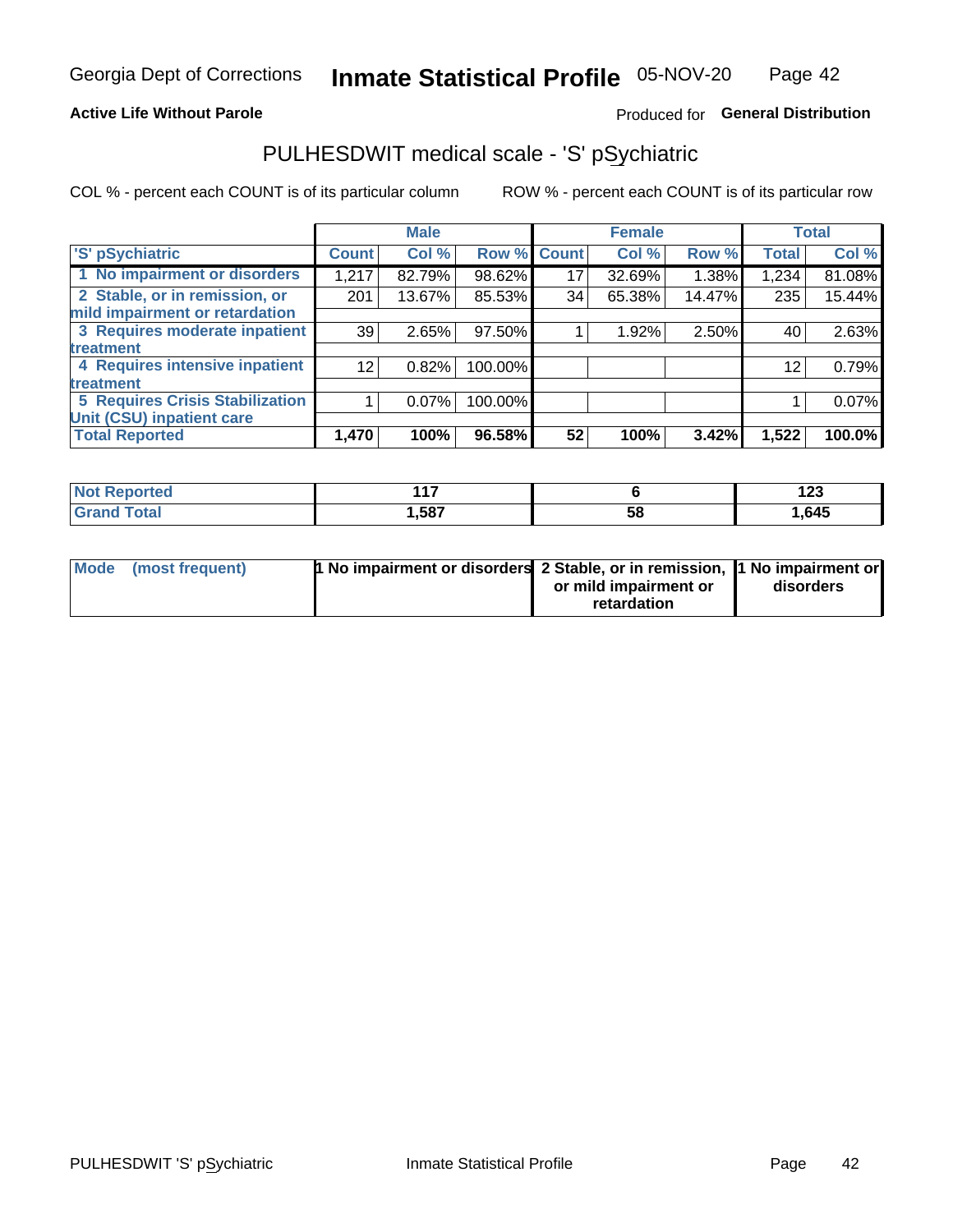### **Active Life Without Parole**

Produced for General Distribution

## PULHESDWIT medical scale - 'D' dental

COL % - percent each COUNT is of its particular column

|                                 |              | <b>Male</b> |           |                    | <b>Female</b> |       |              | <b>Total</b> |
|---------------------------------|--------------|-------------|-----------|--------------------|---------------|-------|--------------|--------------|
| 'D' Dental                      | <b>Count</b> | Col %       |           | <b>Row % Count</b> | Col %         | Row % | <b>Total</b> | Col %        |
| 1 Minimal routine dental health | 1,055        | 76.78%      | 95.48%    | 50                 | 94.34%        | 4.52% | 1,105        | 77.44%       |
| <b>needs</b>                    |              |             |           |                    |               |       |              |              |
| 2 Moderate cavities and/or gum  | 279          | 20.31%      | 99.29%    | 2                  | $3.77\%$      | 0.71% | 281          | 19.69%       |
| disease                         |              |             |           |                    |               |       |              |              |
| 3 Extensive gum disease         | 40           | 2.91%       | 97.56%    |                    | 1.89%         | 2.44% | 41           | 2.87%        |
| and/or widespread decay         |              |             |           |                    |               |       |              |              |
| <b>Total Reported</b>           | 1,374        | 100%        | $96.29\%$ | 53                 | 100%          | 3.71% | 1.427        | 100%         |

| prtea<br>NOT E<br> | 24c<br>2 I J |    | 240<br>ZIO. |
|--------------------|--------------|----|-------------|
| <b>ota</b>         | ,587         | 58 | .645        |

| <b>Mode</b>     | Minimal routine dental | 1 Minimal routine dental 1 Minimal routine | dental health |
|-----------------|------------------------|--------------------------------------------|---------------|
| (most frequent) | health needs           | health needs                               | needs         |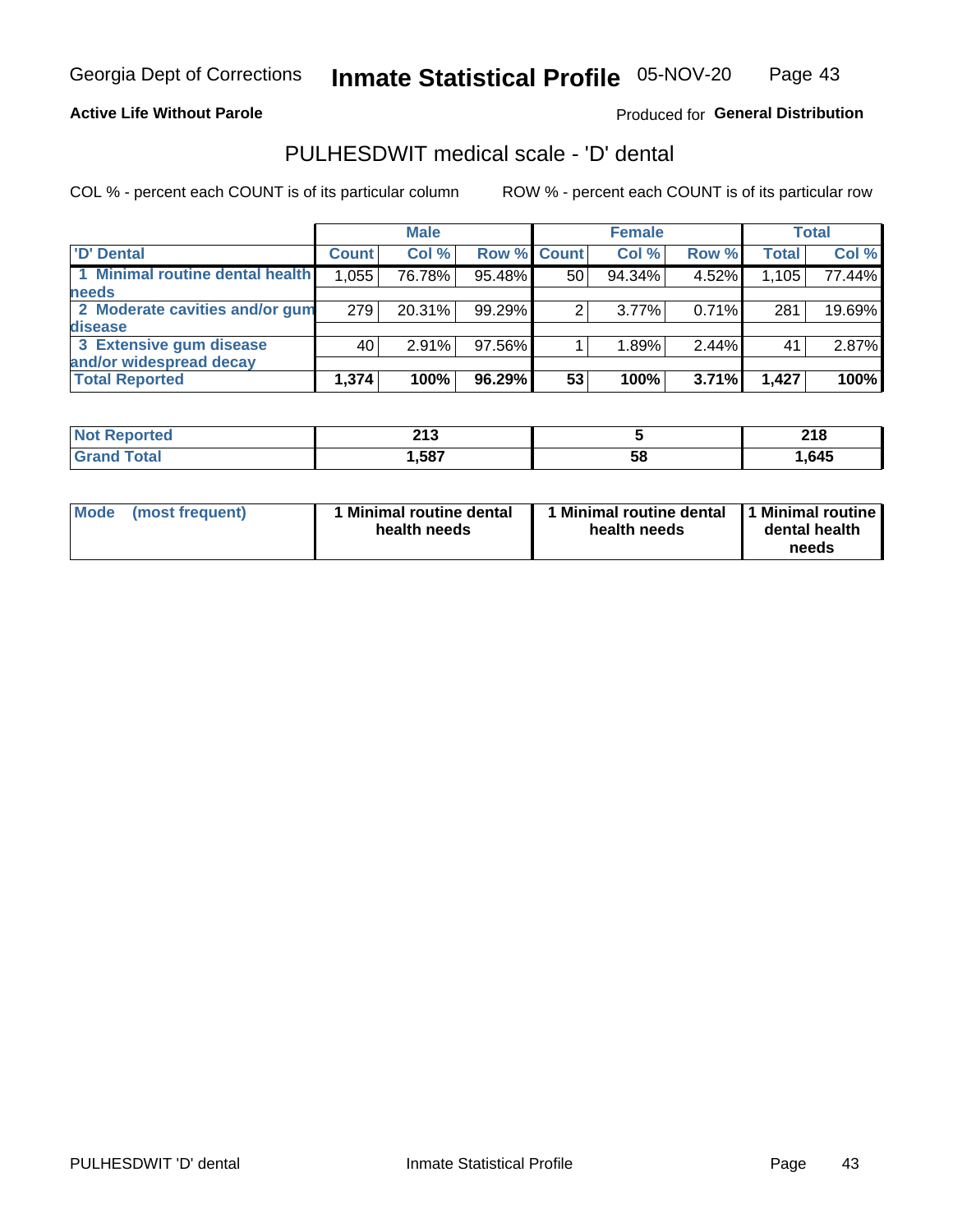### **Active Life Without Parole**

## Produced for General Distribution

## PULHESDWIT medical scale - 'W' work ability

COL % - percent each COUNT is of its particular column

|                                 |                    | <b>Male</b> |         |             | <b>Female</b> |       |              | <b>Total</b> |
|---------------------------------|--------------------|-------------|---------|-------------|---------------|-------|--------------|--------------|
| <b>W' work ability</b>          | Count <sup>'</sup> | Col %       |         | Row % Count | Col %         | Row % | <b>Total</b> | Col %        |
| 1 Unrestricted work or activity | 1,233              | 83.42%      | 96.55%  | 44          | 75.86%        | 3.45% | 1,277        | 83.14%       |
| 2 Minor restrictions on type of | 189                | 12.79%      | 93.10%  | 14          | 24.14%        | 6.90% | 203          | 13.22%       |
| <b>work</b>                     |                    |             |         |             |               |       |              |              |
| 3 Moderate restrictions on type | 38                 | 2.57%       | 100.00% |             |               |       | 38           | 2.47%        |
| lof work                        |                    |             |         |             |               |       |              |              |
| 4 Major restrictions on type of | 11                 | 0.74%       | 100.00% |             |               |       | 11           | 0.72%        |
| <b>work</b>                     |                    |             |         |             |               |       |              |              |
| 5 Cannot work under any         |                    | 0.47%       | 100.00% |             |               |       |              | 0.46%        |
| <b>circumstances</b>            |                    |             |         |             |               |       |              |              |
| <b>Total Reported</b>           | 1,478              | 100%        | 96.22%  | 58          | 100%          | 3.78% | 1,536        | 100.0%       |

| <b>Not Reported</b> | 109  |   | 109  |
|---------------------|------|---|------|
| <b>Total</b>        | ,587 | ວ | ,645 |

| Mode (most frequent) | 1 Unrestricted work or | 1 Unrestricted work or | 1 Unrestricted   |
|----------------------|------------------------|------------------------|------------------|
|                      | activity               | activity               | work or activity |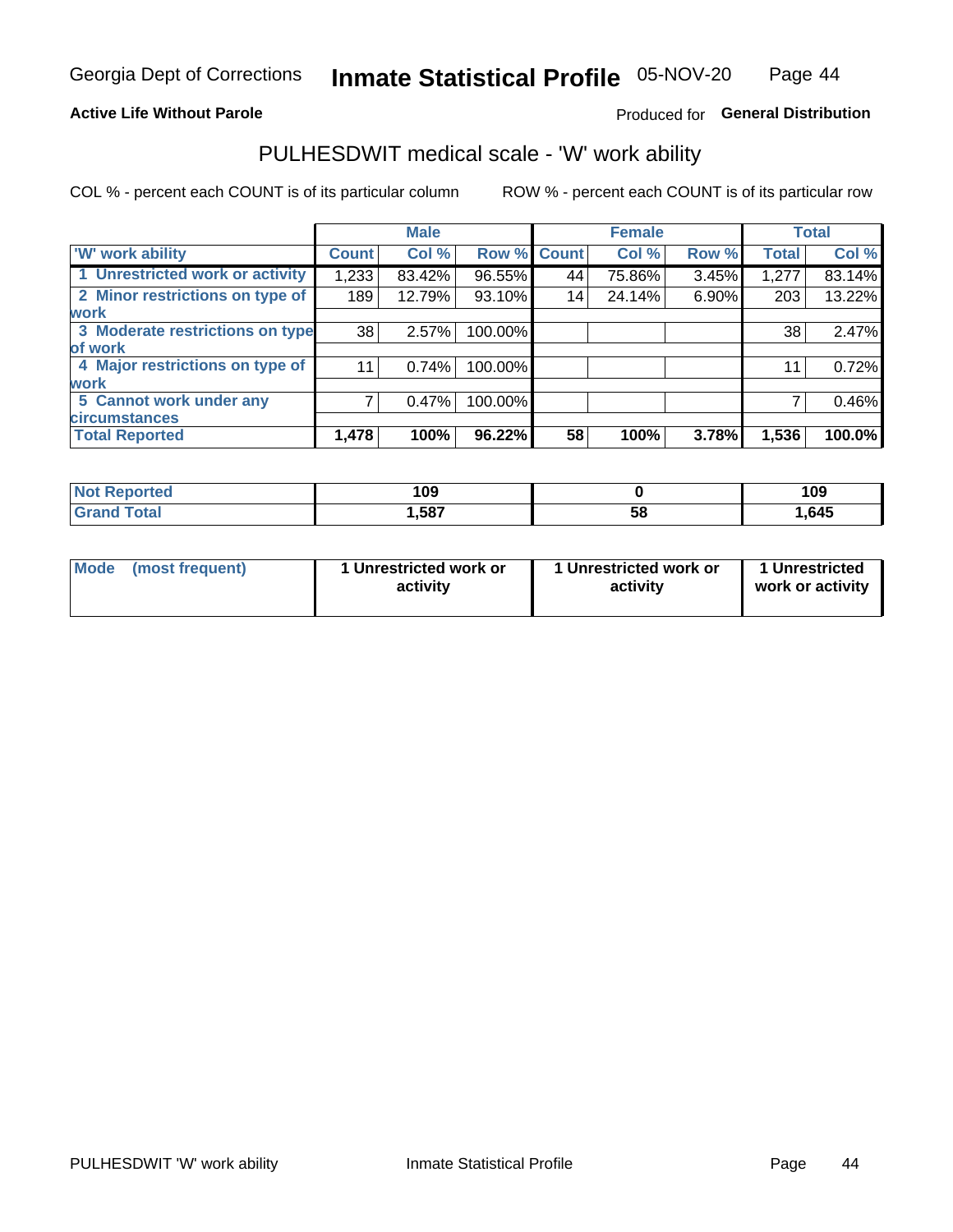### **Active Life Without Parole**

Produced for General Distribution

## PULHESDWIT medical scale - 'I' impairment

|                                   |              | <b>Male</b> |                    |    | <b>Female</b> |       |              | <b>Total</b> |
|-----------------------------------|--------------|-------------|--------------------|----|---------------|-------|--------------|--------------|
| <b>T' Impairment</b>              | <b>Count</b> | Col %       | <b>Row % Count</b> |    | Col %         | Row % | <b>Total</b> | Col %        |
| 1 No impairments or               | 1,451        | 98.37%      | 96.16%             | 58 | 100.00%       | 3.84% | 1,509        | 98.43%       |
| disabilities                      |              |             |                    |    |               |       |              |              |
| 2 Wheelchair-bound but            | 11           | 0.75%       | 100.00%            |    |               |       | 11           | 0.72%        |
| otherwise OK                      |              |             |                    |    |               |       |              |              |
| <b>3 Needs low-level Assisted</b> | 2            | 0.14%       | 100.00%            |    |               |       |              | 0.13%        |
| Living (level I)                  |              |             |                    |    |               |       |              |              |
| 4 Needs moderate Assisted         |              | 0.07%       | 100.00%            |    |               |       |              | 0.07%        |
| Living (level II)                 |              |             |                    |    |               |       |              |              |
| <b>5 Needs maximal Assisted</b>   | 10           | 0.68%       | 100.00%            |    |               |       | 10           | 0.65%        |
| <b>Living (level III)</b>         |              |             |                    |    |               |       |              |              |
| <b>Total Reported</b>             | 1,475        | 100%        | 96.22%             | 58 | 100%          | 3.78% | 1,533        | 100%         |

| าrted       | 44 C<br>. . |    | 44 <sup>c</sup><br><u>.</u> |
|-------------|-------------|----|-----------------------------|
| <b>otal</b> | 1,587       | ၁၀ | 1,645                       |

| Mode | (most frequent) | 1 No impairments or<br>disabilities | 1 No impairments or<br>disabilities | 1 No impairments<br>or disabilities |
|------|-----------------|-------------------------------------|-------------------------------------|-------------------------------------|
|------|-----------------|-------------------------------------|-------------------------------------|-------------------------------------|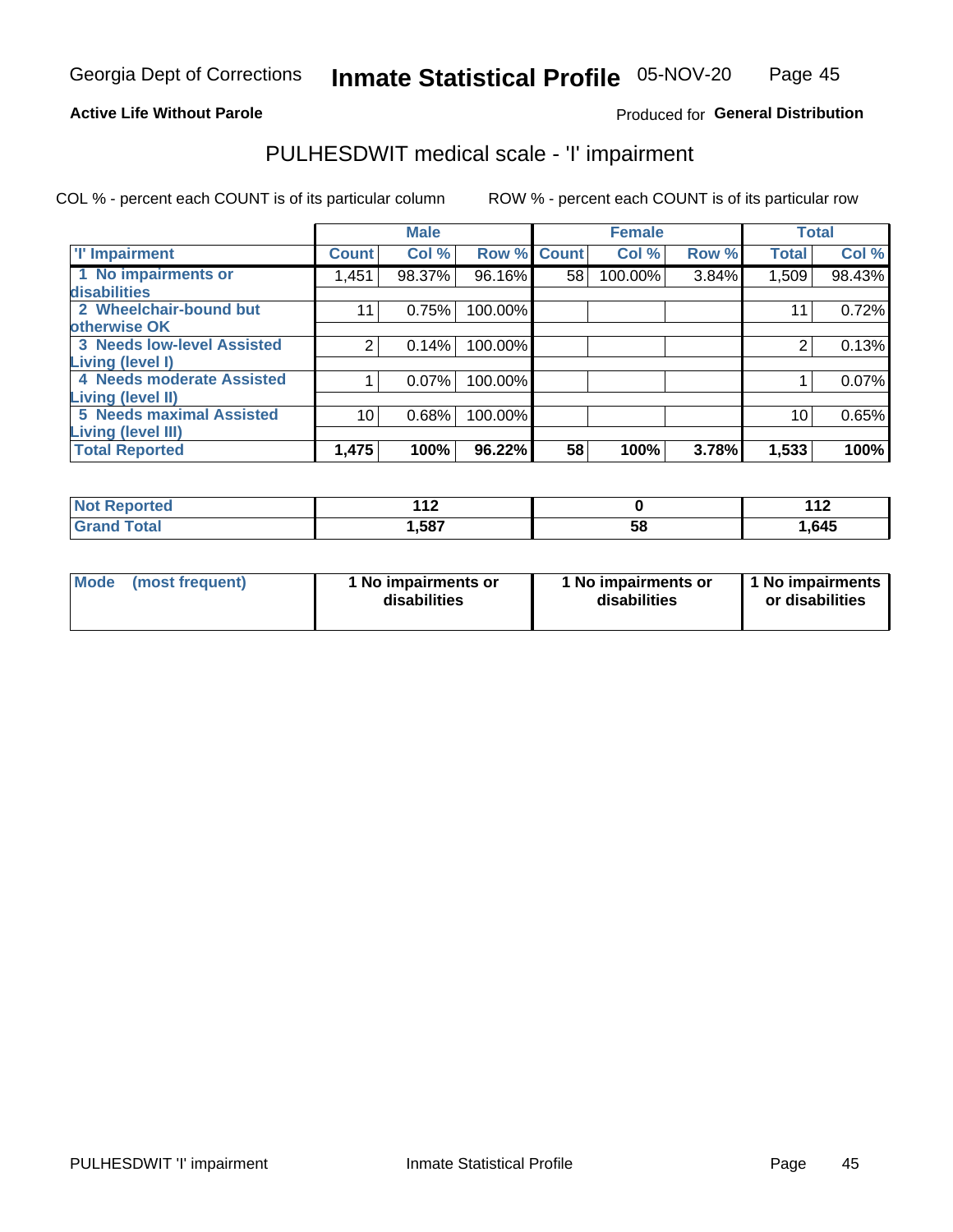### **Active Life Without Parole**

## Produced fo General Distribution

## PULHESDWIT medical scale - 'T' transportability

COL % - percent each COUNT is of its particular column

|                                                    |              | <b>Male</b> |                    |    | <b>Female</b> |       |              | <b>Total</b> |
|----------------------------------------------------|--------------|-------------|--------------------|----|---------------|-------|--------------|--------------|
| <b>T' Transportability</b>                         | <b>Count</b> | Col %       | <b>Row % Count</b> |    | Col %         | Row % | <b>Total</b> | Col %        |
| 1 Can be transported in any                        | ,467         | 98.79%      | 96.26%             | 57 | 100.00%       | 3.74% | 1,524        | 98.83%       |
| ordinary approved vehicle                          |              |             |                    |    |               |       |              |              |
| 2 Wheelchair-bound, not<br>needing special vehicle | 8            | 0.54%       | 100.00%            |    |               |       |              | 0.52%        |
|                                                    |              |             |                    |    |               |       |              |              |
| 3 Wheelchair-bound, requires                       |              | 0.13%       | 100.00%            |    |               |       |              | 0.13%        |
| special vehicle                                    |              |             |                    |    |               |       |              |              |
| 5 Requires ambulance                               | 8            | 0.54%       | 100.00%            |    |               |       |              | 0.52%        |
| transport                                          |              |             |                    |    |               |       |              |              |
| <b>Total Reported</b>                              | 1,485        | 100%        | 96.30%             | 57 | 100%          | 3.70% | 1,542        | 100%         |

| วrted | 10 <sup>o</sup><br>I VZ |    | 103   |
|-------|-------------------------|----|-------|
| `otal | .587                    | Ⴢჾ | . 645 |

| <b>Mode</b> | (most frequent) | 1 Can be transported in any 1 Can be transported in any | ordinary approved vehicle   ordinary approved vehicle   transported in any | 1 Can be<br>  ordinary approved  <br>vehicle |
|-------------|-----------------|---------------------------------------------------------|----------------------------------------------------------------------------|----------------------------------------------|
|-------------|-----------------|---------------------------------------------------------|----------------------------------------------------------------------------|----------------------------------------------|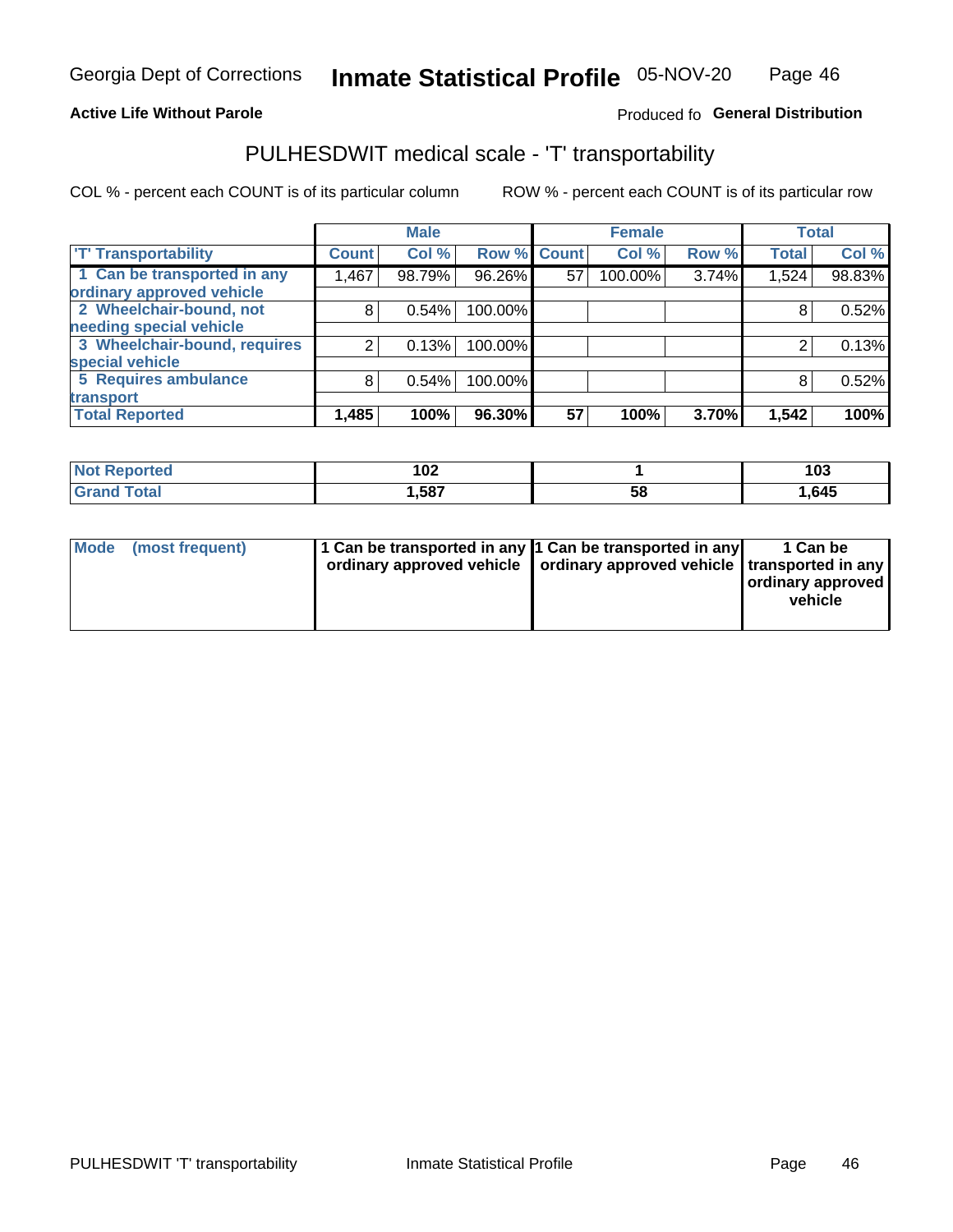## Inmate Statistical Profile 05-NOV-20 Page 47

### **Active Life Without Parole**

### Produced for General Distribution

## Number of prior Georgia incarcerations

COL % - percent each COUNT is of its particular column

|                                       |              | <b>Male</b> |                    |    | <b>Female</b> |       |       | <b>Total</b> |
|---------------------------------------|--------------|-------------|--------------------|----|---------------|-------|-------|--------------|
| <b>Num of Prior GA Incarcerations</b> | <b>Count</b> | Col %       | <b>Row % Count</b> |    | Col %         | Row % | Total | Col %        |
|                                       | 808          | 50.91%      | 94.50%             | 47 | 81.03%        | 5.50% | 855   | 51.98%       |
|                                       | 313          | 19.72%      | 98.12%             | 6  | 10.34%        | 1.88% | 319   | 19.39%       |
|                                       | 196          | 12.35%      | 98.99%             | 2  | 3.45%         | 1.01% | 198   | 12.04%       |
| 3                                     | 128          | 8.07%       | 98.46%             | 2  | 3.45%         | 1.54% | 130   | 7.90%        |
| 4                                     | 68           | 4.28%       | 100.00%            |    |               |       | 68    | 4.13%        |
| 5                                     | 41           | 2.58%       | 100.00%            |    |               |       | 41    | 2.49%        |
| <b>More Than 5</b>                    | 33           | 2.08%       | 97.06%             |    | 1.72%         | 2.94% | 34    | 2.07%        |
| <b>Total Reported</b>                 | 1,587        | 100%        | 96.47%             | 58 | 100%          | 3.53% | 1,645 | 100%         |

| <b>orted</b><br><b>NI</b>       |     |            |       |
|---------------------------------|-----|------------|-------|
| <b>otal</b><br>$\mathbf{v}$ and | 587 | - 12<br>JL | 1,645 |

| Mean (average)       | 1 1 J | .40 | 1.10 |
|----------------------|-------|-----|------|
| Median (middle)      |       |     |      |
| Mode (most frequent) |       |     |      |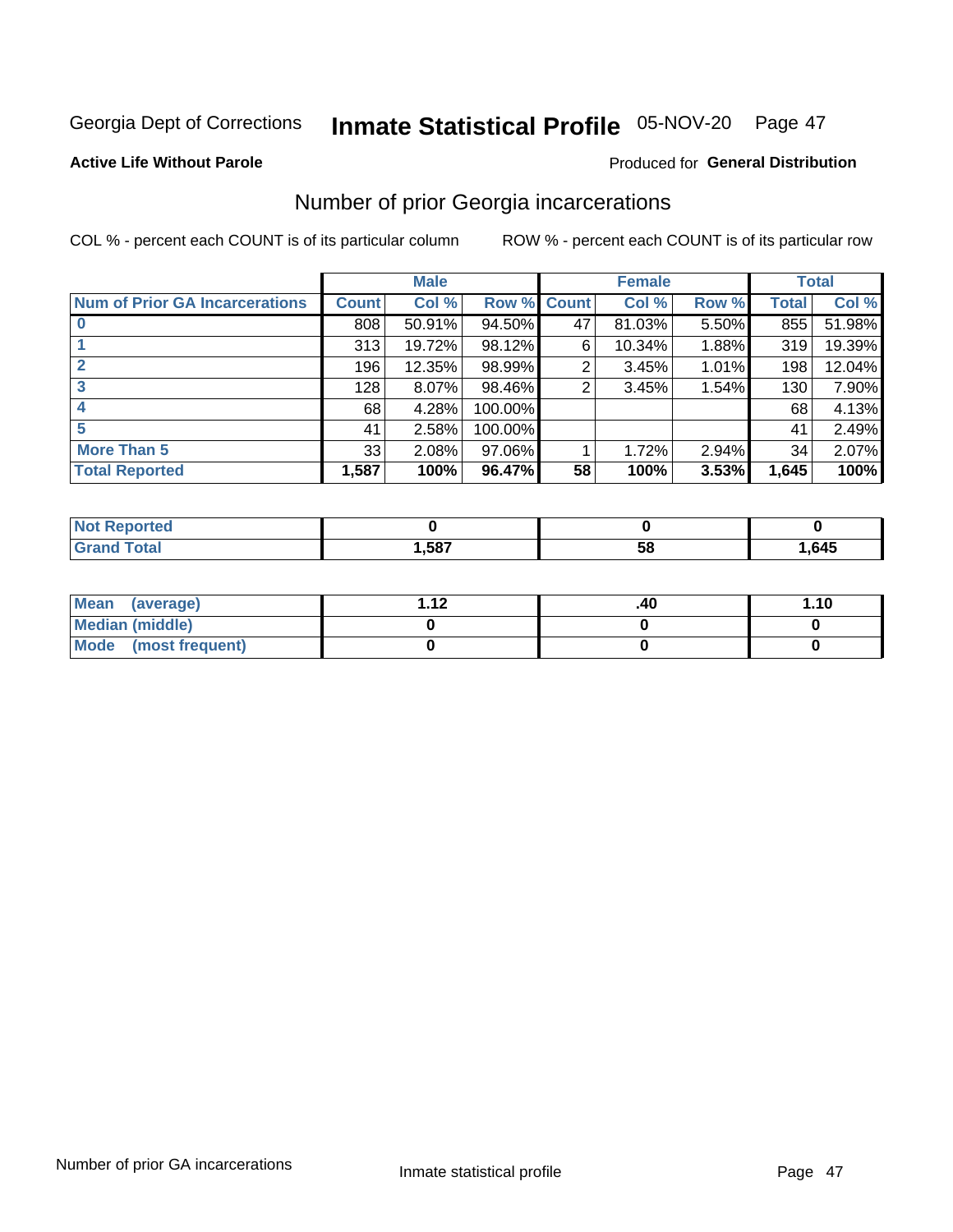## Inmate Statistical Profile 05-NOV-20 Page 48

**Active Life Without Parole** 

**Produced for General Distribution** 

## Prison sentence in years

COL % - percent each COUNT is of its particular column

ROW % - percent each COUNT is of its particular row

|                                 | <b>Male</b> |        |                    | <b>Female</b> |         |          | Total |          |
|---------------------------------|-------------|--------|--------------------|---------------|---------|----------|-------|----------|
| <b>Prison Sentence In Years</b> | Count l     | Col %  | <b>Row % Count</b> |               | Col %   | Row %    | Total | Col %    |
| <b>Life Without Parole</b>      | :586,       | 99.94% | 96.47%             | 58            | 100.00% | $3.53\%$ | 1.644 | 99.94%   |
| <b>Death</b>                    |             | 0.06%  | 100.00%            |               |         |          |       | $0.06\%$ |
| <b>Total Reported</b>           | 1.587       | 100%   | 96.47%             | 58            | 100%    | $3.53\%$ | 1,645 | 100%     |

| τeα |       |    |      |
|-----|-------|----|------|
|     | 1,587 | ວດ | ,645 |

### **Determinate (numeric) sentences only**

| ' Mea<br><b>Service</b> A<br>ЯМА. |  |  |  |
|-----------------------------------|--|--|--|
|                                   |  |  |  |

All sentences (including determinate), with life, life without parole, and death sentences figured at 45 years

| l Mea<br>חר<br> | ᠇៶<br>$\sim$ | $\sim$ | ╌ |
|-----------------|--------------|--------|---|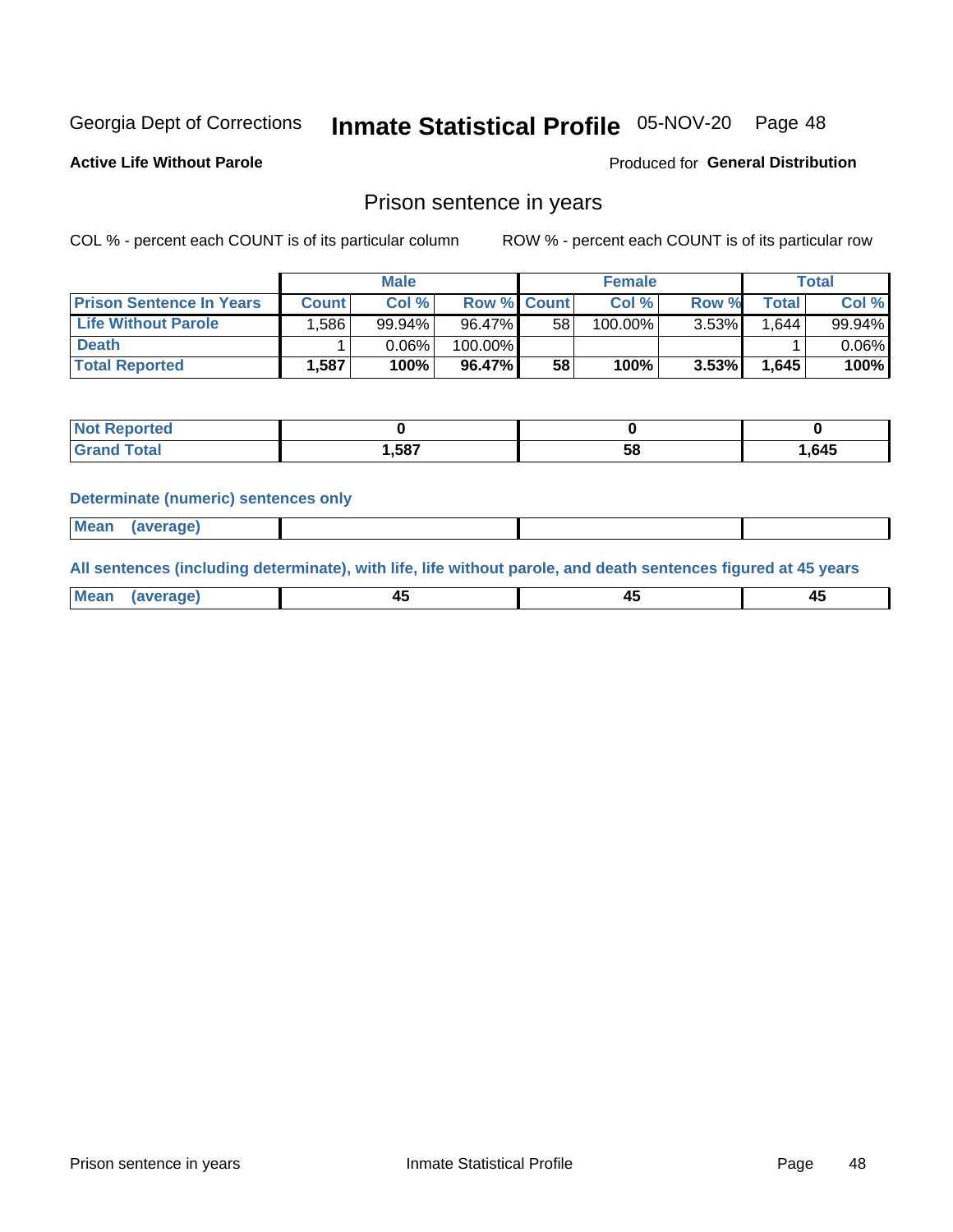#### Georgia Dept of Corrections Inmate Statistical Profile 05-NOV-20 Page 49

### **Active Life Without Parole**

### **Produced for General Distribution**

## Primary offense, broken out into felonies vs misdemeanors

COL % - percent each COUNT is of its particular column

|                                  | <b>Male</b>  |         |                    | <b>Female</b> |         |          | Total        |         |
|----------------------------------|--------------|---------|--------------------|---------------|---------|----------|--------------|---------|
| <b>Felonies and Misdemeanors</b> | <b>Count</b> | Col $%$ | <b>Row % Count</b> |               | Col%    | Row %    | <b>Total</b> | Col %   |
| <b>Felonies</b>                  | .578         | 100.00% | 96.57%             | 56            | 100.00% | $3.43\%$ | 1,634        | 100.00% |
| <b>Total Reported</b>            | .578         | 100%    | 96.57%             | 56            | 100%    | 3.43%    | 1,634        | 100%    |

| <b>Not Reported</b>          |      |      |       |
|------------------------------|------|------|-------|
| <b>Total</b><br><b>Grand</b> | ,587 | ,580 | .645، |

| $Mc$<br>equent)<br>нез<br>$\sim$<br>. | onies<br>. | <b>onies</b><br>. |
|---------------------------------------|------------|-------------------|
|---------------------------------------|------------|-------------------|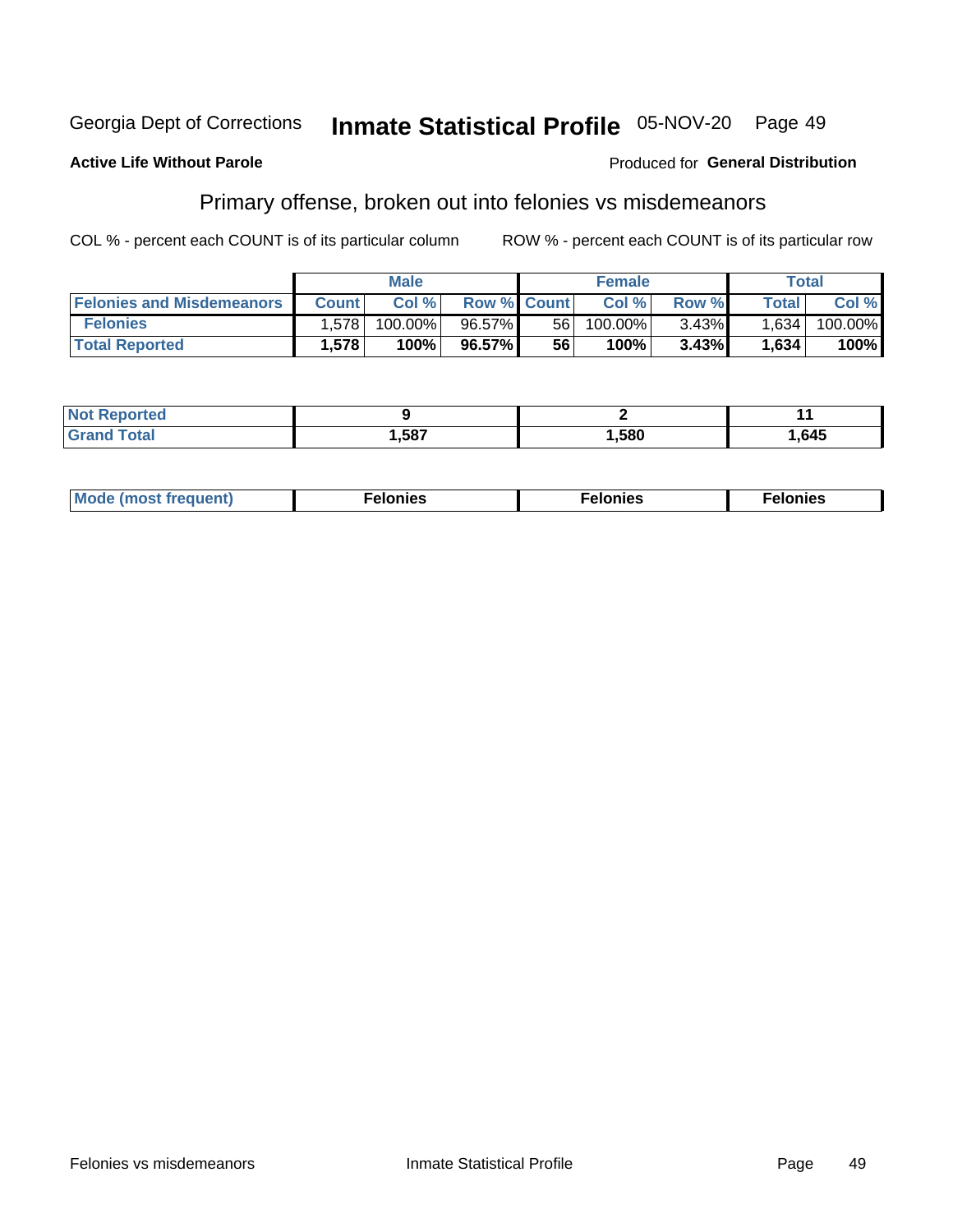## Inmate Statistical Profile 05-NOV-20 Page 50

### **Active Life Without Parole**

### Produced for General Distribution

## Primary offense, broken out into six broad crime categories

COL % - percent each COUNT is of its particular column

|                         | <b>Male</b>  |        |             | <b>Female</b> |        |       | Total        |        |
|-------------------------|--------------|--------|-------------|---------------|--------|-------|--------------|--------|
| <b>Crime Categories</b> | <b>Count</b> | Col%   | Row % Count |               | Col%   | Row % | <b>Total</b> | Col %  |
| <b>Violent</b>          | 1,379        | 86.89% | 96.03%      | 57            | 98.28% | 3.97% | 1,436        | 87.29% |
| <b>Sex Crime</b>        | 202          | 12.73% | $99.51\%$   |               | 1.72%  | .49%  | 203          | 12.34% |
| <b>Drug</b>             | 6            | .38%   | 100.00%     |               | .00%   |       | 6            | .36%   |
| <b>Total Reported</b>   | 1,587        | 100%   | 96.47%      | 58            | 100%   | 3.53% | 1,645        | 100%   |

| ,587 | 58 | ,645 |
|------|----|------|

| Mode (most f | .       | /iolent | .     |
|--------------|---------|---------|-------|
| 'requent)    | Violent |         | olent |
|              |         |         |       |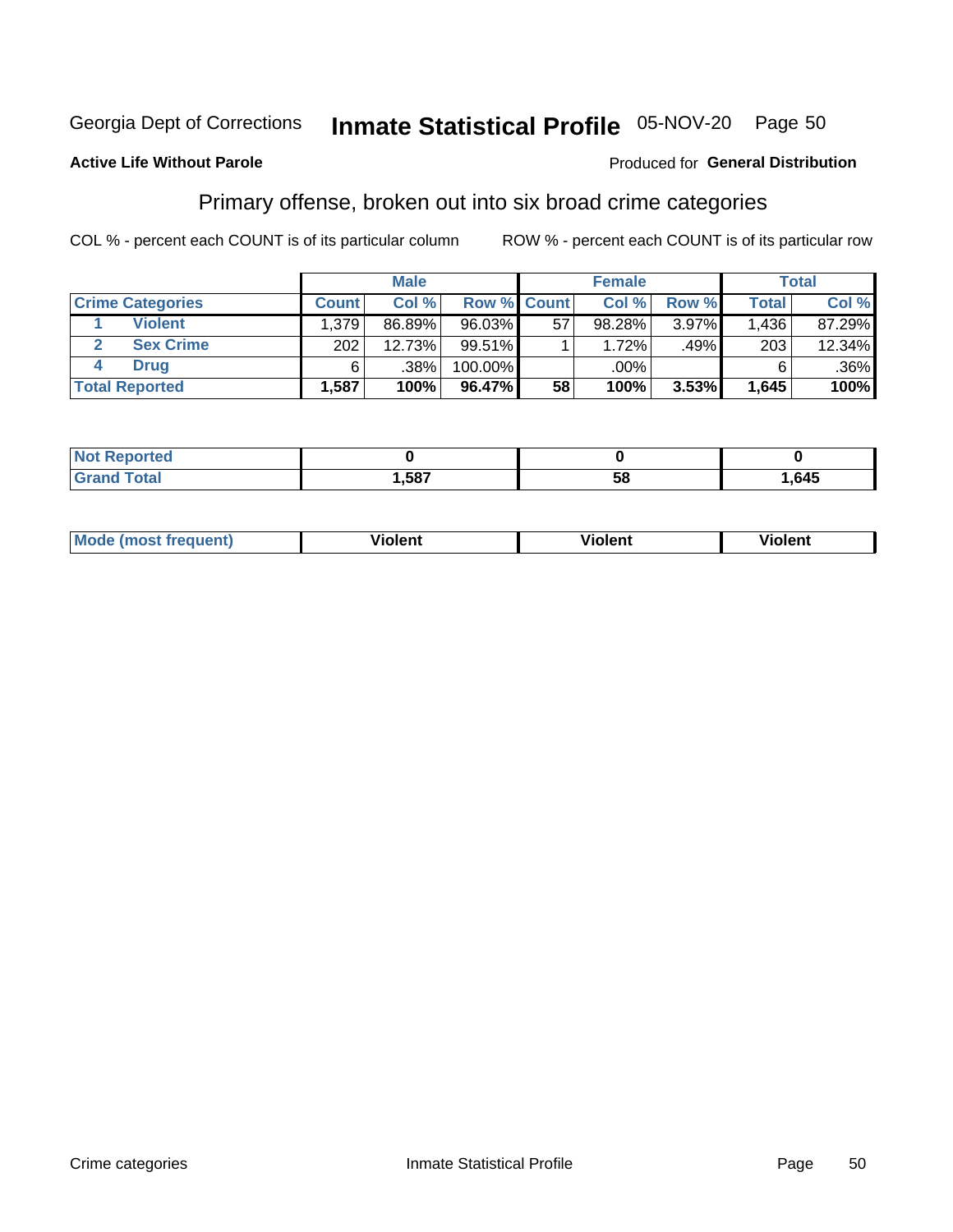## Inmate Statistical Profile 05-NOV-20 Page 51

### **Active Life Without Parole**

### Produced for General Distribution

## Primary offense, detailed offense code

COL % - percent each COUNT is of its particular column

|                                         |                | <b>Male</b> |         |              | <b>Female</b> |        |                | <b>Total</b> |
|-----------------------------------------|----------------|-------------|---------|--------------|---------------|--------|----------------|--------------|
| <b>Primary Offense</b>                  | <b>Count</b>   | Col %       | Row %   | <b>Count</b> | Col %         | Row %  | <b>Total</b>   | Col %        |
| <b>Agg Sex Battery Atmpt (2099)</b>     | 1              | .06%        | 100.00% |              |               |        | 1              | $.06\%$      |
| <b>Aggrav Assault (1302)</b>            | 2              | .13%        | 66.67%  | $\mathbf 1$  | 1.72%         | 33.33% | 3              | .18%         |
| <b>Aggrav Battery (1305)</b>            |                | .06%        | 100.00% |              |               |        |                | $.06\%$      |
| <b>Aggrav Child Molestation (2021)</b>  | 26             | 1.64%       | 100.00% |              |               |        | 26             | 1.58%        |
| <b>Aggrav Sexual Battery (2009)</b>     | 7              | .44%        | 100.00% |              |               |        | 7              | .43%         |
| <b>Aggrav Sodomy (2003)</b>             | 12             | .76%        | 100.00% |              |               |        | 12             | .73%         |
| <b>Armed Robbery (1902)</b>             | 162            | 10.21%      | 99.39%  | 1.           | 1.72%         | .61%   | 163            | 9.91%        |
| <b>Child Molestation (2019)</b>         | 5              | .32%        | 100.00% |              |               |        | 5              | .30%         |
| <b>False Imprisonment (1308)</b>        |                | .06%        | 100.00% |              |               |        | 1              | .06%         |
| <b>Hijacking Motor Vehicle (1911)</b>   |                | .06%        | 100.00% |              |               |        |                | .06%         |
| Kidnapping (1311)                       | 91             | 5.73%       | 100.00% |              |               |        | 91             | 5.53%        |
| <b>Murder (1101)</b>                    | 1,118          | 70.45%      | 95.31%  | 55           | 94.83%        | 4.69%  | 1,173          | 71.31%       |
| <b>Poss Of Firearm Dur Crime</b>        | $\overline{2}$ | .13%        | 100.00% |              |               |        | $\overline{2}$ | .12%         |
| (2910)                                  |                |             |         |              |               |        |                |              |
| Rape (2001)                             | 151            | 9.51%       | 99.34%  | 1.           | 1.72%         | .66%   | 152            | 9.24%        |
| S/D Cocaine (4021)                      |                | .06%        | 100.00% |              |               |        | 1              | .06%         |
| S/D Cont Sub Public (4017)              |                | .06%        | 100.00% |              |               |        |                | $.06\%$      |
| S/D Cont Sub School (4018)              | 1              | .06%        | 100.00% |              |               |        | 1              | $.06\%$      |
| <b>Traf Cocaine 401+ Gm (4103)</b>      |                | .06%        | 100.00% |              |               |        | 1              | $.06\%$      |
| <b>Traf Methamph 28-199 Gm</b>          | 1              | .06%        | 100.00% |              |               |        | 1              | $.06\%$      |
| (4140)                                  |                |             |         |              |               |        |                |              |
| Traf Narcotic 29+ Gm (4113)             |                | .06%        | 100.00% |              |               |        |                | .06%         |
| <b>Traffick Sexual Servitude (1331)</b> | 1.             | .06%        | 100.00% |              |               |        |                | .06%         |
| <b>Total Rported</b>                    | 1,587          | 100%        | 96.47%  | 58           | 100%          | 3.53%  | 1,645          | 100%         |

| <b>Not</b><br><b>orted</b><br>₹еос |      |          |      |
|------------------------------------|------|----------|------|
| <b>Total</b>                       | ,587 | --<br>58 | .645 |

| Mode (most frequent) | 1101 Murder | 1101 Murder | 1101 Murder |
|----------------------|-------------|-------------|-------------|
|----------------------|-------------|-------------|-------------|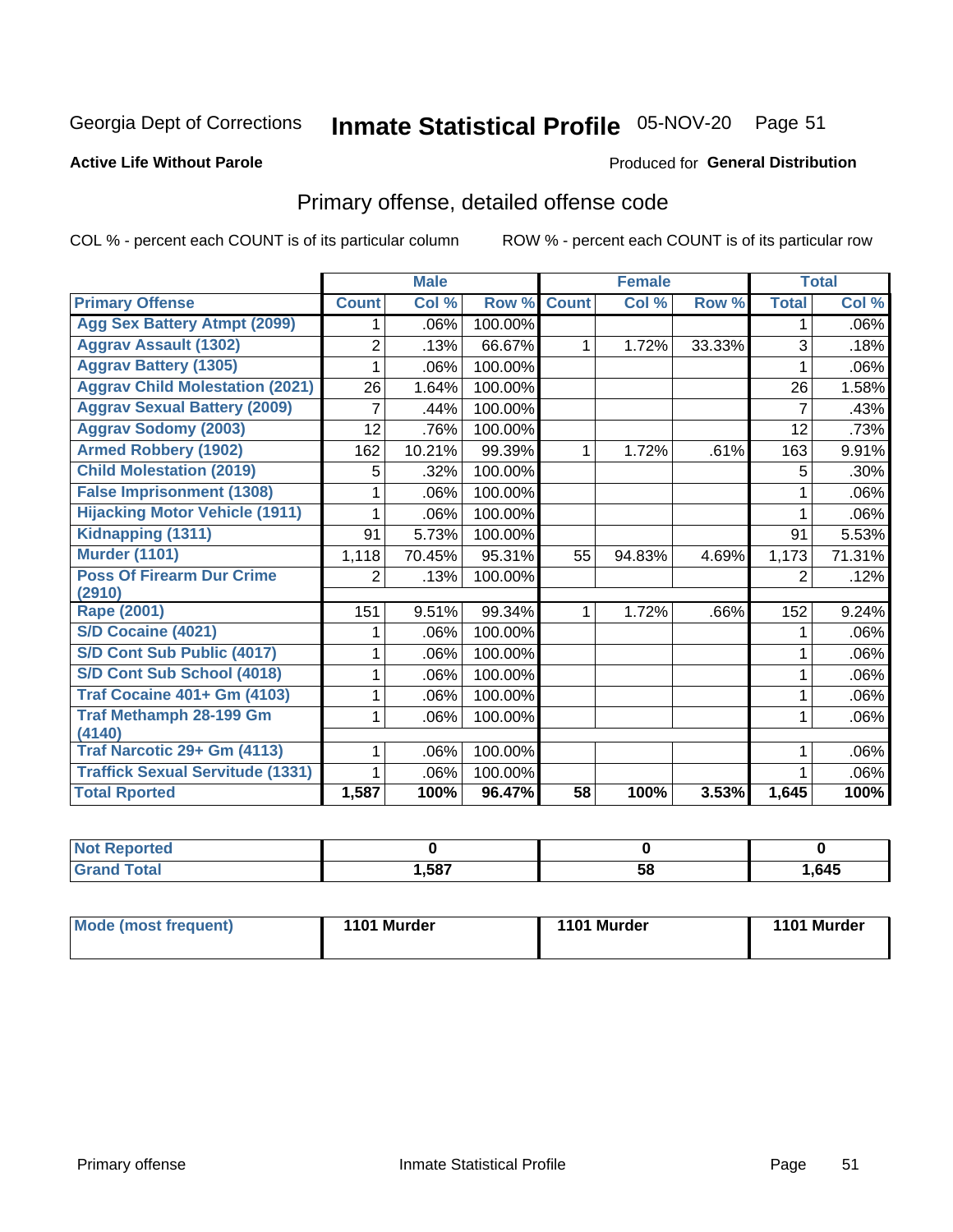## Inmate Statistical Profile 05-NOV-20 Page 52

### **Active Life Without Parole**

### Produced for General Distribution

## County of conviction of primary offense

COL % - percent each COUNT is of its particular column

|                                |                  | <b>Male</b> |         |                | <b>Female</b> |        |                | <b>Total</b> |
|--------------------------------|------------------|-------------|---------|----------------|---------------|--------|----------------|--------------|
| <b>County of Conviction</b>    | <b>Count</b>     | Col %       | Row %   | <b>Count</b>   | Col %         | Row %  | <b>Total</b>   | Col %        |
| 000<br><b>Unknown</b>          | 9                | .57%        | 81.82%  | $\overline{2}$ | 3.45%         | 18.18% | 11             | .67%         |
| <b>Appling County</b><br>001   | 4                | .25%        | 100.00% |                |               |        | 4              | .24%         |
| <b>Atkinson County</b><br>002  | 4                | .25%        | 100.00% |                |               |        | 4              | .24%         |
| <b>Bacon County</b><br>003     | 5                | .32%        | 100.00% |                |               |        | 5              | .30%         |
| <b>Baker County</b><br>004     | 1                | .06%        | 100.00% |                |               |        | 1              | .06%         |
| <b>Baldwin County</b><br>005   | 5                | .32%        | 100.00% |                |               |        | 5              | .30%         |
| <b>Banks County</b><br>006     | 3                | .19%        | 100.00% |                |               |        | 3              | .18%         |
| <b>Barrow County</b><br>007    | $\overline{7}$   | .44%        | 100.00% |                |               |        | $\overline{7}$ | .43%         |
| <b>Bartow County</b><br>008    | $\boldsymbol{9}$ | .57%        | 90.00%  | 1              | 1.72%         | 10.00% | 10             | .61%         |
| <b>Ben Hill County</b><br>009  | 8                | .50%        | 100.00% |                |               |        | 8              | .49%         |
| <b>Berrien County</b><br>010   | $\overline{c}$   | .13%        | 100.00% |                |               |        | $\overline{2}$ | .12%         |
| <b>Bibb County</b><br>011      | 45               | 2.84%       | 95.74%  | $\overline{2}$ | 3.45%         | 4.26%  | 47             | 2.86%        |
| <b>Bleckley County</b><br>012  | 1                | .06%        | 100.00% |                |               |        | 1              | .06%         |
| <b>Brantley County</b><br>013  | $\overline{2}$   | .13%        | 100.00% |                |               |        | $\overline{2}$ | .12%         |
| <b>Brooks County</b><br>014    | $\overline{2}$   | .13%        | 100.00% |                |               |        | $\overline{2}$ | .12%         |
| <b>Bryan County</b><br>015     | $\mathbf{1}$     | .06%        | 100.00% |                |               |        | $\mathbf{1}$   | .06%         |
| <b>Bulloch County</b><br>016   | $\overline{7}$   | .44%        | 87.50%  | 1              | 1.72%         | 12.50% | 8              | .49%         |
| <b>Burke County</b><br>017     | 13               | .82%        | 100.00% |                |               |        | 13             | .79%         |
| <b>Butts County</b><br>018     | 4                | .25%        | 100.00% |                |               |        | 4              | .24%         |
| <b>Calhoun County</b><br>019   | $\mathbf{3}$     | .19%        | 100.00% |                |               |        | $\sqrt{3}$     | .18%         |
| <b>Camden County</b><br>020    | 6                | .38%        | 100.00% |                |               |        | 6              | .36%         |
| <b>Candler County</b><br>021   | 3                | .19%        | 100.00% |                |               |        | 3              | .18%         |
| <b>Carroll County</b><br>022   | 5                | .32%        | 100.00% |                |               |        | 5              | .30%         |
| <b>Catoosa County</b><br>023   | 4                | .25%        | 80.00%  | 1              | 1.72%         | 20.00% | 5              | .30%         |
| <b>Chatham County</b><br>025   | 66               | 4.16%       | 97.06%  | $\overline{2}$ | 3.45%         | 2.94%  | 68             | 4.13%        |
| <b>Chattooga County</b><br>027 | 1                | .06%        | 100.00% |                |               |        | 1              | .06%         |
| <b>Cherokee County</b><br>028  | $\boldsymbol{9}$ | .57%        | 100.00% |                |               |        | 9              | .55%         |
| <b>Clarke County</b><br>029    | 25               | 1.58%       | 96.15%  | 1              | 1.72%         | 3.85%  | 26             | 1.58%        |
| <b>Clay County</b><br>030      | $\mathbf{1}$     | .06%        | 100.00% |                |               |        | $\mathbf{1}$   | .06%         |
| <b>Clayton County</b><br>031   | 73               | 4.60%       | 93.59%  | 5              | 8.62%         | 6.41%  | 78             | 4.74%        |
| <b>Clinch County</b><br>032    | 1                | .06%        | 100.00% |                |               |        | 1              | .06%         |
| <b>Cobb County</b><br>033      | 70               | 4.41%       | 97.22%  | 2              | 3.45%         | 2.78%  | 72             | 4.38%        |
| <b>Coffee County</b><br>034    | 12               | .76%        | 85.71%  | $\overline{2}$ | 3.45%         | 14.29% | 14             | .85%         |
| 035<br><b>Colquitt County</b>  | $\sqrt{3}$       | .19%        | 100.00% |                |               |        | $\sqrt{3}$     | .18%         |
| <b>Columbia County</b><br>036  | 10               | .63%        | 83.33%  | $\overline{2}$ | 3.45%         | 16.67% | 12             | .73%         |
| <b>Cook County</b><br>037      | $\mathbf 5$      | .32%        | 100.00% |                |               |        | 5              | .30%         |
| <b>Coweta County</b><br>038    | $\boldsymbol{9}$ | .57%        | 100.00% |                |               |        | 9              | .55%         |
| <b>Crisp County</b><br>040     | 6                | .38%        | 100.00% |                |               |        | 6              | .36%         |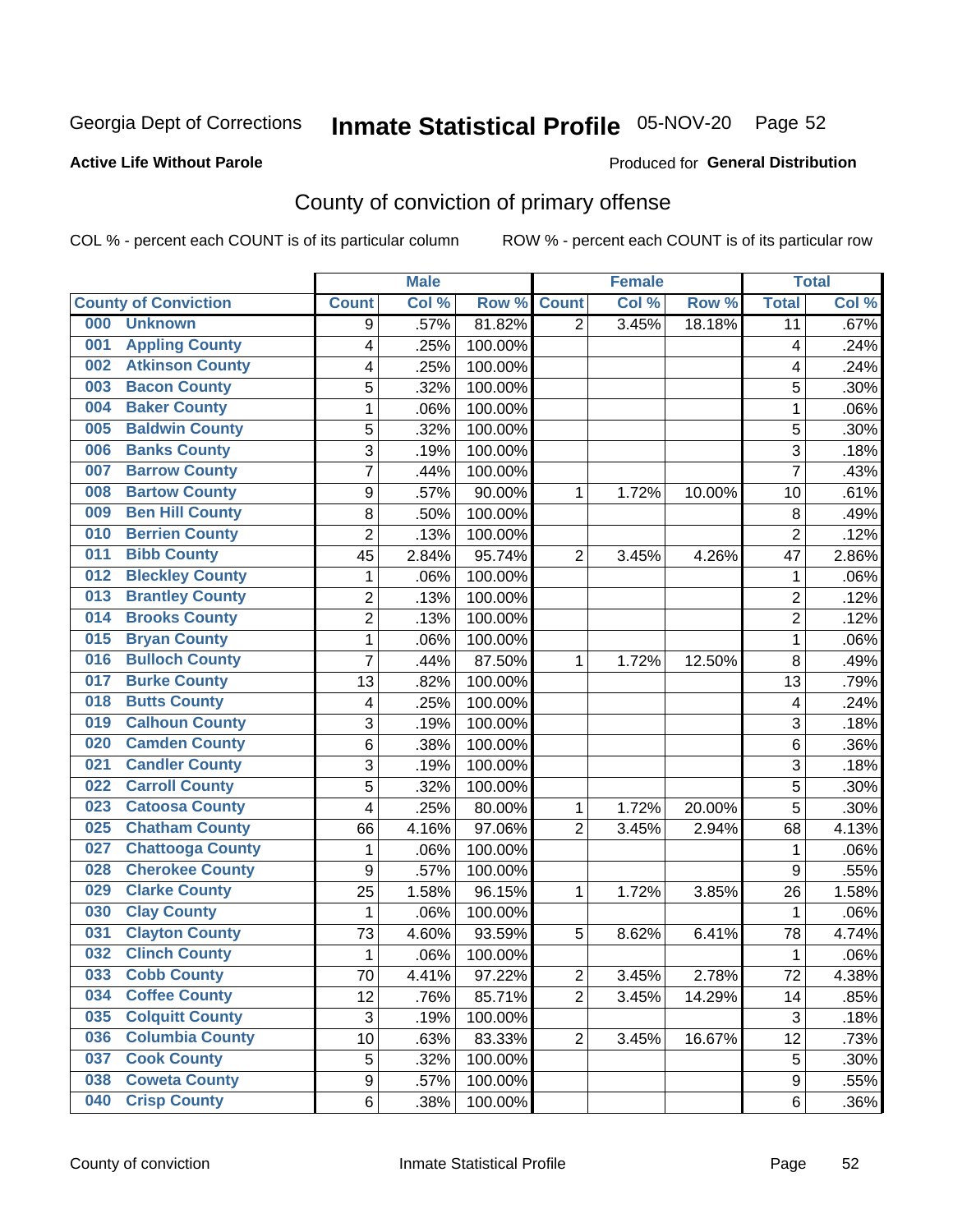## Inmate Statistical Profile 05-NOV-20 Page 53

### **Active Life Without Parole**

### Produced for General Distribution

## County of conviction of primary offense

COL % - percent each COUNT is of its particular column

|     |                             |                         | <b>Male</b> |         |                | <b>Female</b> |           |                | <b>Total</b> |
|-----|-----------------------------|-------------------------|-------------|---------|----------------|---------------|-----------|----------------|--------------|
|     | <b>County of Conviction</b> | <b>Count</b>            | Col %       | Row %   | <b>Count</b>   | Col %         | Row %     | <b>Total</b>   | Col %        |
| 041 | <b>Dade County</b>          | 1                       | .06%        | 100.00% |                |               |           | 1              | .06%         |
| 042 | <b>Dawson County</b>        | $\overline{2}$          | .13%        | 100.00% |                |               |           | $\overline{2}$ | .12%         |
| 043 | <b>Decatur County</b>       | 6                       | .38%        | 100.00% |                |               |           | 6              | .36%         |
| 044 | <b>Dekalb County</b>        | 143                     | 9.01%       | 97.28%  | 4              | 6.90%         | 2.72%     | 147            | 8.94%        |
| 046 | <b>Dooly County</b>         | $\overline{2}$          | .13%        | 100.00% |                |               |           | $\overline{2}$ | .12%         |
| 047 | <b>Dougherty County</b>     | 33                      | 2.08%       | 97.06%  | 1              | 1.72%         | 2.94%     | 34             | 2.07%        |
| 048 | <b>Douglas County</b>       | 39                      | 2.46%       | 95.12%  | $\overline{2}$ | 3.45%         | 4.88%     | 41             | 2.49%        |
| 049 | <b>Early County</b>         | $\mathbf 2$             | .13%        | 100.00% |                |               |           | $\overline{2}$ | .12%         |
| 051 | <b>Effingham County</b>     | 7                       | .44%        | 100.00% |                |               |           | $\overline{7}$ | .43%         |
| 052 | <b>Elbert County</b>        | 3                       | .19%        | 75.00%  | 1              | 1.72%         | 25.00%    | 4              | .24%         |
| 053 | <b>Emanuel County</b>       | $\overline{12}$         | .76%        | 100.00% |                |               |           | 12             | .73%         |
| 056 | <b>Fayette County</b>       | $\boldsymbol{9}$        | .57%        | 100.00% |                |               |           | 9              | .55%         |
| 057 | <b>Floyd County</b>         | 34                      | 2.14%       | 97.14%  | $\mathbf{1}$   | 1.72%         | 2.86%     | 35             | 2.13%        |
| 058 | <b>Forsyth County</b>       | 4                       | .25%        | 80.00%  | 1              | 1.72%         | 20.00%    | 5              | .30%         |
| 059 | <b>Franklin County</b>      | 6                       | .38%        | 85.71%  | 1              | 1.72%         | 14.29%    | $\overline{7}$ | .43%         |
| 060 | <b>Fulton County</b>        | 216                     | 13.61%      | 98.63%  | 3              | 5.17%         | 1.37%     | 219            | 13.31%       |
| 061 | <b>Gilmer County</b>        | $\overline{2}$          | .13%        | 100.00% |                |               |           | $\overline{2}$ | .12%         |
| 063 | <b>Glynn County</b>         | 21                      | 1.32%       | 100.00% |                |               |           | 21             | 1.28%        |
| 064 | <b>Gordon County</b>        | 7                       | .44%        | 100.00% |                |               |           | 7              | .43%         |
| 065 | <b>Grady County</b>         | 3                       | .19%        | 100.00% |                |               |           | 3              | .18%         |
| 066 | <b>Greene County</b>        | $\overline{2}$          | .13%        | 100.00% |                |               |           | $\overline{2}$ | .12%         |
| 067 | <b>Gwinnett County</b>      | 73                      | 4.60%       | 94.81%  | 4              | 6.90%         | 5.19%     | 77             | 4.68%        |
| 068 | <b>Habersham County</b>     | $\overline{\mathbf{4}}$ | .25%        | 100.00% |                |               |           | 4              | .24%         |
| 069 | <b>Hall County</b>          | 23                      | 1.45%       | 85.19%  | 4              | 6.90%         | 14.81%    | 27             | 1.64%        |
| 070 | <b>Hancock County</b>       | 5                       | .32%        | 100.00% |                |               |           | 5              | .30%         |
| 071 | <b>Haralson County</b>      | 5                       | .32%        | 100.00% |                |               |           | 5              | .30%         |
| 072 | <b>Harris County</b>        | $\overline{2}$          | .13%        | 100.00% |                |               |           | $\overline{2}$ | .12%         |
| 073 | <b>Hart County</b>          | 3                       | .19%        | 100.00% |                |               |           | $\overline{3}$ | .18%         |
| 075 | <b>Henry County</b>         | 18                      | 1.13%       | 94.74%  | $\mathbf{1}$   | 1.72%         | 5.26%     | 19             | 1.16%        |
| 076 | <b>Houston County</b>       | 26                      | 1.64%       | 100.00% |                |               |           | 26             | 1.58%        |
| 077 | <b>Irwin County</b>         | $\mathbf{1}$            | .06%        | 100.00% |                |               |           | 1              | .06%         |
| 078 | <b>Jackson County</b>       | 11                      | .69%        | 100.00% |                |               |           | 11             | .67%         |
| 079 | <b>Jasper County</b>        | $\mathbf{1}$            | .06%        | 100.00% |                |               |           | $\mathbf{1}$   | .06%         |
| 080 | <b>Jeff Davis County</b>    | 1                       | .06%        | 100.00% |                |               |           | $\mathbf{1}$   | .06%         |
| 081 | <b>Jefferson County</b>     | 6                       | .38%        | 100.00% |                |               |           | 6              | .36%         |
| 082 | <b>Jenkins County</b>       | 3                       | .19%        | 100.00% |                |               |           | 3              | .18%         |
| 083 | <b>Johnson County</b>       | 1                       | .06%        | 100.00% |                |               |           | $\mathbf 1$    | .06%         |
| 084 | <b>Jones County</b>         | $\mathbf 1$             | .06%        | 50.00%  | 1              | 1.72%         | $50.00\%$ | $\overline{2}$ | .12%         |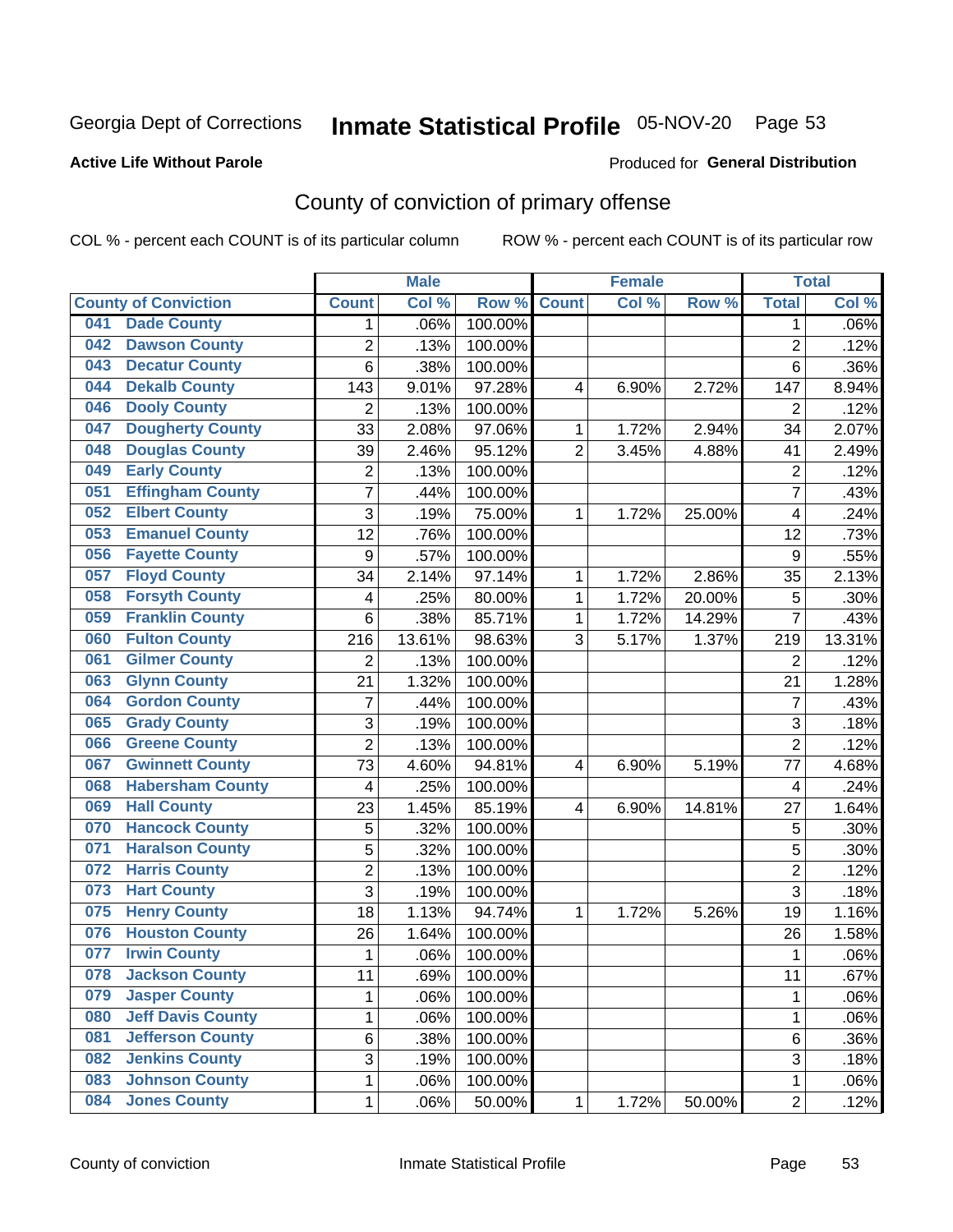## Inmate Statistical Profile 05-NOV-20 Page 54

### **Active Life Without Parole**

### Produced for General Distribution

## County of conviction of primary offense

COL % - percent each COUNT is of its particular column

|                                        |                | <b>Male</b> |         |                | <b>Female</b> |        |                | <b>Total</b> |
|----------------------------------------|----------------|-------------|---------|----------------|---------------|--------|----------------|--------------|
| <b>County of Conviction</b>            | <b>Count</b>   | Col %       | Row %   | <b>Count</b>   | Col %         | Row %  | <b>Total</b>   | Col %        |
| <b>Lamar County</b><br>085             | 1              | .06%        | 100.00% |                |               |        | 1              | $.06\%$      |
| <b>Lanier County</b><br>086            | $\overline{2}$ | .13%        | 100.00% |                |               |        | $\overline{2}$ | .12%         |
| <b>Laurens County</b><br>087           | 4              | .25%        | 100.00% |                |               |        | 4              | .24%         |
| <b>Lee County</b><br>088               | 4              | .25%        | 100.00% |                |               |        | 4              | .24%         |
| <b>Liberty County</b><br>089           | 7              | .44%        | 100.00% |                |               |        | 7              | .43%         |
| <b>Long County</b><br>091              | 5              | .32%        | 100.00% |                |               |        | 5              | .30%         |
| <b>Lowndes County</b><br>092           | 7              | .44%        | 100.00% |                |               |        | 7              | .43%         |
| <b>Lumpkin County</b><br>093           | 1              | .06%        | 100.00% |                |               |        | 1              | .06%         |
| <b>Madison County</b><br>095           | 3              | .19%        | 100.00% |                |               |        | 3              | .18%         |
| <b>Marion County</b><br>096            | 1              | .06%        | 100.00% |                |               |        | $\mathbf{1}$   | .06%         |
| <b>Mcduffie County</b><br>097          | 3              | .19%        | 100.00% |                |               |        | 3              | .18%         |
| <b>Meriwether County</b><br>099        | $\overline{2}$ | .13%        | 100.00% |                |               |        | $\overline{2}$ | .12%         |
| <b>Miller County</b><br>100            | 1              | .06%        | 100.00% |                |               |        | $\mathbf{1}$   | .06%         |
| <b>Mitchell County</b><br>101          | 3              | .19%        | 100.00% |                |               |        | 3              | .18%         |
| <b>Monroe County</b><br>102            | 7              | .44%        | 100.00% |                |               |        | $\overline{7}$ | .43%         |
| <b>Morgan County</b><br>104            | 1              | .06%        | 100.00% |                |               |        | $\mathbf{1}$   | .06%         |
| <b>Murray County</b><br>105            | 5              | .32%        | 100.00% |                |               |        | 5              | .30%         |
| <b>Muscogee County</b><br>106          | 46             | 2.90%       | 97.87%  | 1              | 1.72%         | 2.13%  | 47             | 2.86%        |
| <b>Newton County</b><br>107            | 15             | .95%        | 88.24%  | $\overline{2}$ | 3.45%         | 11.76% | 17             | 1.03%        |
| <b>Oconee County</b><br>108            | 1              | .06%        | 100.00% |                |               |        | 1              | .06%         |
| <b>Oglethorpe County</b><br>109        | 1              | .06%        | 100.00% |                |               |        | 1              | .06%         |
| <b>Paulding County</b><br>110          | 6              | .38%        | 100.00% |                |               |        | 6              | .36%         |
| <b>Peach County</b><br>111             | 4              | .25%        | 100.00% |                |               |        | 4              | .24%         |
| <b>Pickens County</b><br>112           | $\overline{2}$ | .13%        | 100.00% |                |               |        | $\overline{2}$ | .12%         |
| <b>Pierce County</b><br>113            | 2              | .13%        | 100.00% |                |               |        | $\overline{2}$ | .12%         |
| <b>Pike County</b><br>$\overline{114}$ | $\overline{2}$ | .13%        | 50.00%  | $\overline{2}$ | 3.45%         | 50.00% | 4              | .24%         |
| <b>Polk County</b><br>$\overline{115}$ | 6              | .38%        | 100.00% |                |               |        | 6              | .36%         |
| <b>Pulaski County</b><br>116           | 1              | .06%        | 100.00% |                |               |        | $\mathbf{1}$   | .06%         |
| <b>Putnam County</b><br>117            | 7              | .44%        | 100.00% |                |               |        | 7              | .43%         |
| <b>Rabun County</b><br>119             | 1              | .06%        | 100.00% |                |               |        | $\mathbf{1}$   | .06%         |
| <b>Randolph County</b><br>120          | $\overline{2}$ | .13%        | 100.00% |                |               |        | $\overline{2}$ | .12%         |
| <b>Richmond County</b><br>121          | 77             | 4.85%       | 96.25%  | 3              | 5.17%         | 3.75%  | 80             | 4.86%        |
| <b>Rockdale County</b><br>122          | 10             | .63%        | 100.00% |                |               |        | 10             | .61%         |
| <b>Seminole County</b><br>$125$        | $\overline{2}$ | .13%        | 100.00% |                |               |        | $\overline{2}$ | .12%         |
| <b>Spalding County</b><br>126          | 14             | .88%        | 100.00% |                |               |        | 14             | .85%         |
| <b>Stephens County</b><br>127          | 3              | .19%        | 100.00% |                |               |        | 3              | .18%         |
| <b>Stewart County</b><br>128           | 1              | .06%        | 100.00% |                |               |        | 1              | .06%         |
| <b>Sumter County</b><br>129            | 5              | .32%        | 100.00% |                |               |        | 5              | .30%         |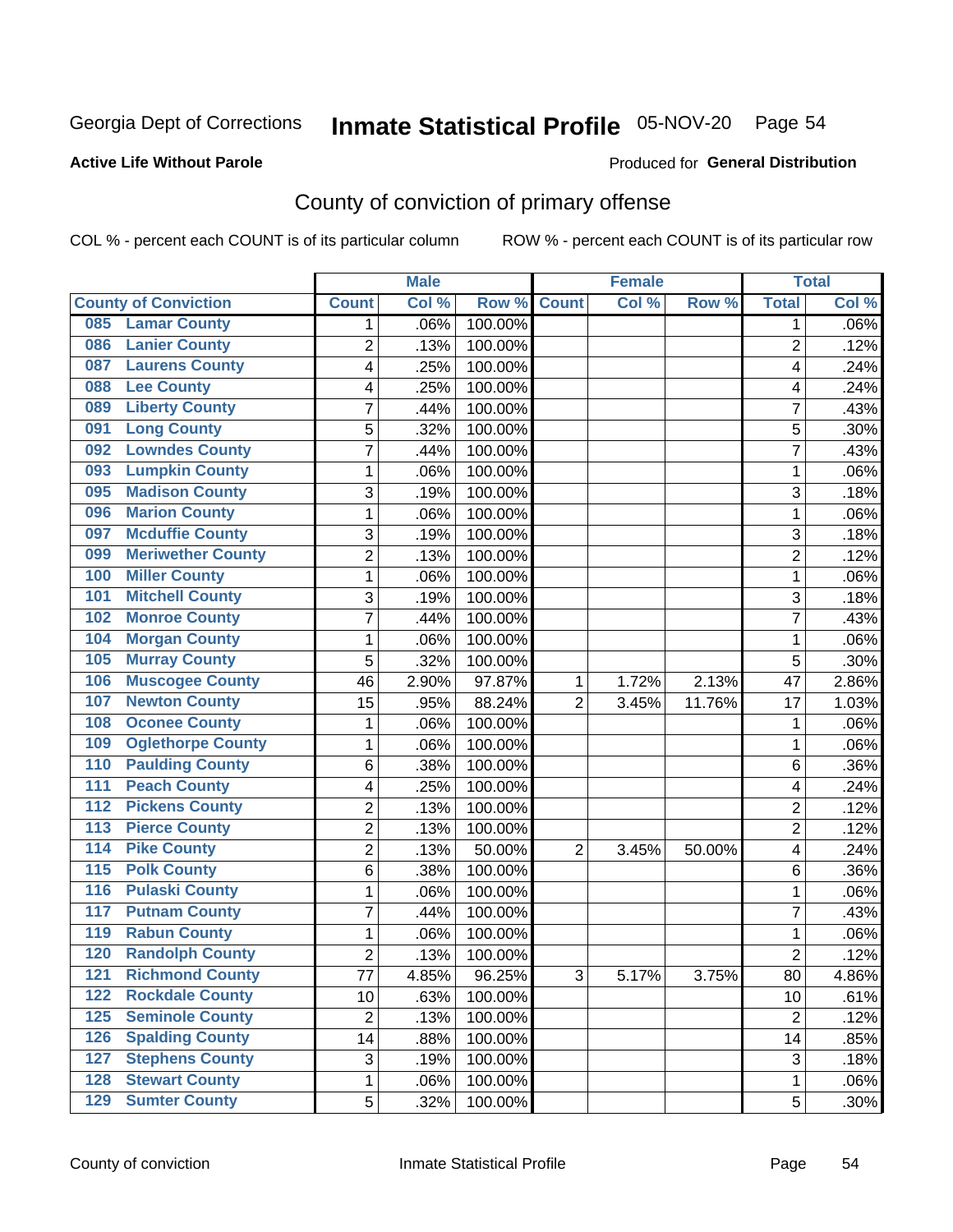## Inmate Statistical Profile 05-NOV-20 Page 55

### **Active Life Without Parole**

## Produced for General Distribution

## County of conviction of primary offense

COL % - percent each COUNT is of its particular column

|                                 |                | <b>Male</b> |         |              | <b>Female</b> |        | <b>Total</b>   |       |
|---------------------------------|----------------|-------------|---------|--------------|---------------|--------|----------------|-------|
| <b>County of Conviction</b>     | <b>Count</b>   | Col %       | Row %   | <b>Count</b> | Col %         | Row %  | <b>Total</b>   | Col % |
| <b>Taliaferro County</b><br>131 |                | .06%        | 100.00% |              |               |        | 1              | .06%  |
| <b>Tattnall County</b><br>132   | 3              | .19%        | 75.00%  | 1            | 1.72%         | 25.00% | 4              | .24%  |
| <b>Taylor County</b><br>133     | 1              | .06%        | 100.00% |              |               |        | 1              | .06%  |
| <b>Terrell County</b><br>135    | 3              | .19%        | 100.00% |              |               |        | 3              | .18%  |
| <b>Thomas County</b><br>136     | 5              | .32%        | 100.00% |              |               |        | 5              | .30%  |
| <b>Tift County</b><br>137       | 9              | .57%        | 100.00% |              |               |        | 9              | .55%  |
| <b>Toombs County</b><br>138     | 10             | .63%        | 100.00% |              |               |        | 10             | .61%  |
| <b>Towns County</b><br>139      | 1              | .06%        | 100.00% |              |               |        | 1              | .06%  |
| <b>Treutlen County</b><br>140   | 5              | .32%        | 100.00% |              |               |        | 5              | .30%  |
| <b>Troup County</b><br>141      | 10             | .63%        | 90.91%  | 1            | 1.72%         | 9.09%  | 11             | .67%  |
| <b>Turner County</b><br>142     | $\overline{2}$ | .13%        | 100.00% |              |               |        | $\overline{2}$ | .12%  |
| <b>Twiggs County</b><br>143     | 1              | .06%        | 100.00% |              |               |        | 1              | .06%  |
| <b>Upson County</b><br>145      | 5              | .32%        | 100.00% |              |               |        | 5              | .30%  |
| <b>Walker County</b><br>146     | 9              | .57%        | 90.00%  | 1            | 1.72%         | 10.00% | 10             | .61%  |
| <b>Walton County</b><br>147     | 22             | 1.39%       | 100.00% |              |               |        | 22             | 1.34% |
| <b>Ware County</b><br>148       | 16             | 1.01%       | 100.00% |              |               |        | 16             | .97%  |
| <b>Warren County</b><br>149     | 3              | .19%        | 75.00%  | 1            | 1.72%         | 25.00% | 4              | .24%  |
| <b>Washington County</b><br>150 | 5              | .32%        | 100.00% |              |               |        | 5              | .30%  |
| <b>Wayne County</b><br>151      | 12             | .76%        | 100.00% |              |               |        | 12             | .73%  |
| <b>White County</b><br>154      | 1              | .06%        | 100.00% |              |               |        | 1              | .06%  |
| <b>Whitfield County</b><br>155  | 13             | .82%        | 92.86%  | 1            | 1.72%         | 7.14%  | 14             | .85%  |
| <b>Wilkes County</b><br>157     | $\overline{2}$ | .13%        | 100.00% |              |               |        | $\overline{2}$ | .12%  |
| <b>Worth County</b><br>159      | 1              | .06%        | 100.00% |              |               |        |                | .06%  |
| <b>Total Rported</b>            | 1,587          | 100%        | 96.47%  | 58           | 100%          | 3.53%  | 1,645          | 100%  |

| пето |      |    |      |
|------|------|----|------|
|      | ,587 | 58 | ,645 |

| <b>Mode (most frequent)</b> | <b>Fulton County</b> | <b>Clayton County</b> | <b>Fulton County</b> |
|-----------------------------|----------------------|-----------------------|----------------------|
|-----------------------------|----------------------|-----------------------|----------------------|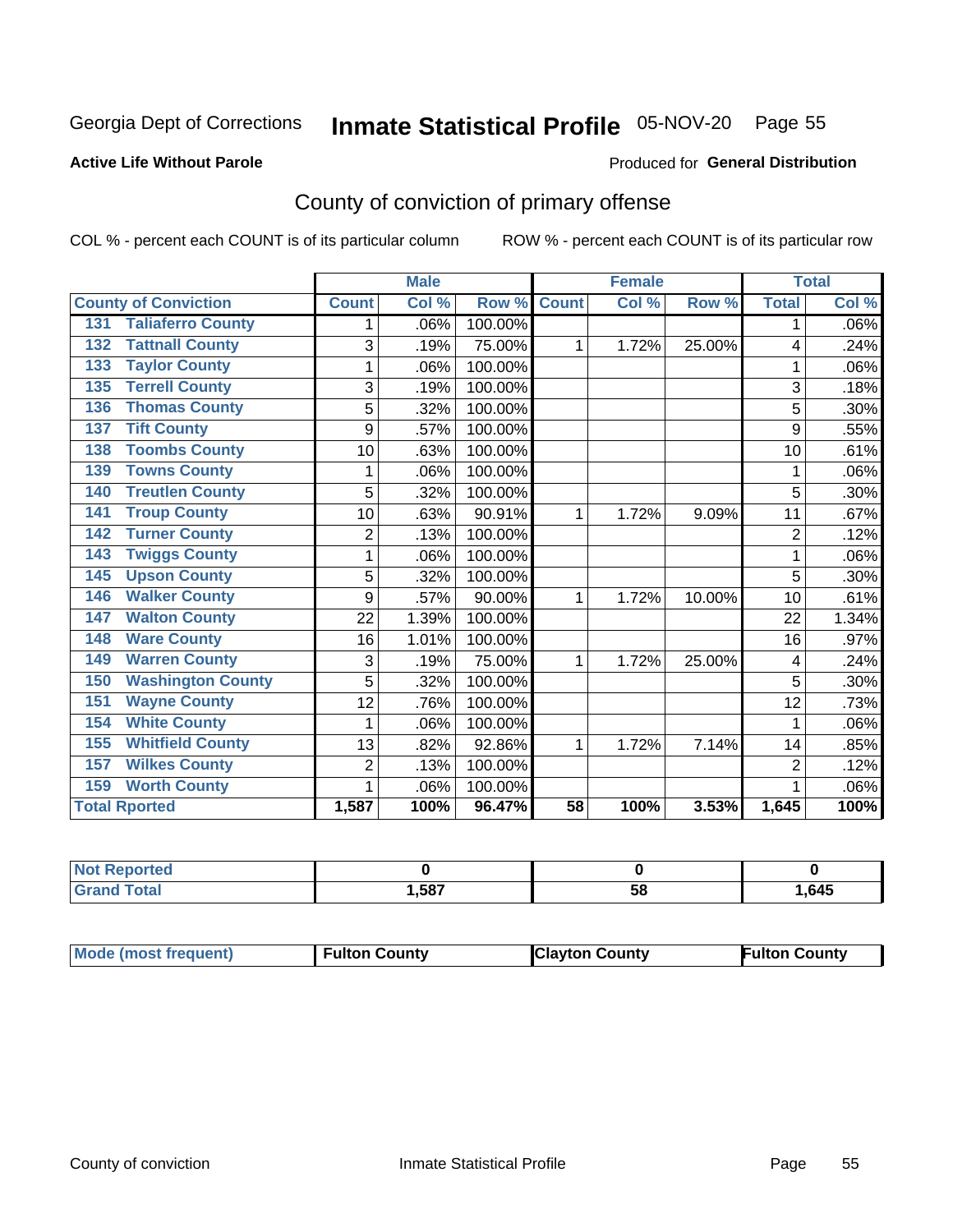## Georgia Dept of Corrections **Active Life Without Parole**

## Inmate Statistical Profile 05-NOV-20 Page 56

Produced for General Distribution

## Circuit of conviction of primary offense

|                         |                                 |                | <b>Male</b> |         |                          | <b>Female</b> |        |                  | <b>Total</b> |
|-------------------------|---------------------------------|----------------|-------------|---------|--------------------------|---------------|--------|------------------|--------------|
|                         | <b>Circuit of Conviction</b>    | <b>Count</b>   | Col %       | Row %   | <b>Count</b>             | Col %         | Row %  | <b>Total</b>     | Col %        |
| 1                       | <b>Alapaha Circuit</b>          | 14             | .89%        | 100.00% |                          |               |        | 14               | .86%         |
| $\overline{2}$          | <b>Alcovy Circuit</b>           | 37             | 2.34%       | 94.87%  | $\overline{2}$           | 3.57%         | 5.13%  | 39               | 2.39%        |
| $\overline{\mathbf{3}}$ | <b>Atlanta Circuit</b>          | 216            | 13.69%      | 98.63%  | 3                        | 5.36%         | 1.37%  | 219              | 13.40%       |
| 4                       | <b>Atlantic Circuit</b>         | 16             | 1.01%       | 94.12%  | $\mathbf 1$              | 1.79%         | 5.88%  | 17               | 1.04%        |
| 5                       | <b>Augusta Circuit</b>          | 100            | 6.34%       | 95.24%  | 5                        | 8.93%         | 4.76%  | 105              | 6.43%        |
| $\overline{6}$          | <b>Blue Ridge Circuit</b>       | 9              | .57%        | 100.00% |                          |               |        | $\boldsymbol{9}$ | .55%         |
| 7                       | <b>Brunswick Circuit</b>        | 44             | 2.79%       | 100.00% |                          |               |        | 44               | 2.69%        |
| 8                       | <b>Chattahoochee Circuit</b>    | 50             | 3.17%       | 98.04%  | 1                        | 1.79%         | 1.96%  | 51               | 3.12%        |
| $\overline{9}$          | <b>Cherokee Circuit</b>         | 16             | 1.01%       | 94.12%  | 1                        | 1.79%         | 5.88%  | 17               | 1.04%        |
| 10                      | <b>Clayton Circuit</b>          | 73             | 4.63%       | 93.59%  | 5                        | 8.93%         | 6.41%  | 78               | 4.77%        |
| $\overline{11}$         | <b>Cobb Circuit</b>             | 70             | 4.44%       | 97.22%  | $\overline{c}$           | 3.57%         | 2.78%  | 72               | 4.41%        |
| 12                      | <b>Conasauga Circuit</b>        | 18             | 1.14%       | 94.74%  | $\mathbf{1}$             | 1.79%         | 5.26%  | 19               | 1.16%        |
| 13                      | <b>Cordele Circuit</b>          | 16             | 1.01%       | 100.00% |                          |               |        | 16               | .98%         |
| $\overline{14}$         | <b>Coweta Circuit</b>           | 26             | 1.65%       | 96.30%  | $\mathbf{1}$             | 1.79%         | 3.70%  | 27               | 1.65%        |
| $\overline{15}$         | <b>Dougherty Circuit</b>        | 33             | 2.09%       | 97.06%  | $\mathbf 1$              | 1.79%         | 2.94%  | 34               | 2.08%        |
| 16                      | <b>Dublin Circuit</b>           | 11             | .70%        | 100.00% |                          |               |        | 11               | .67%         |
| 17                      | <b>Eastern Circuit</b>          | 66             | 4.18%       | 97.06%  | $\overline{2}$           | 3.57%         | 2.94%  | 68               | 4.16%        |
| 18                      | <b>Flint Circuit</b>            | 18             | 1.14%       | 94.74%  | $\mathbf{1}$             | 1.79%         | 5.26%  | 19               | 1.16%        |
| 19                      | <b>Griffin Circuit</b>          | 30             | 1.90%       | 93.75%  | $\overline{2}$           | 3.57%         | 6.25%  | 32               | 1.96%        |
| $\overline{20}$         | <b>Gwinnett Circuit</b>         | 73             | 4.63%       | 94.81%  | 4                        | 7.14%         | 5.19%  | 77               | 4.71%        |
| $\overline{21}$         | <b>Houston Circuit</b>          | 26             | 1.65%       | 100.00% |                          |               |        | 26               | 1.59%        |
| $\overline{22}$         | <b>Lookout Mountain Circuit</b> | 15             | .95%        | 88.24%  | $\boldsymbol{2}$         | 3.57%         | 11.76% | 17               | 1.04%        |
| 23                      | <b>Macon Circuit</b>            | 49             | 3.11%       | 96.08%  | $\overline{2}$           | 3.57%         | 3.92%  | 51               | 3.12%        |
| $\overline{24}$         | <b>Middle Circuit</b>           | 36             | 2.28%       | 100.00% |                          |               |        | 36               | 2.20%        |
| $\overline{25}$         | <b>Mountain Circuit</b>         | $\,8\,$        | .51%        | 100.00% |                          |               |        | 8                | .49%         |
| 26                      | <b>Northeastern Circuit</b>     | 25             | 1.58%       | 86.21%  | $\overline{\mathcal{A}}$ | 7.14%         | 13.79% | 29               | 1.77%        |
| $\overline{27}$         | <b>Northern Circuit</b>         | 16             | 1.01%       | 88.89%  | $\overline{c}$           | 3.57%         | 11.11% | 18               | 1.10%        |
| 28                      | <b>Ocmulgee Circuit</b>         | 22             | 1.39%       | 95.65%  | $\mathbf{1}$             | 1.79%         | 4.35%  | 23               | 1.41%        |
| 29                      | <b>Oconee Circuit</b>           | $\overline{2}$ | .13%        | 100.00% |                          |               |        | $\overline{2}$   | .12%         |
| 30                      | <b>Ogeechee Circuit</b>         | 17             | 1.08%       | 94.44%  | 1                        | 1.79%         | 5.56%  | 18               | 1.10%        |
| $\overline{31}$         | <b>Pataula Circuit</b>          | 11             | .70%        | 100.00% |                          |               |        | 11               | .67%         |
| 32                      | <b>Piedmont Circuit</b>         | 21             | 1.33%       | 100.00% |                          |               |        | 21               | 1.29%        |
| 33                      | <b>Rome Circuit</b>             | 34             | 2.15%       | 97.14%  | $\mathbf{1}$             | 1.79%         | 2.86%  | 35               | 2.14%        |
| 34                      | <b>South Georgia Circuit</b>    | 16             | 1.01%       | 100.00% |                          |               |        | 16               | .98%         |
| 35                      | <b>Southern Circuit</b>         | 17             | 1.08%       | 100.00% |                          |               |        | 17               | 1.04%        |
| 36                      | <b>Southwestern Circuit</b>     | 10             | .63%        | 100.00% |                          |               |        | 10               | .61%         |
| 37                      | <b>Stone Mountain Circuit</b>   | 143            | 9.06%       | 97.28%  | 4                        | 7.14%         | 2.72%  | 147              | 9.00%        |
| 38                      | <b>Tallapoosa Circuit</b>       | 11             | .70%        | 100.00% |                          |               |        | 11               | .67%         |
| 39                      | <b>Tifton Circuit</b>           | 13             | .82%        | 100.00% |                          |               |        | 13               | .80%         |
| 40                      | <b>Toombs Circuit</b>           | 9              | .57%        | 90.00%  | $\mathbf{1}$             | 1.79%         | 10.00% | 10 <sup>1</sup>  | .61%         |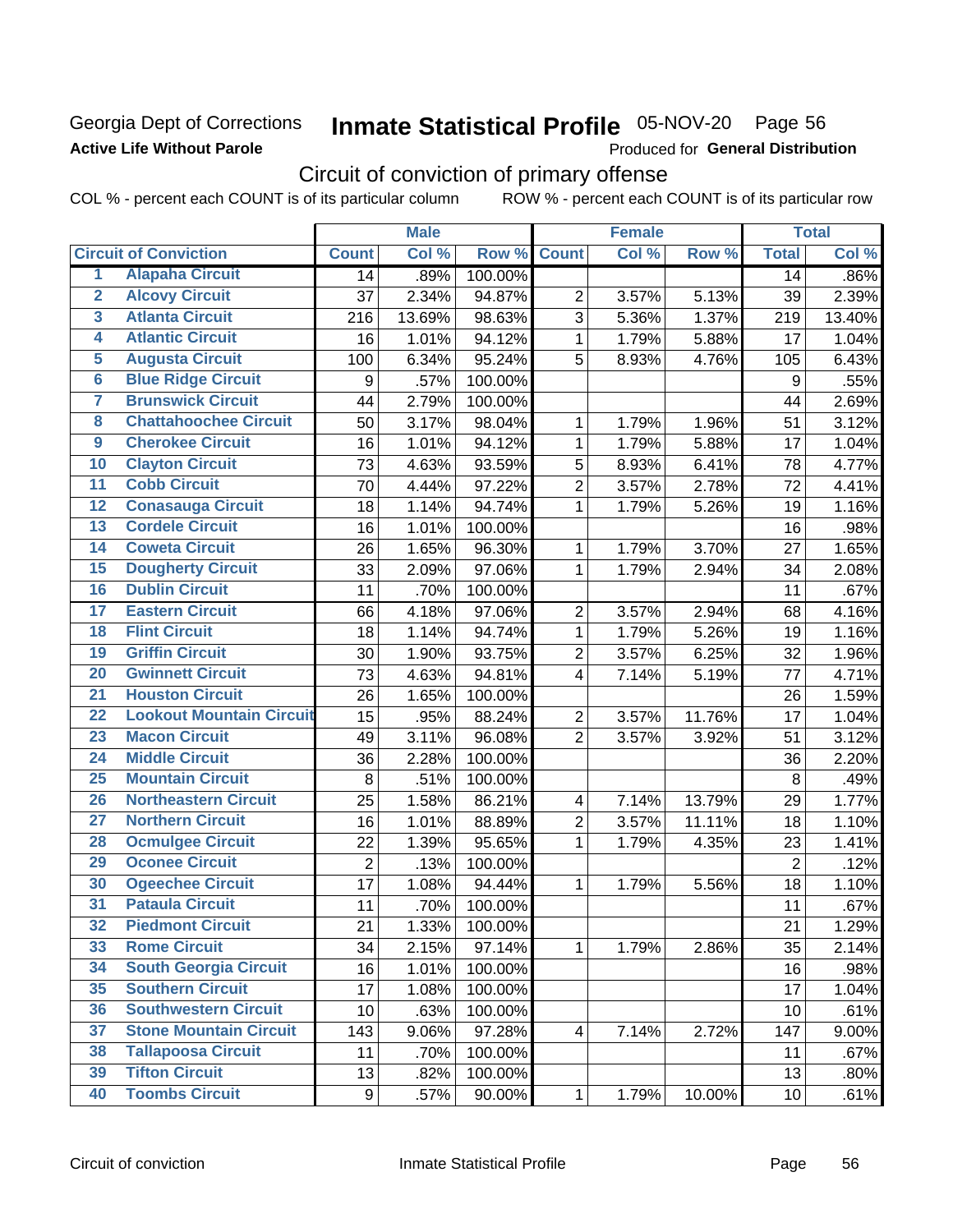## Georgia Dept of Corrections **Active Life Without Parole**

## Inmate Statistical Profile 05-NOV-20 Page 57

Produced for General Distribution

## Circuit of conviction of primary offense

|    |                                  |              | <b>Male</b>    |         |                | <b>Female</b> |        |              | <b>Total</b>   |
|----|----------------------------------|--------------|----------------|---------|----------------|---------------|--------|--------------|----------------|
|    | <b>Circuit of Conviction</b>     | <b>Count</b> | Col %          | Row %   | <b>Count</b>   | Col %         | Row %  | <b>Total</b> | Col %          |
| 41 | <b>Waycross Circuit</b>          | 37           | 2.34%          | 94.87%  | 2              | 3.57%         | 5.13%  | 39           | 2.39%          |
| 42 | <b>Western Circuit</b>           | 26           | 1.65%          | 96.30%  |                | 1.79%         | 3.70%  | 27           | 1.65%          |
| 43 | <b>Rockdale Circuit</b>          | 10           | .63%           | 100.00% |                |               |        | 10           | .61%           |
| 44 | <b>Douglas Circuit</b>           | 39           | 2.47%          | 95.12%  | $\overline{2}$ | 3.57%         | 4.88%  | 41           | 2.51%          |
| 45 | <b>Appalachian Circuit</b>       | 4            | .25%           | 100.00% |                |               |        | 4            | .24%           |
| 46 | <b>Enotah Circuit</b>            | 3            | .19%           | 100.00% |                |               |        | 3            | .18%           |
| 47 | <b>Bell-Forsyth J.C.</b>         | 4            | .25%           | 80.00%  |                | 1.79%         | 20.00% | 5            | .31%           |
| 48 | <b>Towaliga Judicial Circuit</b> | 12           | .76%           | 100.00% |                |               |        | 12           | .73%           |
| 49 | <b>Paulding Circuit</b>          | 6            | .38%           | 100.00% |                |               |        | 6            | .37%           |
|    | <b>Total Rported</b>             | 1,578        | 100%           | 96.57%  | 56             | 100%          | 3.43%  | 1,634        | 100%           |
|    | <b>Not Reported</b>              |              | 9              |         |                | $\mathbf{2}$  |        |              | 11             |
|    | <b>Grand Total</b>               |              | 1,587          |         |                | 58            |        |              | 1,645          |
|    | <b>Mode (most frequent)</b>      |              | <b>Atlanta</b> |         |                | Augusta       |        |              | <b>Atlanta</b> |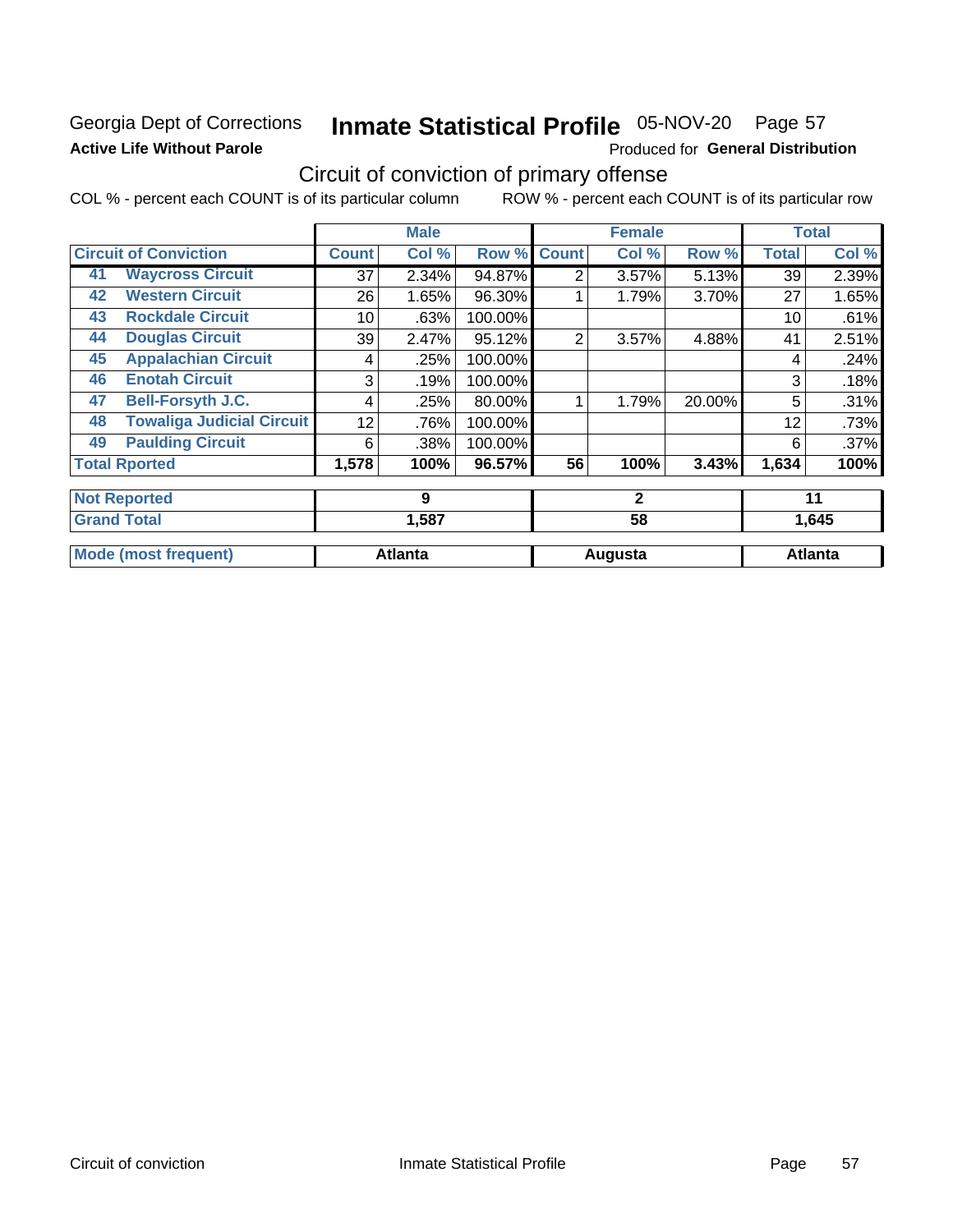## **Active Life Without Parole**

### Produced for General Distribution

## Years served (jail + prison) in this incarceration

COL % - percent each COUNT is of its particular column

|                       |              | <b>Male</b> |         |                 | <b>Female</b>       |        |              | <b>Total</b> |
|-----------------------|--------------|-------------|---------|-----------------|---------------------|--------|--------------|--------------|
| <b>Years Served</b>   | <b>Count</b> | Col %       | Row %   | <b>Count</b>    | Col %               | Row %  | <b>Total</b> | Col %        |
| Less than one year    | 14           | 0.88%       | 100.00% |                 |                     |        | 14           | 0.85%        |
| 1 to 1.99 years       | 41           | 2.58%       | 100.00% |                 |                     |        | 41           | 2.49%        |
| 2 to 2.99 years       | 82           | 5.17%       | 95.35%  | 4               | 6.90%               | 4.65%  | 86           | 5.23%        |
| 3 to 3.99 years       | 93           | 5.86%       | 97.89%  | $\overline{c}$  | 3.45%               | 2.11%  | 95           | 5.78%        |
| 4 to 4.99 years       | 128          | 8.07%       | 94.81%  | $\overline{7}$  | 12.07%              | 5.19%  | 135          | 8.21%        |
| 5 to 5.99 years       | 105          | 6.62%       | 96.33%  | 4               | 6.90%               | 3.67%  | 109          | 6.63%        |
| 6 to 6.99 years       | 128          | 8.07%       | 94.81%  | 7               | 12.07%              | 5.19%  | 135          | 8.21%        |
| 7 to 7.99 years       | 119          | 7.50%       | 92.97%  | 9               | 15.52%              | 7.03%  | 128          | 7.78%        |
| 8 to 8.99 years       | 99           | 6.24%       | 94.29%  | 6               | 10.34%              | 5.71%  | 105          | 6.38%        |
| 9 to 9.99 years       | 96           | 6.05%       | 96.00%  | 4               | 6.90%               | 4.00%  | 100          | 6.08%        |
| 10 to 10.99 years     | 65           | 4.10%       | 95.59%  | 3               | 5.17%               | 4.41%  | 68           | 4.13%        |
| 11 to 11.99 years     | 51           | 3.21%       | 98.08%  | 1               | 1.72%               | 1.92%  | 52           | 3.16%        |
| 12 to 12.99 years     | 42           | 2.65%       | 97.67%  | 1               | 1.72%               | 2.33%  | 43           | 2.61%        |
| 13 to 13.99 years     | 42           | 2.65%       | 100.00% |                 |                     |        | 42           | 2.55%        |
| 14 to 14.99 years     | 26           | 1.64%       | 89.66%  | 3               | 5.17%               | 10.34% | 29           | 1.76%        |
| 15 to 15.99 years     | 31           | 1.95%       | 100.00% |                 |                     |        | 31           | 1.88%        |
| 16 to 16.99 years     | 39           | 2.46%       | 100.00% |                 |                     |        | 39           | 2.37%        |
| 17 to 17.99 years     | 35           | 2.21%       | 94.59%  | $\overline{2}$  | 3.45%               | 5.41%  | 37           | 2.25%        |
| 18 to 18.99 years     | 36           | 2.27%       | 92.31%  | 3               | 5.17%               | 7.69%  | 39           | 2.37%        |
| 19 to 19.99 years     | 42           | 2.65%       | 100.00% |                 |                     |        | 42           | 2.55%        |
| 20 to 20.99 years     | 40           | 2.52%       | 100.00% |                 |                     |        | 40           | 2.43%        |
| 21 to 21.99 years     | 29           | 1.83%       | 100.00% |                 |                     |        | 29           | 1.76%        |
| 22 to 22.99 years     | 37           | 2.33%       | 97.37%  | 1               | 1.72%               | 2.63%  | 38           | 2.31%        |
| 23 to 23.99 years     | 41           | 2.58%       | 97.62%  | 1               | $\overline{1.72\%}$ | 2.38%  | 42           | 2.55%        |
| 24 to 24.99 years     | 37           | 2.33%       | 100.00% |                 |                     |        | 37           | 2.25%        |
| 25 to 25.99 years     | 26           | 1.64%       | 100.00% |                 |                     |        | 26           | 1.58%        |
| 26 to 26.99 years     | 21           | 1.32%       | 100.00% |                 |                     |        | 21           | 1.28%        |
| 27 to 27.99 years     | 12           | 0.76%       | 100.00% |                 |                     |        | 12           | 0.73%        |
| 28 to 28.99 years     | 3            | 0.19%       | 100.00% |                 |                     |        | 3            | 0.18%        |
| 29 to 29.99 years     | 5            | 0.32%       | 100.00% |                 |                     |        | 5            | 0.30%        |
| Thirty + years        | 22           | 1.39%       | 100.00% |                 |                     |        | 22           | 1.34%        |
| <b>Total Reported</b> | 1,587        | 100%        | 96.47%  | $\overline{58}$ | 100%                | 3.53%  | 1,645        | 100%         |

| <b>Not Reported</b>     |                 |                   |                 |
|-------------------------|-----------------|-------------------|-----------------|
| <b>Grand Total</b>      | 1.587           | 58                | 1,645           |
|                         |                 |                   |                 |
| Mean<br>(average)       | 11.26           | 8.73              | 11.17           |
| <b>Median (middle)</b>  | 8.87            | 7.68              | 8.74            |
| Mode<br>(most frequent) | 8 to 8.99 years | 10 to 10.99 years | 8 to 8.99 years |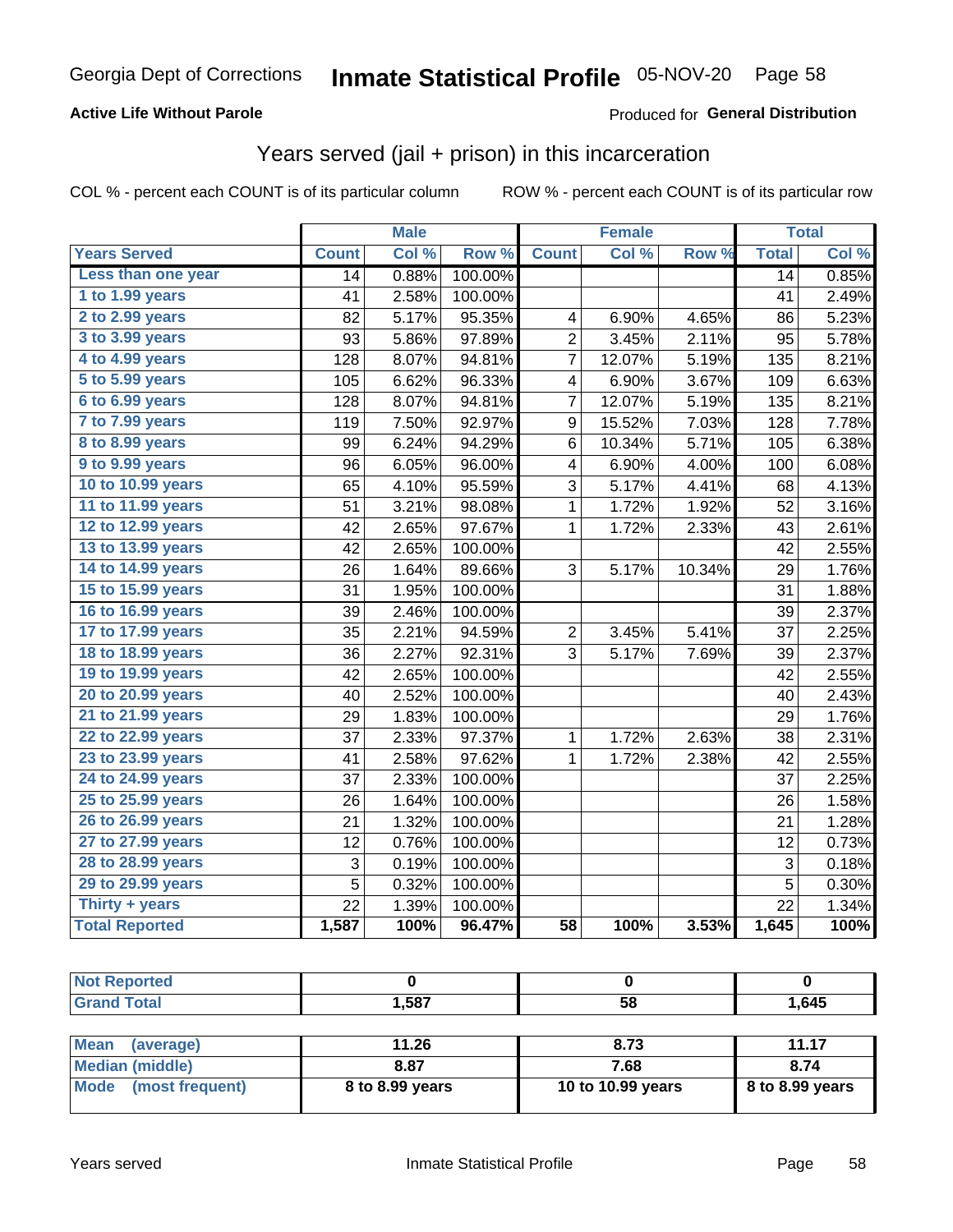## Inmate Statistical Profile 05-NOV-20 Page 59

## **Active Life Without Parole**

Produced for General Distribution

## Results of most recent HIV tests

COL % - percent each COUNT is of its particular column

|                         | <b>Male</b>  |        |        | <b>Female</b> |           |          | Total              |        |
|-------------------------|--------------|--------|--------|---------------|-----------|----------|--------------------|--------|
| <b>HIV Test Results</b> | <b>Count</b> | Col %  | Row %I | <b>Count</b>  | Col %     | Row %    | Total <sub>1</sub> | Col %  |
| <b>Positive</b>         | 12           | 0.79%  | 92.31% |               | .89%      | 7.69%    | 13                 | 0.82%  |
| <b>Negative</b>         | .511         | 99.21% | 96.67% | 52            | $98.11\%$ | $3.33\%$ | .563               | 99.18% |
| <b>Total Reported</b>   | .523         | 100%   | 96.64% | 53            | 100%      | 3.36%    | 1,576              | 100%   |

| <b>Not Reported</b>    | 64   |    | 69   |
|------------------------|------|----|------|
| <b>Total</b><br>. Grot | .587 | 58 | ,645 |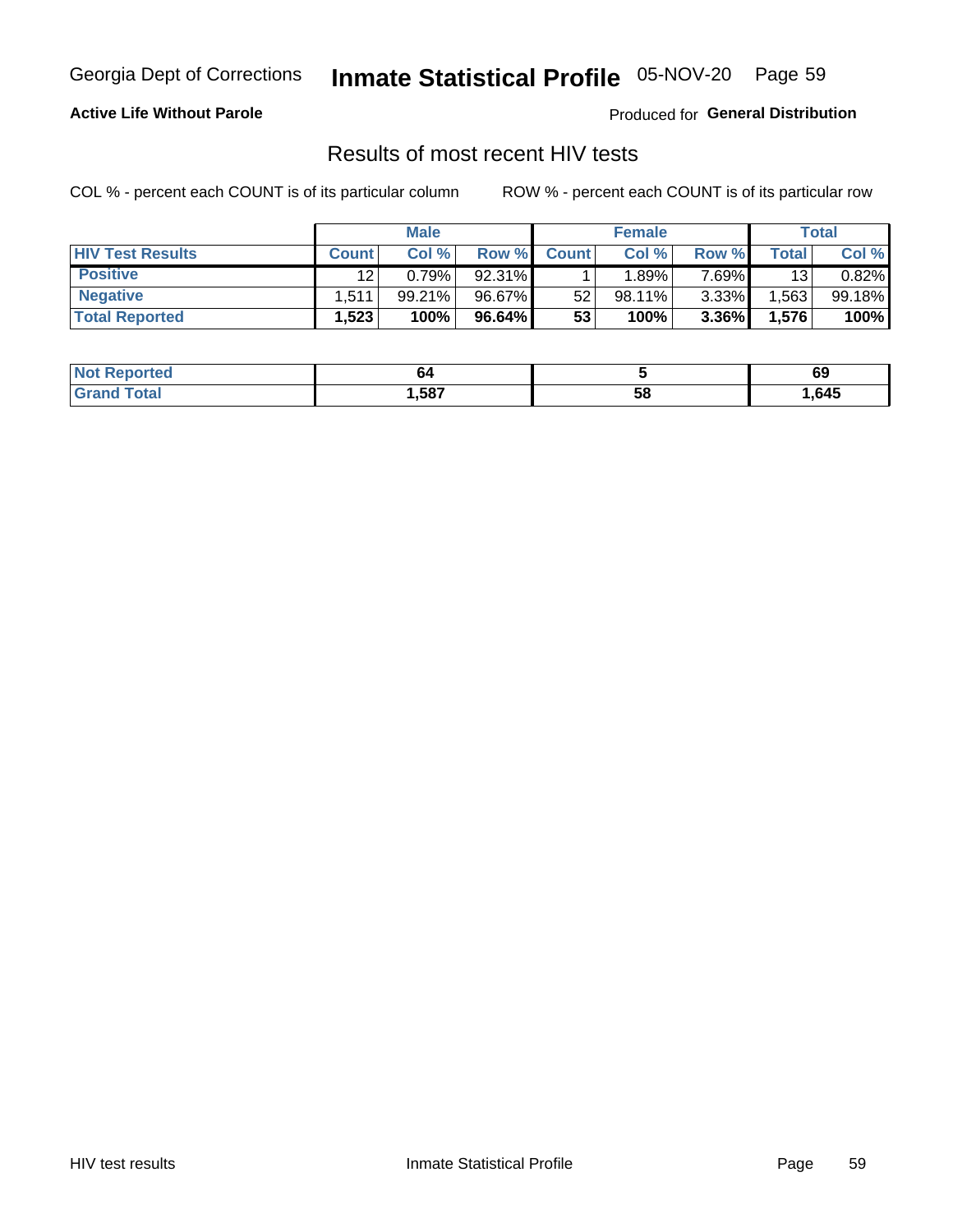## Georgia Dept of Corrections **Inmate Statistical Profile** 05-NOV-20 Page 60

## **Active Life Without Parole**

Produced for **General Distribution**

## Results of most recent tuberculosis test

|                                  | <b>Male</b>  |        |        | <b>Female</b> |          |       | Total |        |
|----------------------------------|--------------|--------|--------|---------------|----------|-------|-------|--------|
| <b>Tuberculosis Test Results</b> | <b>Count</b> | Col%   | Row %I | <b>Count</b>  | Col%     | Row % | Total | Col %  |
| <b>Positive on current test</b>  | 291          | 18.51% | 99.32% |               | $3.57\%$ | 0.68% | 293   | 18.00% |
| <b>Negative</b>                  | .281         | 81.49% | 95.96% | 54            | 96.43%   | 4.04% | 1,335 | 82.00% |
| <b>Total Reported</b>            | 1,572        | 100%   | 96.56% | 56            | 100%     | 3.44% | 1,628 | 100%   |

| <b>Not Reported</b> |      |    |      |
|---------------------|------|----|------|
| Total               | .587 | วซ | ,645 |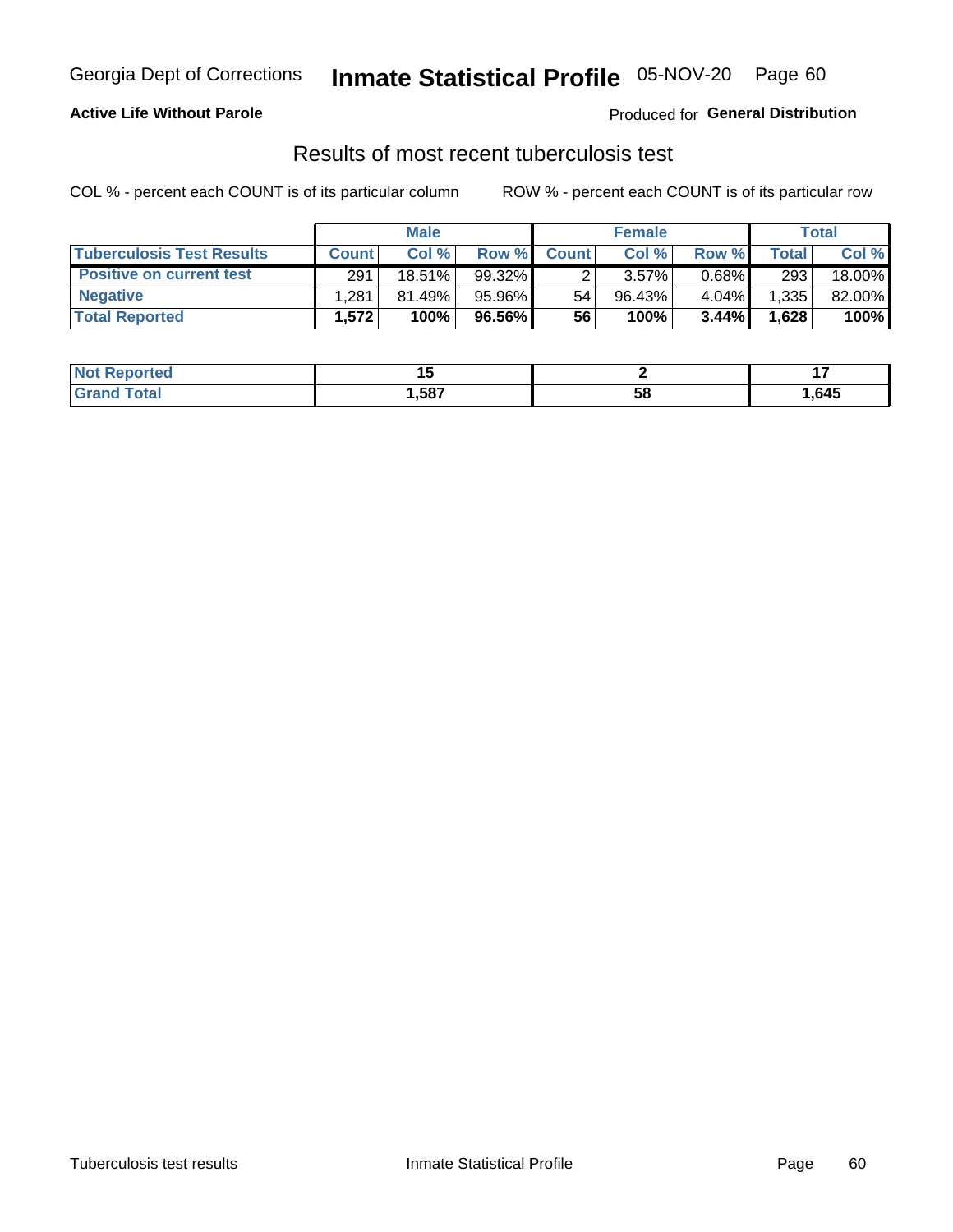## Georgia Dept of Corrections **Inmate Statistical Profile** 05-NOV-20 Page 61

## **Active Life Without Parole**

Produced for **General Distribution**

## Results of most recent syphilis test

|                                 | <b>Male</b>  |           |        | <b>Female</b> |           |        | Total |        |
|---------------------------------|--------------|-----------|--------|---------------|-----------|--------|-------|--------|
| <b>Syphilis Test Results</b>    | <b>Count</b> | Col%      | Row %  | <b>Count</b>  | Col %     | Row %I | Total | Col %  |
| <b>Positive on current test</b> | 15           | $2.60\%$  | 93.75% |               | 9.09%     | 6.25%  | 16    | 2.72%  |
| <b>Negative</b>                 | 562          | $97.40\%$ | 98.25% | 10            | $90.91\%$ | 1.75%  | 572   | 97.28% |
| <b>Total Reported</b>           | 577          | 100%      | 98.13% | 11            | 100%      | 1.87%  | 588   | 100%   |

| <b>Not Reported</b> | 010، ا | . .<br>−. | 057, ا |
|---------------------|--------|-----------|--------|
| <b>Grand Total</b>  | ,587   | 58        | ,645   |